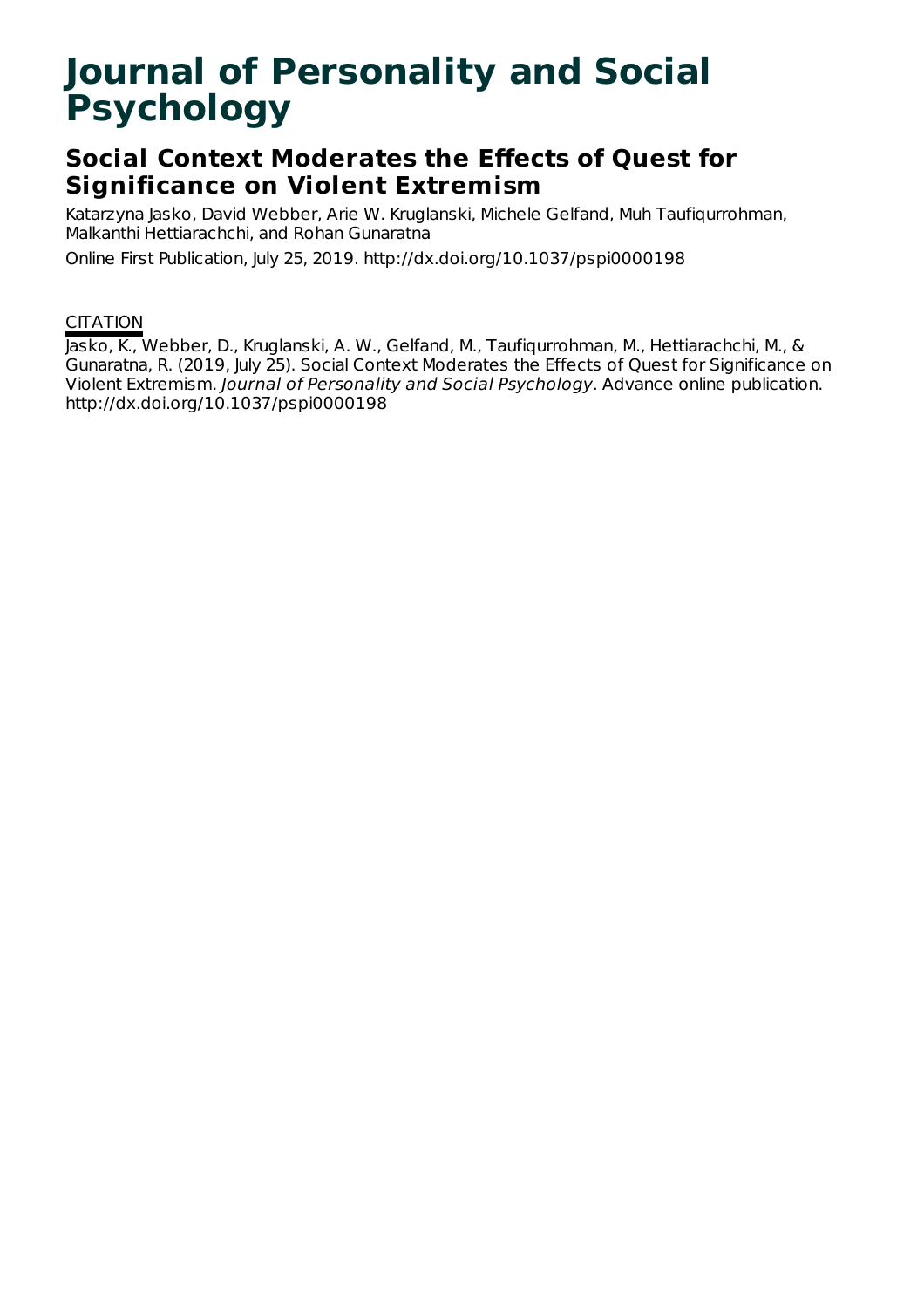

http://dx.doi.org[/10.1037/pspi0000198](http://dx.doi.org/10.1037/pspi0000198)

## Social Context Moderates the Effects of Quest for Significance on Violent Extremism

Katarzyna Jasko Jagiellonian University

Arie W. Kruglanski and Michele Gelfand University of Maryland, College Park

Malkanthi Hettiarachchi InReach, Center for Social Research & Psychosocial Training, Colombo, Sri Lanka

David Webber Virginia Commonwealth University

Muh Taufiqurrohman Centre for Radicalism and Deradicalization Studies, South Jakarta, Indonesia

> Rohan Gunaratna Nanyang Technological University

Quest for significance theory (Kruglanski et al., 2013; Kruglanski, Jasko, Chernikova, Dugas, & Webber 2017) states that extreme behavior for an ideological cause is more likely under psychological conditions that induce a search for significance and social recognition. Two forms of motivation for significance have been identified; the quest for individual significance rooted in personal experiences and the quest for collective significance rooted in the perception that one's social group is humiliated and/or disrespected. Whereas past research has demonstrated associations between both forms of quest for significance and political extremism, there is little understanding of the conditions that moderate those effects. In the present study, we tested the moderating role of belonging to radical versus nonradical social context. Four studies were conducted in three different cultural settings: Sri Lanka (Study 1,  $n = 335$ ), Morocco (Study 2,  $n = 260$ ), and Indonesia (Study 3,  $n = 379$  and Study 4,  $n = 334$ ). Each study compared the responses from participants residing in social contexts that were more or less radical. Radical social contexts were identified based either on participants' belonging to known extremist organizations (Studies 1, 3, and 4) or residence within a locale that is a known hotbed for recruitment into terrorist organizations (Study 2). Across studies, we found evidence that radical social contexts strengthen the link between quest for significance—particularly collective significance—and support for political violence.

*Keywords:* quest for significance, social context, violent extremism, political violence

*Supplemental materials:* http://dx.doi.org/10.1037/pspi0000198.supp

Within the social sciences, evidence has mounted showing that individuals who perceive themselves as having experienced an

Katarzyna Jasko, Institute of Psychology, Jagiellonian University; David Webber, L. Douglas Wilder School of Government and Public Affairs, Virginia Commonwealth University; Arie W. Kruglanski and Michele Gelfand, Department of Psychology, University of Maryland, College Park; Muh Taufiqurrohman, Centre for Radicalism and Deradicalization Studies, South Jakarta, Indonesia; Malkanthi Hettiarachchi, InReach, Center for Social Research & Psychosocial Training; Rohan Gunaratna, S. Rajaratnam School of International Studies, Nanyang Technological University.

This research was supported by the Minerva Initiative at the US Department of Defense (N000141310054). Katarzyna Jasko's work on this project was supported by the Polish Ministry of Science and Higher Education (the Mobility Plus project 1115/MOB/13/2014/0).

Correspondence concerning this article should be addressed to Katarzyna Jasko, Institute of Psychology, Jagiellonian University, Ingardena 6, Kraków 30-060, Poland. E-mail: [kasia.jot@gmail.com](mailto:kasia.jot@gmail.com)

unfair or undeserved deprivation express greater endorsement of and participation in violence for a political cause. In many cases, disadvantage that gives rise to support for violence is shared within a large collectivity (Gurr, 2015; Walker & Pettigrew, 1984). A meta-analysis of studies on relative deprivation confirmed that when people believe that they do not get what they deserve, they become resentful and are more likely to engage in collective action to restore the fair distribution (Smith, Pettigrew, Pippin, & Bialosiewicz, 2012). This mechanism has also been examined specifically in regard to support for political violence. For instance, Piazza (2006, 2011) showed that economic discrimination of minorities was a significant predictor of terrorism at the state level. Likewise, Muslim immigrants who perceived themselves as victims of discrimination (Victoroff, Adelman, & Matthews, 2012) or who felt marginalized within society (Lyons-Padilla, Gelfand, Mirahmadi, Farooq, & van Egmond, 2015) expressed increased support for radical actions and political views. Research on collective narcissism, a construct that captures the belief that one's group has been disrespected and denied recognition it deserves, is also telling in this regard (Golec de Zavala, Cichocka, & Iskra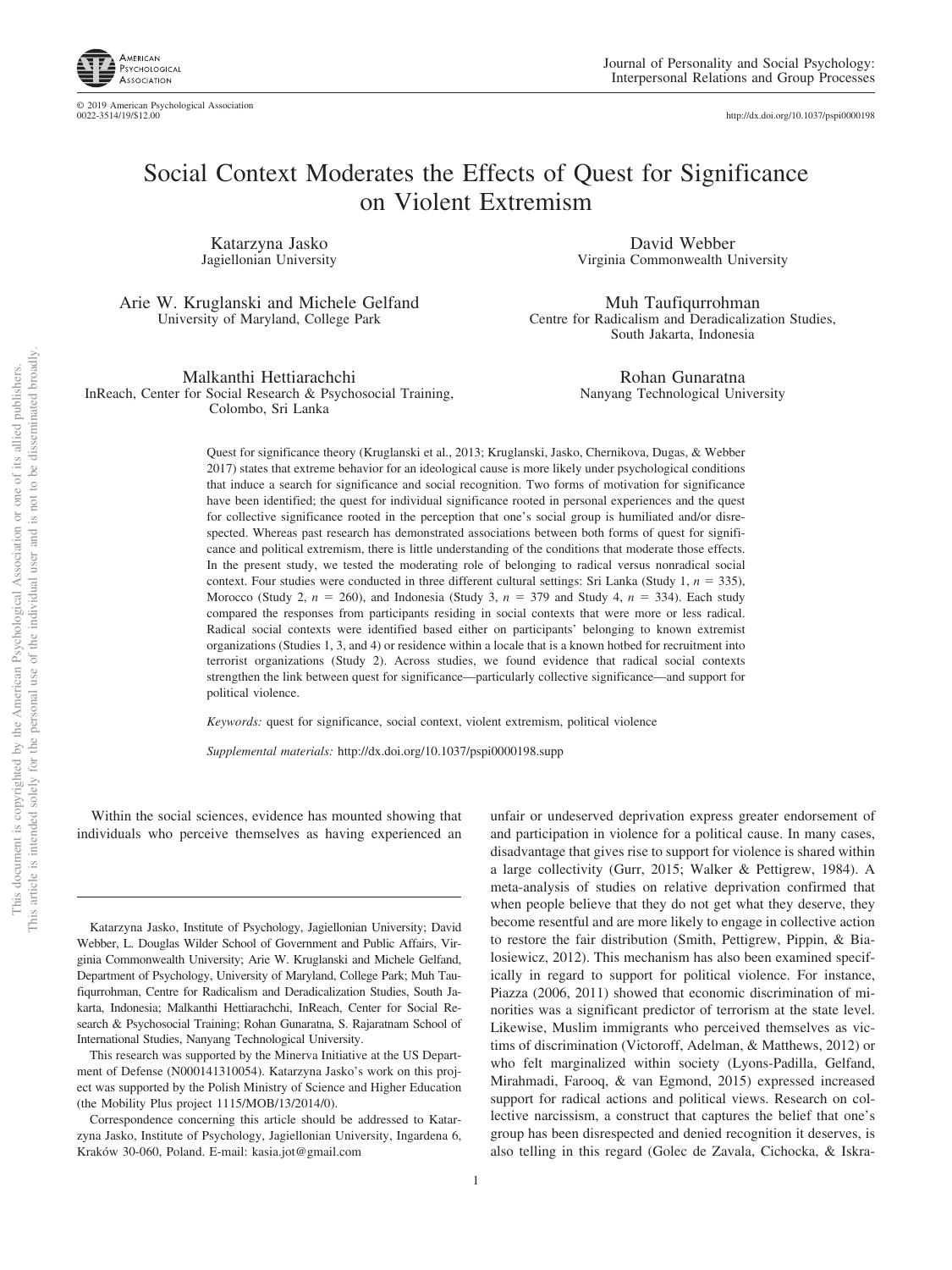Golec, 2013; Golec de Zavala, Peker, Guerra, & Baran, 2016). For instance, Mexican participants high in collective narcissism were more likely to perceive American border security operations as insulting to Mexicans, thus leading to increased desire to engage in destructive actions against the United States (Golec de Zavala, Cichocka, Eidelson, & Jayawickreme, 2009). Furthermore, the mere perception that one's social groups have been evaluated negatively or dehumanized is linked to endorsement of violent political action (e.g., Kamans, Gordijn, Oldenhuis, & Otten, 2009; Kteily & Bruneau, 2017; Kteily, Hodson, & Bruneau, 2016). Taken together, this body of literature shows that when collective grievances, material or symbolic, are salient people are more likely to support extreme and violent political tactics.

Although it is less widely represented in the literature, support for political extremism can stem from disadvantage experienced at a personal level, and irrelevant to one's group membership. Pedahzur (2005) discusses how individual suicide bombers may have joined the cause in reaction to their experience of stigma within their communities. An analysis of profiles of radicalized individuals in the United States showed that those who had experienced personal failures or relationship problems were more likely to perpetrate violent (vs. nonviolent) politically motivated crimes (Jasko, LaFree, & Kruglanski, 2016). Surveys conducted with former members of a terrorist organization also revealed that higher experiences of personal humiliation and shame were related to greater support for violence to achieve the political goals of the terrorist organization (Webber, Babush, et al., 2018).

#### **Quest for Significance and Violent Extremism**

Significance quest theory (Kruglanski et al., 2013) builds upon these findings by identifying a common mechanism that underlies these seemingly disparate events, and explains *why* these negative circumstances might push one toward political extremism. According to significance quest theory, instances of relative deprivation, humiliation, rejection, and unfair treatment—regardless of whether they stem from individual or collective sources—influence the extent to which one feels respected, recognized, and valued. That is, they influence one's need to feel significant. This need bears resemblance to other social psychological accounts of human motivation that were variously labeled as the need for esteem, achievement, status, and meaning (Anderson, Hildreth, & Howland, 2015; Deci & Ryan, 2000; Frankl, 1969; Maslow, 1943). However, the quest for significance is conceptualized as a need of a more inclusive and overarching nature. In other words, each of these situations is a specific case through which one can lose significance. According to the theory, while loss of significance may stem from experiences of failure, loss of social standing, or rejection, any effects of those experiences should be mediated by heightened motivation to restore significance. Moreover, while the motivation to restore significance (i.e., quest for significance) may be induced by a loss of significance, it can also be activated by high ambitions. For instance, a person with high aspirations for status and achievement would be more likely to experience a quest for significance than someone with lower expectations, even holding their current level of significance constant.

Thus, in contrast to theoretical approaches that are predominantly focused on a state of deprivation, according to quest for significance theory any discrepancy between the desired and ex-

perienced level of personal significance creates a motivational state where the need for significance becomes highly salient, and alternative concerns are suppressed (Kruglanski, Jasko, Chernikova, Dugas, & Webber, 2017). Behavior is therefore directed toward means that will enable an individual to restore significance. Behavior is typically constrained by multiple needs, such as safety, personal achievement, and belongingness. An individual will thus, for example, not typically engage in violent political action because doing so might fulfill one of these needs, but puts others at risk (i.e., violence may bring physical harm or lead to an arrest that would impact belonging and keep them away from loved ones). However, when the significance need dominates other concerns, these constraints are released, and people are willing to do whatever it takes to fulfill their need for significance.

There are undoubtedly many means by which one could satisfy the quest for significance. However, fighting for a political cause may offer a uniquely appealing path to significance. This is because extreme actions for an important collective cause affirm one's commitment to cherished social values whose endorsement and/or protection confers a sense of personal significance (Steele & Liu, 1983) and lends an individual a sense of meaning and purpose (Olivola & Shafir, 2013). In some cases, such actions offer a direct way of addressing circumstances (e.g., oppression or discrimination) that caused one's loss of significance. Moreover, extreme political groups, and the confidence-affording and clearcut ideologies that they espouse (e.g., Hogg, Kruglanski, & van den Bos, 2013), are particularly appealing to individuals questing for significance (Webber, Babush, et al., 2018). Indeed, this research found that the quest for significance was related to an increased need for cognitive closure (Webster & Kruglanski, 1994), which subsequently increased the appeal of extreme views, and decreased the appeal of moderate views.

Still, political or collective violence is not the only path to significance, and the activation of the significance quest will not always lead one to violence. Indeed, research has shown that the same variables that sometimes cause aggressive outcomes can other times lead to benevolent outcomes (e.g., Simon, Trötschel, & Dähne, 2008; Vollhardt, 2009). The quest for significance theory proposes that, although the intensity of the significance motivation should drive the effort invested in striving for significance, the direction in which this effort is applied (i.e., aggressive vs. peaceful means) is dependent upon the social context in which one is embedded, and the ideological narratives that are advanced within this context (Kruglanski et al., 2017). In other words, an individual is more likely to choose a violent route toward significance restoration if he or she resides within a social context that both justifies violence as an appropriate means toward goal attainment, and bestows significance (respect, adulation) on people who act violently on behalf of a cherished cause. We elaborate on this logic next.

### **Moderating Role of Social Context**

When it comes to political extremism social context matters. Simply having a friend already committed to a violent course of action increases personal involvement, whether in the form of adolescents' involvement in illegal political behavior (Dahl & van Zalk, 2014), tribal violence (Glowacki et al., 2016), becoming an ISIS foreign fighter (Holman, 2016), joining Al-Qaeda (Sageman,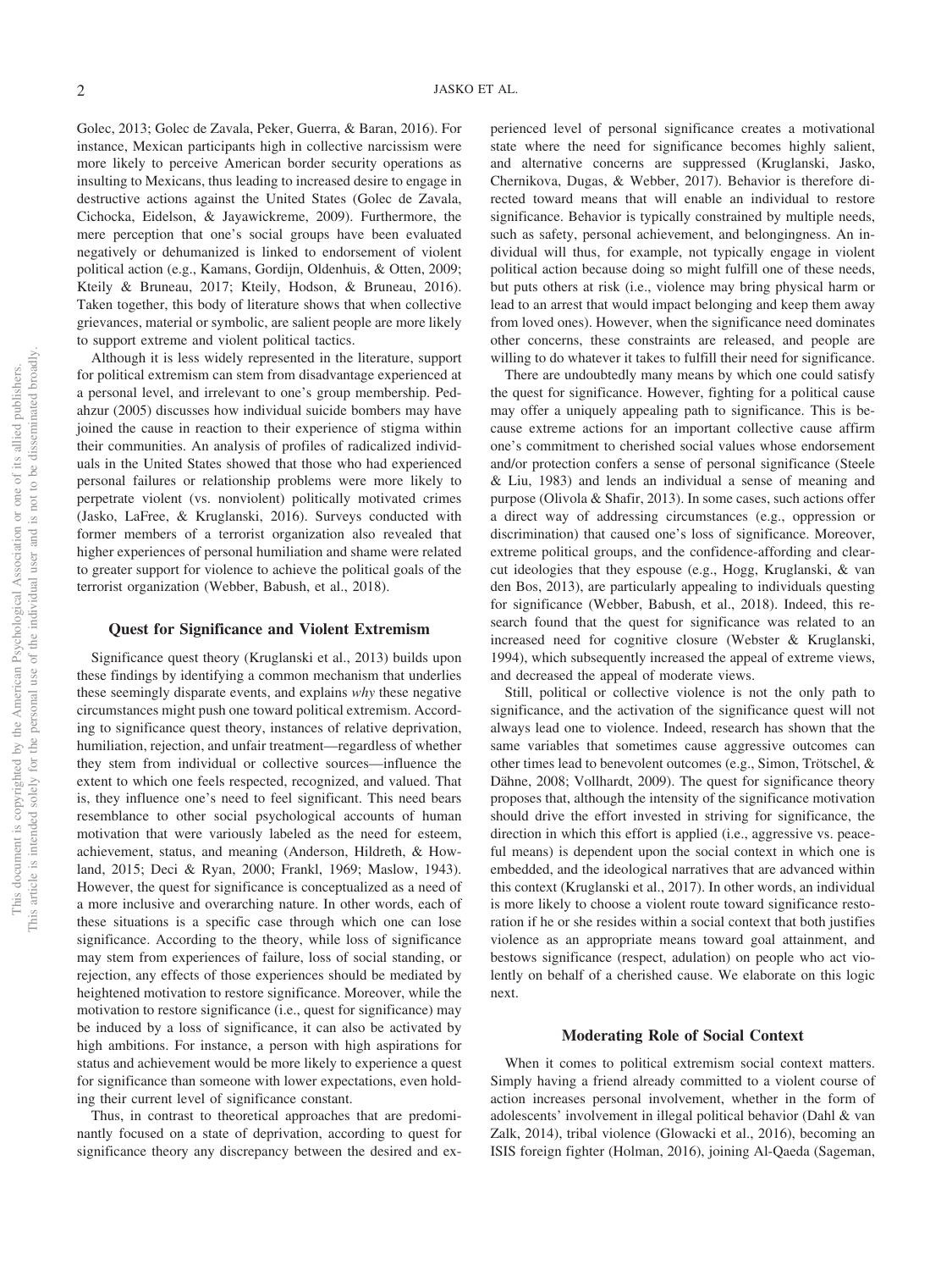viduals (Jasko et al., 2016). Likewise, Tamils surveyed in Sri Lanka who had personal contacts with their coethnics in the diaspora (a community that has been vocal and supportive of continuing conflict) were significantly more supportive of violent extremism than their counterparts without these connections (Webber, Chernikova, et al., 2018). Finally, a recent study demonstrated that individuals who perceive political issues in moral terms were more supportive of violence at protests when they were convinced that other people agreed with their position than when they saw no such convergence (Mooijman, Hoover, Lin, Ji, & Dehghani, 2018).

While these studies demonstrate the main effect of radical networks on violent behavior and attitudes, we suggest that social context may play a more nuanced role in the radicalization process. Specifically, we propose that belonging to a radical group, as compared to a less radical group, may reinforce one's belief that violence is an appropriate means to address the quest for significance. In other words, a relationship between quest for significance and support for violent political means should be stronger among people embedded in radical (vs. moderate) groups. This approach is in line with recent work showing that social context moderates the relationship between various individual level variables and political beliefs (Federico & Malka, 2018). For instance, security needs were related to right-wing politics in Western Europe, but to left-wing beliefs in Eastern Europe (Thorisdottir, Jost, Liviatan, & Shrout, 2007). Likewise, whereas religiosity is often linked to conservative beliefs among White Protestants, this relationship was found to be reversed among Black Protestants (Layman & Green, 2006; Malka, Lelkes, Srivastava, Cohen, & Miller, 2012). The logic of these findings is that different social contexts create unique links between individual needs, which are presumed to be universal, and political beliefs, depending on how useful those beliefs are for satisfying the underlying needs. In the present analysis, we apply this logic to social contexts that either advance (a) extreme, violent beliefs or (b) moderate, mainstream beliefs. We propose that the ideologies advanced within these contexts differentially channel the quest for collective significance to politically extreme views. Specifically, we suggest that within radical social contexts, collective grievances—real or exaggerated—are a common denominator around which communications likely center. Moreover, in more radical contexts, violent actions may be considered a direct way of coping with collective insignificance. By strengthening the association between feelings of collective insignificance and extreme actions aimed to restore significance, radical networks may increase the accessibility and appeal of violence to their members.

At the same time, feelings of insignificance derived from personal experiences may be either less salient, or likely to be reinterpreted as specific instances of negative inflictions on the entire collective. This sentiment is readily apparent in the following statement from a participant in the feminist movement:

In the context of terrorist activities, Sageman (2008) has similarly argued that personal experiences of humiliation are more likely to drive one toward violent extremism when they are interpreted as specific experiences that resonate with the humiliation of the larger collective, a function undoubtedly facilitated by connections to a radical network. For the same reasons, with connections to radical social groups, political extremism, while being more strongly related to quest for collective significance, may be at the same time less strongly motivated by quest for individual significance. On the other hand, past research showed that when individual significance is questioned, aggression, even against innocent victims, may follow (Baumeister, Smart, & Boden, 1996; Bushman & Baumeister, 1998; Webber et al., 2018). Moreover, as research on honor cultures demonstrated, this effect can be moderated by the social context (Cohen & Nisbett, 1994, [1997\)](#page-21-0). Thus, an alternative possibility is that exposure to violent networks strengthens not only the link between quest for collective significance and violent extremism, but it also increases the effect of quest for individual significance on support for political violence.

The hypotheses derived from the discussion thus far can be stated as follows: we predict that when one is connected to a radical social context, the link between quest for collective significance and violent extremism should be stronger than without such connections. The hypothesis regarding the effect of quest for individual significance on support for political violence is more exploratory as past research suggests that more radical social context could either suppress this relationship or facilitate it as well.

## **Ideological Extremism and Violent Extremism**

To explore the exact form in which belonging to a radical social context may exert the hypothesized moderating effects, we propose a more nuanced look at political extremism by distinguishing between ideological extremism and violent extremism. We define extremism as any behavior or belief directed at serving a given dominant need while sacrificing other basic needs (e.g., denying oneself personal achievements or relationships in the interest of a political cause, risking physical harm or arrest to engage in violence on behalf of a political cause). Because most people strive to satisfy all their basic needs, such sacrifice is typically rare. Thus, extreme behaviors and beliefs typically deviate from how most people within a given context think or behave. Nonetheless, under some circumstances entire groups or populations may be mobilized to realize a dominant need (e.g., in the notorious case of the Jonestown massacre), in which extremism may be common to the group in question (Kruglanski et al., 2017). Whereas ideological extremism involves commitment to an extreme political goal, violent extremism involves commitment to an extreme behavior violence—as a means to achieve those political goals. This distinction is important. Beliefs justifying violence tend to be universally extreme, for instance, the justification of suicide bombing as a means toward goal achievement was universally rejected by the majority of those surveyed in 23 Muslim-majority countries (Pew Research Center, 2013). The extremity of political goals, on the other hand, varies considerably across contexts. In that same Pew poll, support for instituting Sharia law ranged from 99% of the population in support (Afghanistan) to only 10% of the population in support (Kazakhstan).

I suddenly understood that I was not alone, that what I had considered personal embarrassment was something that was part of this whole larger experience. Problems that you felt were happening to you alone probably were your fault. But if it's happening to other people, then it's a social problem and not just a personal problem. (Dore & Kennedy, 2014)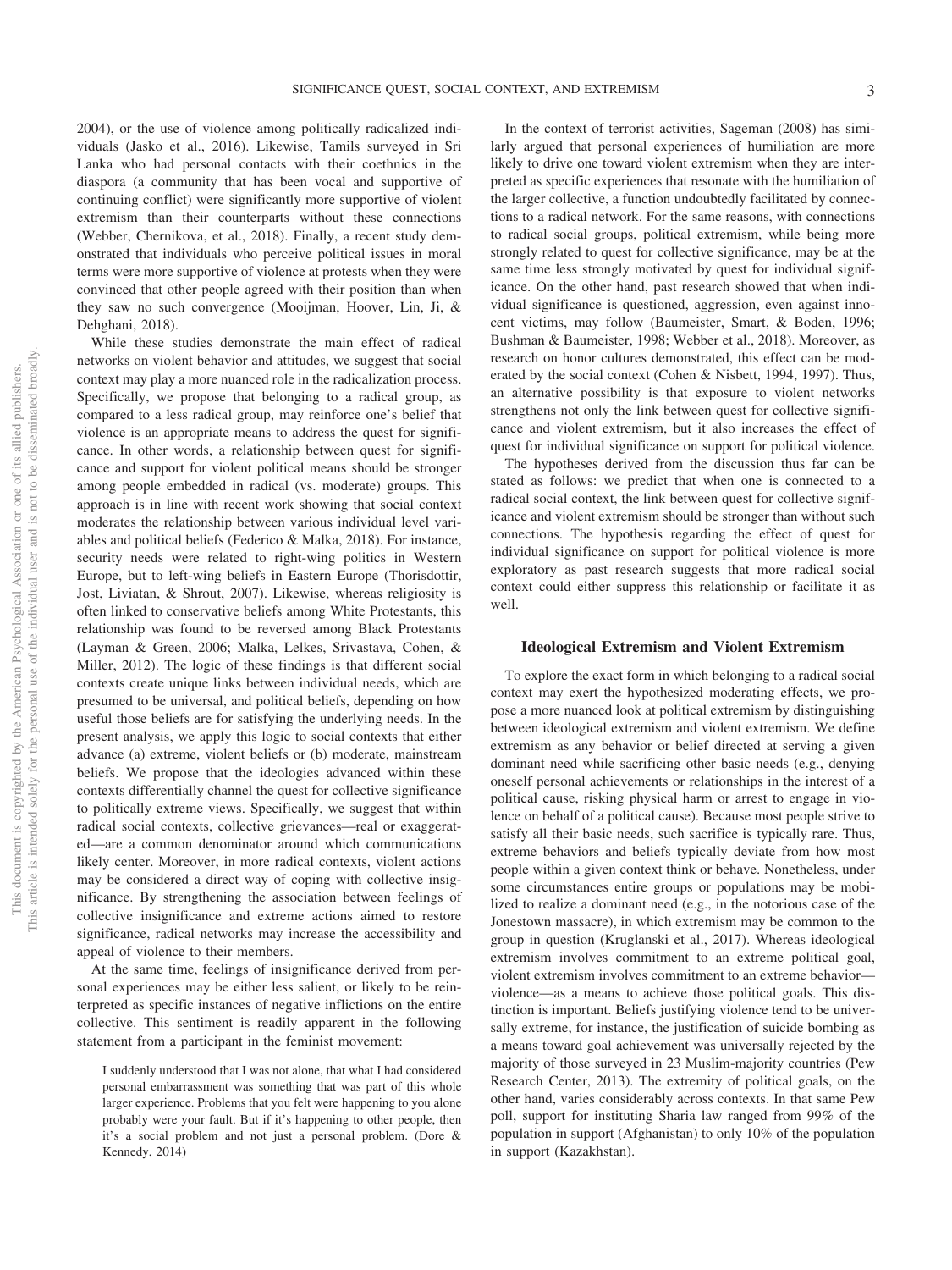

*Figure 1.* Theoretical model. All paths were allowed to be moderated by the context.

The theoretical model representing the relations between quest for significance, ideological extremism, and violent extremism is depicted in Figure 1. Using this distinction, social context could affect the relationship between quest for significance and violent extremism by influencing one's endorsement of ideological goals, inducing direct support for violent extremism, or both. We examine these possibilities in turn.

First, it is possible that belonging to a radical social context increases the influence of collective quest for significance on ideological extremism. Indeed, the promise of restored significance coming from achieving ideological goals may be what individuals searching for significance find most attractive. Radical social contexts, through processes of group polarization (Isenberg, 1986) and sacralization of collective values (Atran & Ginges, 2012), may increase commitment to an explicit political cause in response to an experienced loss of significance. For example, ISIS foreign fighters may conclude that establishing a caliphate will restore the significance of Muslims worldwide. Once they internalize and commit to that collective goal they are willing to support extreme violence assumed to serve it. If this is the case, radical social context should moderate the pathway between significance quest and ideological extremism (i.e., pathways  $a_1$  and  $a_2$ ) in Figure 1). Willingness to support and engage in violent extremism would then result from one's intense commitment to the (need serving) ideology.

A second possibility is that radical groups only differ from less radical groups in their willingness to support violence to achieve ideological goals (violent extremism), and not their commitment to those goals (ideological extremism). Consider two movements in the United States. The peaceful followers of Dr. King, and the radical Weather Underground that bombed a series of buildings were both committed to ending the Vietnam War and addressing racial inequality. It seems implausible to interpret the Weather Underground's use of violence as an indicator that they were more committed to the rights of African Americans than was Dr. King. Indeed, support for extreme political action has been found to be a product of both social interaction and the perception that such action is a legitimate means to pursue the valued cause (Thomas, McGarty, & Louis, 2014), thereby attaining significance. These findings suggest that social context should moderate the pathway between ideological extremism and violent extremism (i.e., pathway *b* in Figure 1).

Third, and finally, it is possible that the explicit ideological cause serves only as a justification, and what truly matters is the underlying goal of collective significance. As Gurr (2015) argued in his seminal work on political violence,

Most participants in political violence do not carry complex ideologies around in their heads (. . .). The slogans which suffice to justify violence for most participants in strife may be derived from complex ideologies, but their operative force lies not in the ideology itself but in the relevance of the slogans to the actors' perceptions of their situation and the cues the slogans provide for violent actions (pp. 195–196).

From this perspective, the political goal is simply a convenient way to frame the restoration of significance, and not a mechanism toward endorsing violence. If this were true, social context should moderate the pathway between significance quest and violent extremism (i.e., pathways  $c_1$  and  $c_2$  in Figure 1). Moreover, the interaction between significance quest and social context should remain significant even after controlling for ideological extremism.

### **Overview of the Studies**

To test the relations between (a) quest for individual significance, (b) quest for collective significance, (c) ideological extremism, (d) violent extremism, and (e) social context, we analyzed data from three unique cultures/regions of the world: Sri Lanka (Study 1), Morocco (Study 2), and Indonesia (Studies  $3-4$ ).<sup>1</sup> In each location, we recruited participants embedded within social contexts that were more or less radical. In each region, these contexts were operationalized differently. However, what these contexts have in common is that individuals within the radical contexts are embedded within shared social realities (cf. Hardin & Higgins, 1996) where extreme

<sup>&</sup>lt;sup>1</sup> The data collected in Sri Lanka and Morocco, have been presented in previous publications that test separate hypotheses (see Webber et al., 2018 and Atran, Sheikh, & Gomez, 2014, respectively) and were not collected to test these specific hypotheses.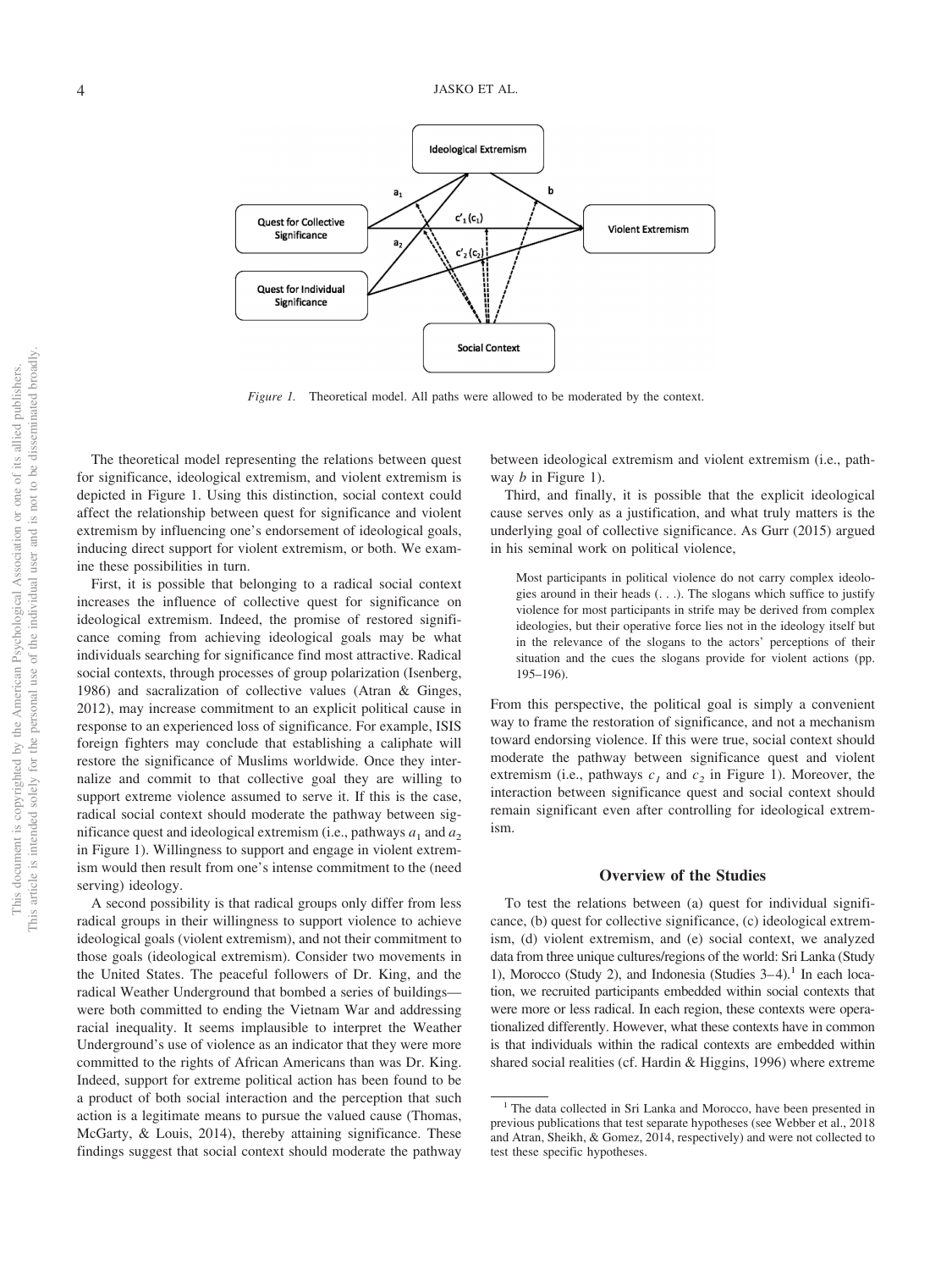political attitudes are (or were) held and accepted. In Sri Lanka, we compared former terrorists to individuals that never belonged to an extreme organization. In Morocco, we made this distinction geographically, and compared residents within a region that is a known hotbed for terrorist recruitment to residents of a less radicalized region. In Indonesia, we recruited Muslims who belonged to religious organizations that differed in the extremity of their beliefs.

The theoretical variables examined in each of the studies were the same, but constraints within each of the study environments caused their measurement to vary slightly across contexts. For example, the extremism variables differed based on context (i.e., nationalist-driven extremism vs. religious-driven extremism). The number of items used to measure the quest for individual significance also varied across studies. Partially, this resulted from attempts to improve or expand the scale used for this purpose in subsequent studies. Although this measure used varying items, the construct being measured—the emotional experience of insignificance, assumed to prompt the quest for significance restoration was consistent. The specific quest for collective significance was measured using items from the collective narcissism scale (Golec de Zavala et al., 2009). These items capture the extent to which one believes that an important social group is not being treated in a manner that it merits. Thus, although our measures differed to some degree, we assume that they captured the same motivational state—that is, feelings of disappointment that one (or one's group) is not being respected in the manner deserved, which should induce a motivation (the quest for significance) whose fulfillment should remedy these feelings.

Both forms of significance quest, individually and socially based, were entered as predictors of violent extremism, which was treated as our outcome variable. Ideological extremism was entered as a mediator, to examine the extent to which the relationship between quest for significance and support for violence is mediated by increased goal commitment. Because it was theoretically possible for social context to moderate all pathways in the model, and because we did not have a specific prediction as to which pathway would be most likely moderated, we allowed all paths to be moderated in our analyses. Across all four studies, we included as covariates demographic variables, such as age, gender, education status, and socioeconomic status. The primary effects of interest did not change when these variables were included (vs. not) in the analyses. Because in some cases inclusion of those covariates reduced the sample size, next, we report analyses without those variables.

## **Study 1**

Study 1 used the ethnonationalist conflict in Sri Lanka, and targeted former members of the Liberation Tigers of Tamil Eelam (LTTE). The LTTE was founded after political efforts failed to address inequalities between the Sinhalese and Tamil ethnic groups. From 1983 until 2009, the LTTE waged a violent campaign that saw the death of nearly 70,000 Sri Lankans (Federal Bureau of Investigation, 2008), and employed violent means, such as high-profile assassinations, suicide bombings, and the use of civilians as human shields (International Crisis Group, 2010). The political goal of the LTTE campaign was to usurp control of the

country from the Sinhalese majority and create an independent Tamil state.

We operationalized ideological extremism in reference to the overriding commitment to the goal of establishing a separate Tamil state. We operationalized violent extremism as support for armed struggle to achieve this goal. Former members of the LTTE thus comprised our radical group. After the LTTE's defeat in May 2009, these individuals were detained in government-run rehabilitation facilities, but had been released and reintegrated within communities across the country during our data collection. For our nonradical group, we recruited Tamils from within the same communities, but who never belonged to the LTTE.

We hypothesized that the quest for collective significance would be more strongly related to violent extremism for former members of the LTTE relative to their community counterparts. We specifically examined three possible forms of moderation: context could moderate (a) the path from quest for significance to ideological extremism, (b) the path from ideological extremism to violent extremism, or (c) the path from the quest for significance to violent extremism.

### **Method**

Participants. A survey was conducted with former members of the LTTE and Tamil community members that never belonged to this organization. Data from 34 participants were excluded due to missing data on the variables of interest. Data from the remaining 335 participants were included in the final analyses (LTTE:  $n = 178$ ; community members:  $n = 157$ ; 153 males, 178 females, four unreported,  $M_{\text{age}} = 30.28$ ,  $SD = 9.00$ ).

**Procedure.** Participants were recruited via a form of snowball sampling. Socioeconomic welfare teams contacted key members (both former LTTE and non-LTTE Tamils) within communities across Sri Lanka. These individuals were informed of a survey being done at the local community center, and were asked to both participate in the survey and spread the message about the survey throughout the community. Potential participants were not informed about the nature of the survey until their arrival at the center. Everyone who arrived at the centers agreed to participate. All participants provided informed consent. Materials were translated (and back-translated) into Tamil and completed as paper and pencil surveys.

**Measures.** In this study and in all subsequent studies measures were administered in a fixed order. In all four studies, the variables analyzed were part of a larger survey that included a series of psychological scales. Full surveys, datasets, and analysis scripts are available at [https://osf.io/e4bux/.](https://osf.io/e4bux/)

*Quest for collective significance (Col-Quest).* We used five items ( $\alpha$  = .72) from the short version of the collective narcissism scale (Golec de Zavala et al., 2009). The items were "Tamils deserve special treatment," "I will never be satisfied until Tamils get the recognition they deserve," "It really makes me angry when others criticize Tamils," "If Tamils had a major say in the world, the world would be a much better place," "Not many people seem to fully understand the importance of Tamils." Participants answered all questions using a scale from 1 (*strongly disagree*) to 6 (*strongly agree*).

*Quest for individual significance (Ind-Quest).* We used three items ( $\alpha$  = .71) to measure quest for personal significance (i.e., "I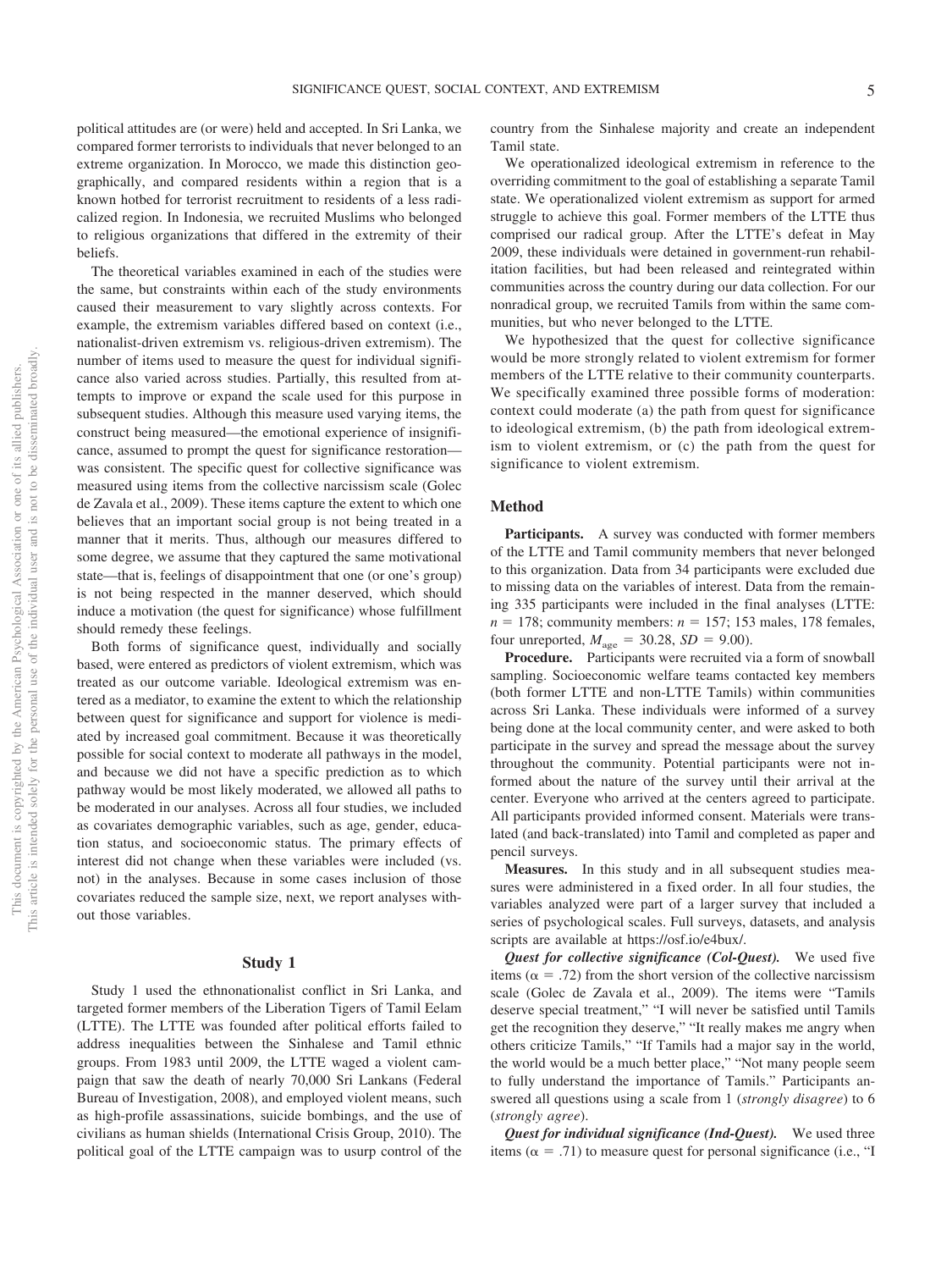feel that my life is worthless," "I feel ashamed of myself," "I feel dissatisfied with myself"). We excluded one additional, reversecoded item ("I feel others value me") because it was not correlated with the other items.

*Ideological extremism.* We operationalized ideological extremism as commitment to a separate Tamil state and we measured it with two items—"The Tamils should strictly follow the LTTE goal of a separate state" and "Only after getting a separate state, can Tamil people progress in life"  $(r_{SB} = .65)$ .

*Violent extremism.* We used three items ( $\alpha = .72$ ) to measure support for violence to attain a separate state: "A separate Tamil State can only be achieved through violence and insurgency," "Today, armed fighting is a personal duty of all Tamil people," and "Suicide bombers will be rewarded for their actions in their next life."

## **Results**

**Comparison between groups.** Means, confidence intervals (CIs), and correlations between variables are presented in Table 1. Former members of LTTE expressed lower Col-Quest than community members,  $F(1, 333) = 13.29$ ,  $p < .001$ ,  $\eta^2 = .04$ , and in contrast to our predictions, they also expressed less commitment to ideological extremism,  $F(1, 333) = 23.27, p < .001, \eta^2 = .07$ , and were less supportive of violent extremism,  $F(1, 333) = 14.50$ ,  $p <$ .001,  $\eta^2$  = .04. There were no differences between groups on Ind-Quest ( $p = .160$ ).

**Moderated mediation.** To test our hypotheses, we used the PROCESS macro to conduct a moderated mediation model (Hayes, 2018; Model 59) with Ind-Quest and Col-Quest as predictors, violent extremism as an outcome variable, and ideological extremism as mediator (see Figure 1). First, we ran the total effects model of Ind-Quest and Col-Quest on violent extremism (*c* paths), without including ideological extremism in the model. Next, we analyzed the effects of Ind-Quest and Col-Quest on ideological extremism (*a* paths). Finally, we analyzed the effect of ideological extremism (*b* path), as well as direct (*c*= paths) and indirect (*ab* paths) effects of Ind-Quest and Col-Quest on violent extremism when all variables were included in the model. In each step, we allowed all paths to be moderated by social context. We describe the results (unstandardized coefficients) in this order. The standardized coefficients for all paths, which were computed by standardizing the continuous variables prior to the analyses, are presented in Figure 2.

**Violent extremism (total effects model).** The main effect of Col-Quest on violent extremism was not significant ( $p = .914$ ), but the main effect of Ind-Quest was significant  $(b = 0.20, SE = 0.04,$  $p < .001$ ). Both interactions, between the context and Ind-Quest  $(b = -0.19, SE = 0.09, p = .027)$  and between the context and Col-Quest ( $b = 0.34$ ,  $SE = 0.12$ ,  $p = .005$ ) were significant. Simple slopes analyses (Hayes, 2018) showed that Col-Quest was a positive but not significant predictor of violent extremism among former LTTE ( $b = 0.13$ ,  $SE = 0.07$ ,  $p = .056$ ), but a negative predictor for community members ( $b = -0.21$ ,  $SE = 0.10$ ,  $p =$ .038). On the other hand, Ind-Quest predicted violent extremism more strongly among community members  $(b = 0.29, SE = 0.07,$  $p < .001$ ) than among former LTTE ( $b = 0.10$ , *SE* = 0.06,  $p =$ .073).

**Ideological extremism.** To address the possible mediating role of ideological extremism, we examined the relationship between both forms of quest (collective and individual) and ideological extremism. Col-Quest was a significant predictor of ideological extremism among both LTTE members  $(b = 0.39, SE = 0.09,$  $p < .001$ ) and community members ( $b = 0.45$ , *SE* = 0.12,  $p <$ .001). The Col-Quest  $\times$  Context interaction was not significant  $(p = .691)$ , indicating that the relationship between Col-Quest and ideological extremism did not differ between LTTE and community groups. Analyses then revealed that Ind-Quest did not predict ideological extremism in either group (LTTE:  $b = 0.12$ ,  $SE =$ 0.07,  $p = .102$ ; community:  $b = 0.07$ ,  $SE = 0.09$ ,  $p = .397$ ). Likewise, the Ind-Quest  $\times$  Context interaction was not significant  $(p = .672)$ .

**Effects of ideological extremism on violent extremism.** After including all variables in the model, the effect of ideological extremism on violent extremism was significant for both the community ( $b = 0.20$ ,  $SE = 0.06$ ,  $p < .001$ ) and the LTTE ( $b =$ 0.29,  $SE = 0.05$ ,  $p < .001$ ). The Ideological Extremism  $\times$  Context

Table 1

**Descriptive Statistics and Correlations Among Community Members (n = 157) and Liberation** *Tigers of Tamil Eelam (LTTE) Members (n* - *178) in Sri Lanka (Study 1)*

| Quest for individual<br>significance | Ideological<br>extremism | Violent<br>extremism | M(SD)             | 95% CI                                                                                                                                  |
|--------------------------------------|--------------------------|----------------------|-------------------|-----------------------------------------------------------------------------------------------------------------------------------------|
|                                      |                          |                      |                   |                                                                                                                                         |
|                                      |                          |                      |                   |                                                                                                                                         |
|                                      |                          |                      |                   | [4.65, 4.95]                                                                                                                            |
|                                      |                          |                      |                   |                                                                                                                                         |
|                                      |                          |                      |                   |                                                                                                                                         |
|                                      | .05                      | $.33***$             |                   | [2.33, 2.79]                                                                                                                            |
|                                      | $.19*$                   | $.18*$               |                   | [2.56, 3.05]                                                                                                                            |
|                                      |                          |                      |                   |                                                                                                                                         |
|                                      |                          | $.20*$               |                   | [3.01, 3.52]                                                                                                                            |
|                                      |                          | $.45***$             |                   | [2.13, 2.64]                                                                                                                            |
|                                      |                          |                      |                   |                                                                                                                                         |
|                                      |                          |                      |                   | [1.95, 2.38]                                                                                                                            |
|                                      |                          |                      |                   | $1.64b$ (1.17) [1.47, 1.81]                                                                                                             |
|                                      | $-.07$<br>$22***$        | $.27***$<br>$.34***$ | $-.17*$<br>$.18*$ | 4.80, (0.97)<br>$4.32b$ (1.38) [4.12, 4.52]<br>2.56, (1.47)<br>2.80, (1.65)<br>3.26, (1.61)<br>2.38 <sub>b</sub> (1.72)<br>2.16, (1.34) |

*Note.* CI = confidence interval. Means with different subscripts differ significantly from each other at  $p < .05$ .  $p < .05.$  \*\*  $p < .01.$  \*\*\*  $p < .001.$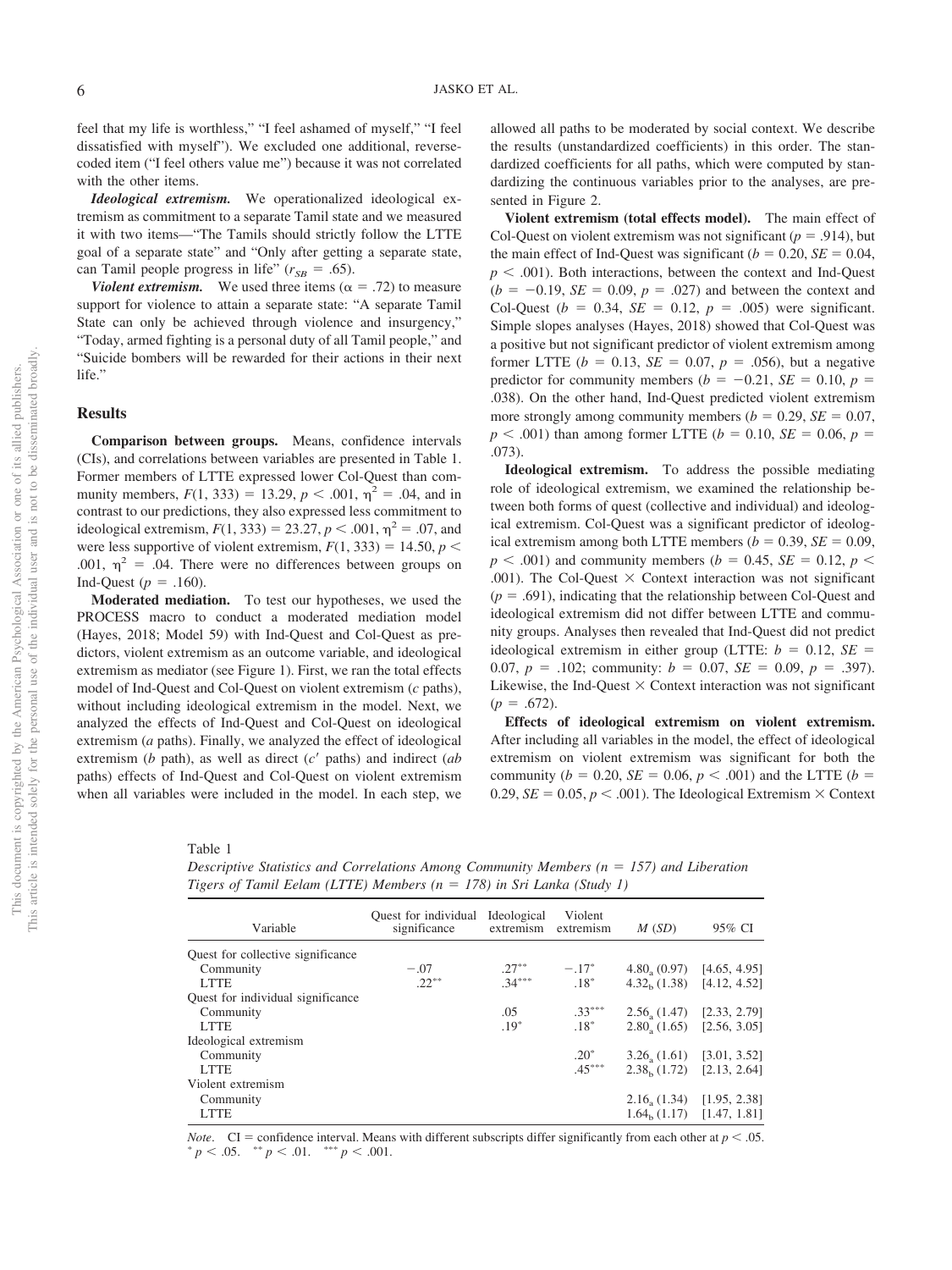

*Figure 2.* Results of the moderated mediation analysis (Study 1). Standardized coefficients for community members are presented first and standardized coefficients for former Liberation Tigers of Tamil Eelam members are presented second. Direct effects are presented first, followed by total effects in parentheses. Unstandardized coefficients are presented in text.  $\frac{1}{p}$   $p$   $\lt$  .10.  $\frac{1}{p}$   $p$   $\lt$  .05.  $\frac{1}{p}$   $p$   $\lt$  .01.  $\frac{1}{p}$   $p$   $\lt$  .001.

interaction was nonsignificant ( $p = .254$ ), demonstrating that the effect of ideological extremism on support for violence was comparable for both LTTE and community groups.

**Direct effects of quest for significance on violent extremism.** For community members, the direct effect of Col-Quest on violent extremism remained significant and negative  $(b = -0.30, SE =$ 0.10,  $p = .002$ ). For LTTE members, however, the direct effect was not significant  $(b = 0.01, SE = 0.07, p = .824)$ . A significant Col-Quest  $\times$  Context interaction revealed that the effects within these two groups were significantly different from each other  $(b =$ 0.31,  $SE = 0.12$ ,  $p = .008$ ).

The same pattern of results was found for the direct effect of Ind-Quest on violent extremism. For community members, the direct effect remained significant ( $b = 0.28$ ,  $SE = 0.06$ ,  $p < .001$ ), but it was not significant among LTTE members  $(b = 0.07, SE =$ 0.05,  $p = .221$ ). A significant Ind-Quest  $\times$  Context interaction revealed these effects were significantly different from each other  $(b = -0.21, SE = 0.08, p = .010).$ 

**Indirect effect of quest for significance on violent extremism through ideological extremism.** Finally, analyses examined the extent to which ideological extremism mediated the effects of quest for significance (collective and individual) on violent extremism. Different effects were found for each type of quest. Specifically, there was evidence for the indirect effect of Col-Quest on violent extremism through ideological extremism for both the LTTE  $(0.11, 95\% \text{ CI } [0.05, 0.19])$  and community groups (0.09, 95% CI [0.03, 0.17]). The index of moderated mediation was not significant. This indicates that ideological extremism mediated the pathway between Col-Quest and violent extremism in an equivalent way for both former LTTE and the community. Neither of the indirect effects of Ind-Quest through ideological extremism was significant.

#### **Discussion**

Using data collected from former members of a terrorist organization and community members uninvolved in terrorist activity, we examined if having belonged to a radical social context moderated the relation between quest for significance and political extremism. We found a more positive relation between quest for collective significance and violent extremism among former LTTE but not among community members for whom this effect was in fact negative. Mediation analyses further revealed that ideological extremism mediated the relationship between quest for collective (but not personal) significance and violent extremism. Moreover, context did not moderate this indirect effect. This demonstrates that regardless of whether participants belonged to a former terrorist organization or not, participants expressing quest for collective significance, also expressed greater ideological commitment, which was subsequently related to violent extremism.

However, as there were no differences in strength of the mediating effect between the groups and the direct effect was no longer significant among former LTTE members, these results do not offer a good explanation for the initial moderation of the total effect of the quest for collective significance. The overall low political extremism levels among former LTTE members, who were in fact less radical than community members, could have contributed to the weak effects, and made it difficult to detect subtle patterns. Former LTTE members had graduated from a comprehensive rehabilitation program that helped disabuse them of their radical tendencies (Webber et al., 2018). This could have reduced the variance of our outcome variable in this group. At the same time, the present findings suggest that the association between quest for collective significance and violent extremism might be a product of learning that remains active even though the overall level of violent extremism had decreased. On the other hand, quest for personal significance predicted violent extremism more strongly among community members than among former LTTE members. This is consistent with hypotheses that belonging to a radical network would weaken the relation between quest for personal, individually based, significance and political extremism.

Overall, Study 1 provided initial support for our main hypotheses, although some of the nuances of the effects were less clear. We examined the same theoretical model within a different context to ascertain which of these effects would generalize, and which may be specific to the Sri Lankan context. Study 2 used a different form of political extremism, a different method for identifying radical social context, and a different cultural context.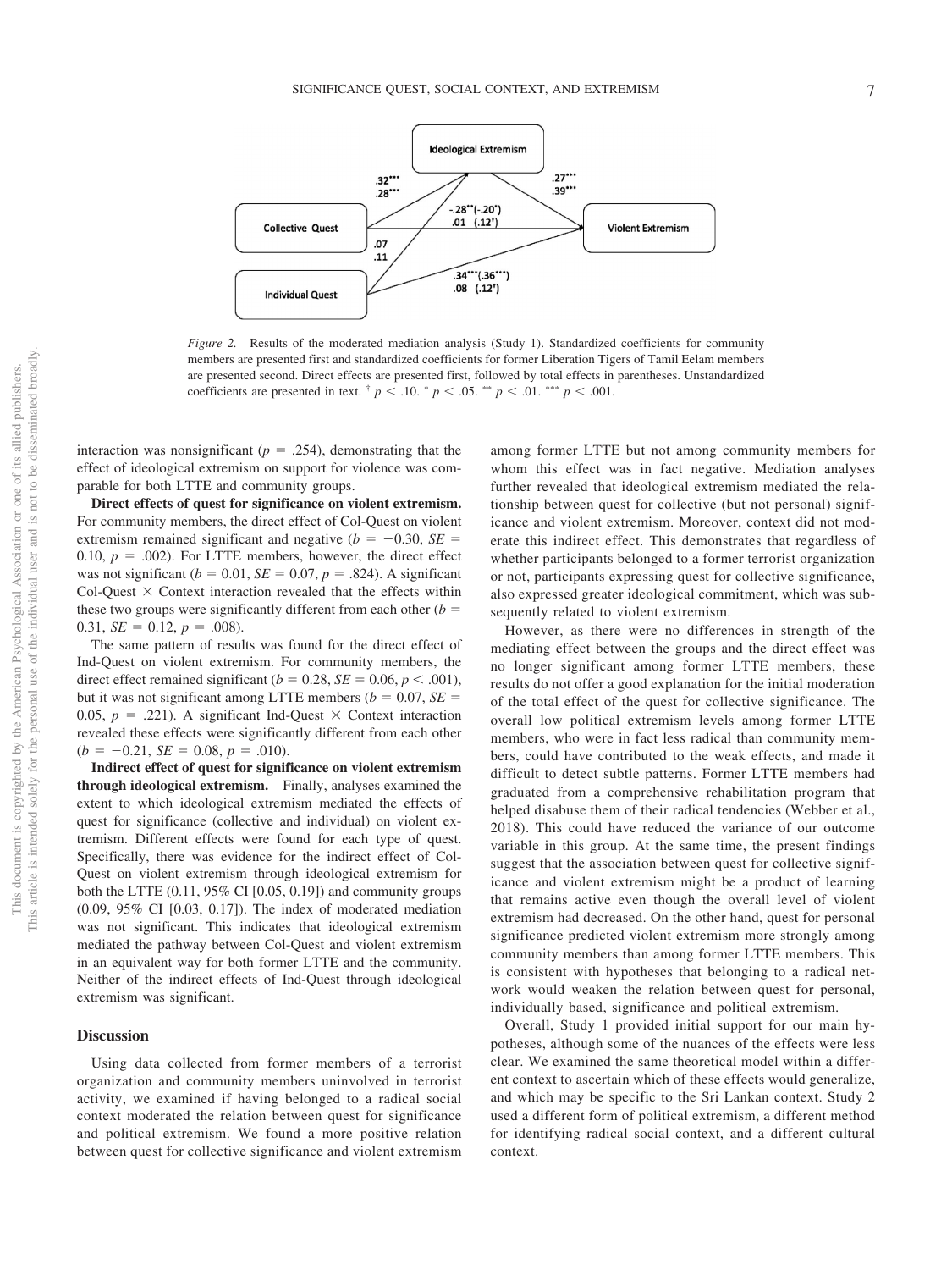## **Study 2**

Specifically, Study 2 examined political extremism within the context of Islamic extremism. Data were collected in Morocco, which has a rich history of violent jihadism tracing back to the Soviet–Afghan War. More recently, it is estimated that around 1,500 foreign fighters in Iraq and Syria have been supplied from Morocco (The Soufan Group, 2015). Within Morocco, we recruited participants from two distinct cities, which were identified in our previous research as differing in the level of radicalization. Our nonradical sample was selected from Casablanca, the largest and most diverse metropolitan area within Morocco. Our radical sample was selected from Tetouan. Tetouan is located within the Rif Mountain region of Northern Morocco. Perpetrators of the 2004 Madrid train bombings came specifically from Tetouan, and individuals involved in the 2015 Paris attacks and the 2016 Brussels attacks hailed from the Rif Mountain region (Jacinto, 2016). We therefore used geographical location (Casablanca vs. Tetouan) to indicate exposure to a relatively more or less radical social context.

We measured agreement with tenets of fundamental Islam (ideological extremism) and support for using violence to achieve these fundamental tenets (violent extremism). We hypothesized that quest for collective significance would be more strongly related to violent extremism for individuals residing in Tetouan relative to Casablanca and we further explored the moderating role of social context for the effects of quest for individual significance. Additionally, we investigated three possible forms in which this moderation could occur.

## **Method**

Participants. A sample of 260 Muslim participants (130) males and 130 females) was recruited from two cities in Morocco: Casablanca ( $n = 130$ ) and Tetouan ( $n = 130$ ). Gender-mixed pairs of researchers from the region, and who spoke the local dialect, went door-to-door to recruit residents of these cities to participate in a survey. For reasons unrelated to the current study, participants were recruited from two age groups (18 –25 and 35–50). However, regardless of whether age was treated as a continuous or categorical variable, it did not affect our results.

**Procedure.** Data were collected by native Moroccan researchers. Researchers recruited participants willing to complete a survey from the two target cities. To ensure anonymity, all participants provided verbal informed consent. All survey materials were translated (and back-translated) into Arabic.

## **Measures.**

*Quest for collective significance (Col-Quest).* We used the same five items ( $\alpha = .87$ ) and 6-point scale used Study 1, but changed the reference group to Muslims.

*Quest for individual significance (Ind-Quest).* Participants indicated how often  $(1 = rarely \ or \ never, 5 = very \ often)$  they experienced the following emotions in their "daily life": felt unimportant, humiliated, ashamed, like nobody cares about me, small, and worthless ( $\alpha = .72$ ).

*Ideological extremism.* In conjunction with Muslim clerics in Singapore, we created a scale measuring ideological and violent extremism (Webber et al., 2018). Ideological extremism was operationalized as commitment to fundamental tenets of Islam. Sample items include "Political leaders in our country should be selected solely by Islamic clerics" and "Islam should be practiced in the strictest way, regardless of situations or circumstance." In the current study we used a shortened version of this scale consisting of 10 items ( $\alpha = .87$ ). Participants answered using a scale from 1 (*strongly disagree*) to 7 (*strongly agree*).

*Violent extremism.* We measured support for ideological violence in service of Islam with nine items ( $\alpha = .93$ ). Sample items include "Jihad is the only remedy for jahliliyah (ignorance)," and "Armed Jihad is a personal obligation of all Muslims today." Participants answered using a scale from 1 (*strongly disagree*) to 7 (*strongly agree*).

## **Results**

**Group comparison.** Means, CIs, and correlations between variables are presented in Table 2. In comparison to participants surveyed in Casablanca, participants from Tetouan reported higher scores on all variables of interest: Col-Quest,  $F(1, 258) = 37.86$ ,  $p < .001$ ,  $\eta^2 =$ 

Table 2

**Descriptive Statistics and Correlations Among Residents of Casablanca (n = 130) and Tetouan** *(n* - *130) in Morocco (Study 2)*

| Variable                          | Quest for individual<br>significance | Ideological<br>extremism | Violent<br>extremism | M(SD)        | 95% CI                      |
|-----------------------------------|--------------------------------------|--------------------------|----------------------|--------------|-----------------------------|
| Quest for collective significance |                                      |                          |                      |              |                             |
| Casablanca                        | $-.21*$                              | $.56***$                 | $.42***$             |              | $4.19, (0.84)$ [4.05, 4.33] |
| Tetouan                           | .02                                  | $.81***$                 | $.80***$             |              | $5.01b$ (1.27) [4.79, 5.23] |
| Quest for individual significance |                                      |                          |                      |              |                             |
| Casablanca                        |                                      | $-.15$                   | .08                  |              | $2.22, (0.68)$ [2.11, 2.34] |
| Tetouan                           |                                      | $-.00$                   | $-.08$               |              | $3.00(0.93)$ $[2.84, 3.16]$ |
| Ideological extremism             |                                      |                          |                      |              |                             |
| Casablanca                        |                                      |                          | $.55***$             |              | $4.26, (0.91)$ [4.10, 4.42] |
| Tetouan                           |                                      |                          | $.86***$             |              | $5.76b$ (1.13) [5.57, 5.96] |
| Violent extremism                 |                                      |                          |                      |              |                             |
| Casablanca                        |                                      |                          |                      | 2.91, (0.77) | [2.77, 3.04]                |
| Tetouan                           |                                      |                          |                      |              | $5.04b$ (1.69) [4.75, 5.33] |
|                                   |                                      |                          |                      |              |                             |

*Note.* CI = confidence interval. Means with different subscripts differ significantly from each other at  $p < .05$ .  $p < .05.$  \*\*\*  $p < .001.$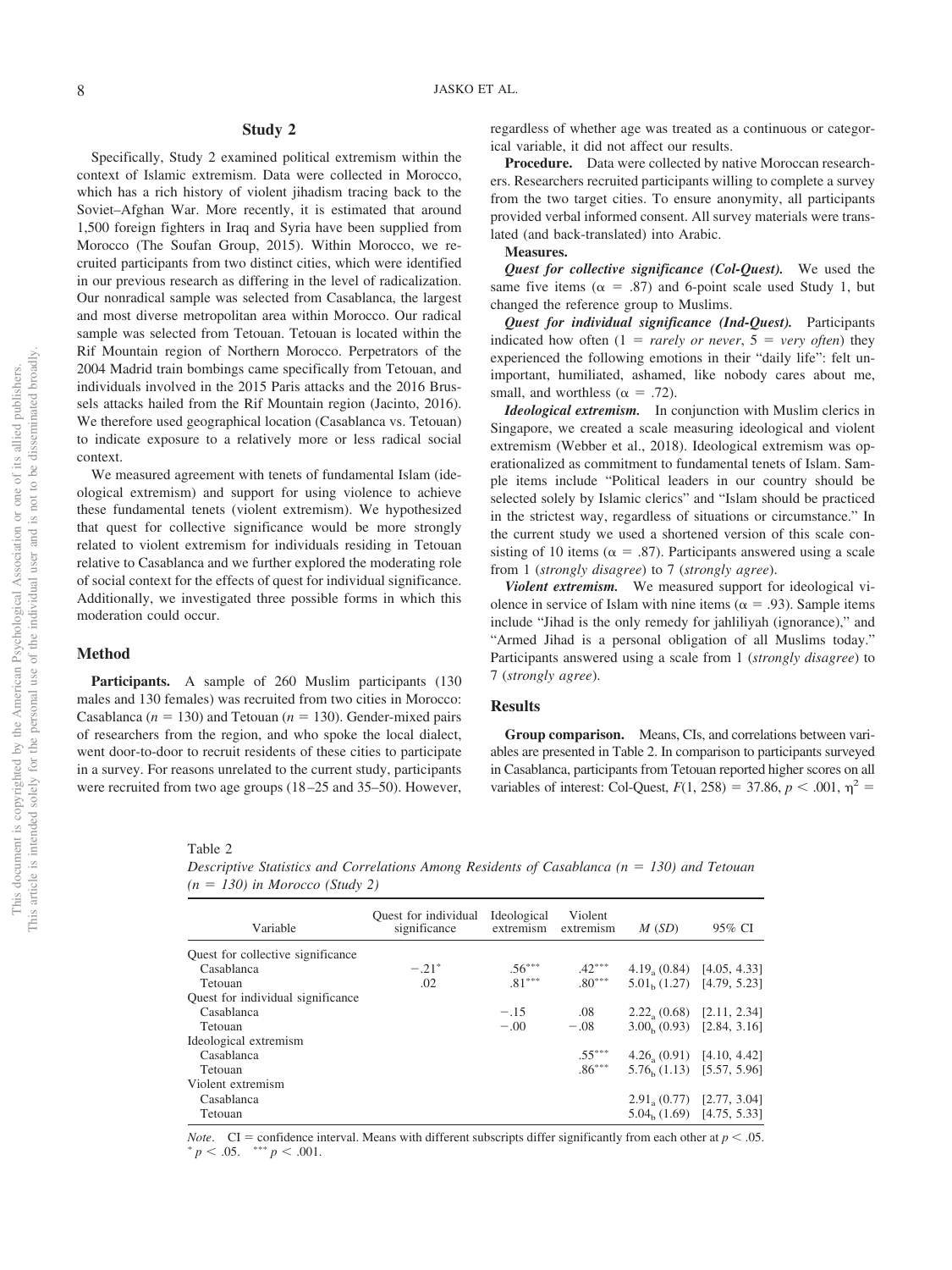.13, Ind-Quest,  $F(1, 258) = 58.73$ ,  $p < .001$ ,  $\eta^2 = .19$ , ideological extremism,  $F(1, 258) = 139.53$ ,  $p < .001$ ,  $\eta^2 = .35$ , and violent extremism,  $F(1, 258) = 171.82, p < .001, \eta^2 = .40.$ 

**Moderated mediation.** As in Study 1, we tested the moderated mediation model with Ind-Quest and Col-Quest as predictors, violent extremism as the outcome variable, and ideological extremism as mediator (process, Model 59; Hayes, 2018). Below we describe the results (unstandardized coefficients). The standardized coefficients for all paths, which were computed by standardizing the continuous variables prior to the analyses, are presented in Figure 3.

**Violent extremism (total effects model).** The main effect of Ind-Quest on violent extremism was not significant ( $p = .979$ ), but the main effect of Col-Quest was significant  $(b = 0.86, SE = 0.06,$  $p < .001$ ). The Col-Quest  $\times$  Context interaction was significant  $(b = 0.64, SE = 0.11, p < .001)$ . A simple slopes analysis (Hayes, 2018) showed that Col-Quest was a positive predictor of violent extremism in both samples, but this effect was stronger in Tetouan  $(b = 1.06, SE = 0.06, p < .001)$  than in Casablanca  $(b = 0.42,$  $SE = 0.09, p < .001$ .

On the other hand, Ind-Quest was a nonsignificant predictor of violent extremism in Casablanca ( $b = 0.20$ ,  $SE = 0.12$ ,  $p =$ .085), but it was a negative predictor in Tetouan ( $b = -0.17$ ,  $SE = 0.08$ ,  $p = .042$ ). A significant Ind-Quest  $\times$  Context interaction revealed these effects were significantly different from each other  $(b = -0.37, SE = 0.14, p = .010)$ .

**Ideological extremism.** Next, we examined the relationship between both forms of Quest for Significance (collective and personal) and ideological extremism. Col-Quest was a significant predictor of ideological extremism in both Tetouan  $(b = 0.72)$ ,  $SE = 0.05, p < .001$ ) and Casablanca (*b* = 0.59, *SE* = 0.08, *p* < .001). The Col-Quest  $\times$  Context interaction was not significant  $(p = .149)$ , indicating that the relationship between Col-Quest and ideological extremism did not differ between locations. Analyses revealed that Ind-Quest did not predict ideological extremism in either Tetouan ( $b = -0.02$ ,  $SE = 0.07$ ,  $p = .741$ ) or Casablanca  $(b = -0.05, \, SE = 0.09, \, p = .574)$ . The Ind-Quest  $\times$  Context interaction was not significant ( $p = .792$ ).

**Effects of ideological extremism on violent extremism.** In the next step, we examined the relationship between ideological extremism and violent extremism. After including all variables in

the model, the effect of ideological extremism on violent extremism was significant in both Casablanca ( $b = 0.39$ ,  $SE = 0.08$ ,  $p <$ .001) and Tetouan ( $b = 0.95$ ,  $SE = 0.10$ ,  $p < .001$ ). The Ideological Extremism  $\times$  Context interaction was significant ( $b =$ 0.56,  $SE = 0.13$ ,  $p < .001$ ), demonstrating that the effect obtained in Tetouan was stronger than the effect obtained in Casablanca.

**Direct effects of quest for significance on violent extremism.** In both samples, the direct effect of Col-Quest on violent extremism remained significant and positive (Casablanca:  $b = 0.19$ ,  $SE =$ 0.09,  $p = 0.040$ ; Tetouan:  $b = 0.38$ ,  $SE = 0.08$ ,  $p < 0.001$ ). The Col-Quest  $\times$  Context interaction was not significant ( $b = 0.19$ ,  $SE = 0.13$ ,  $p = .140$ ), indicating that those effects were not different from each other. On the other hand, an Ind-Quest  $\times$ Context interaction remained significant ( $b = -0.37$ , *SE* = 0.12,  $p = .002$ ). In Casablanca, the direct effect was positive and significant ( $b = 0.22$ ,  $SE = 0.10$ ,  $p = .022$ ), but it was negative and significant in Tetouan ( $b = -0.15$ ,  $SE = 0.07$ ,  $p = .033$ ).

**Indirect effects of quest for significance on violent extremism through ideological extremism.** Finally, we analyzed the extent to which ideological extremism mediated the effects of quest (collective and individual) on violent extremism. Again, different effects were found for each type of quest. Specifically, the indirect effect of Col-Quest on violent extremism through ideological extremism was significant in both Casablanca (0.23, 95% CI [0.13, 0.38]) and Tetouan (0.69, 95% CI [0.51, 0.89]). This time, the index of moderated mediation was significant (0.45, 95% CI [0.23, 0.69]), indicating that ideological extremism was a stronger mediator in Tetouan than in Casablanca. Neither of the indirect effects of Ind-Quest on violent extremism through ideological extremism was significant.

## **Discussion**

The results of Study 2 revealed that quest for collective significance was positively related to support for violent extremism. This relation was stronger in the more radical context (Tetouan) than in the less radical context (Casablanca). Moreover, a significant indirect effect revealed that this relationship was driven by the fact that individuals who expressed greater desire for collective significance, likewise reported higher ideological extremism, which was subsequently related to their increased violent extrem-



*Figure 3.* Results of the moderated mediation analysis (Study 2). Standardized coefficients for residents in Casablanca are presented first and standardized coefficients for residents in Tetouan, Morocco, are presented second. Direct effects are presented first, followed by total effects in parentheses. Unstandardized coefficients are presented in text.  $\frac{1}{p}$   $p < .10$ .  $\frac{1}{p}$   $p < .05$ .  $\frac{1}{p}$   $p < .001$ .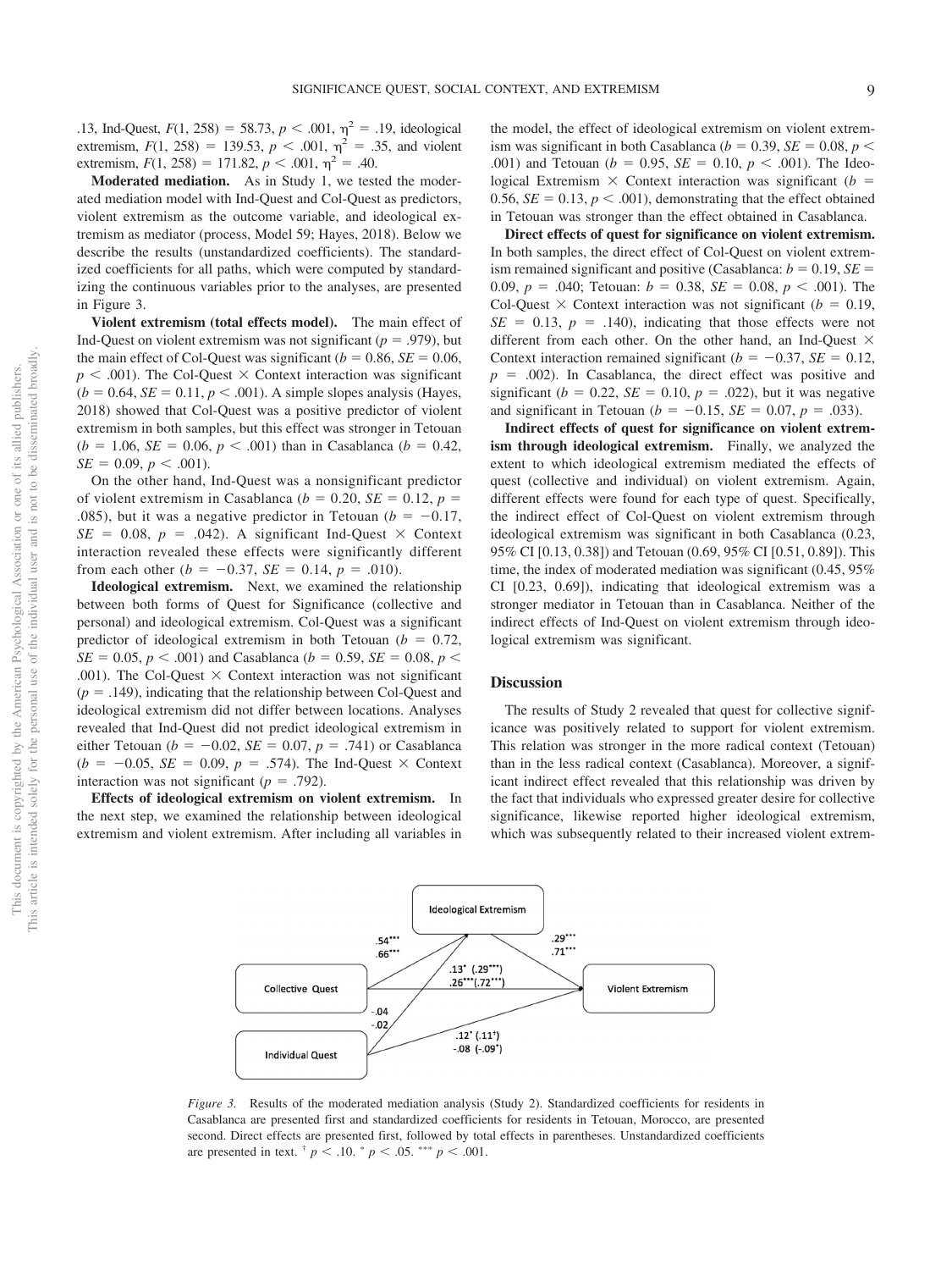ism. The findings, however, differed from Study 1, in that this indirect effect was more pronounced in Tetouan. This suggests that one reason quest for collective significance was related to violent extremism among individuals residing in radical context, is because they expressed a greater linkage between ideological and violent forms of extremism.

On the other hand, quest for personal significance was a significantly more positive predictor of violent extremism in Casablanca that in Tetouan. Similarly to the results of Study 2, this demonstrates that belonging to a radical context may decrease the relationship between quest for individual significance and violence though it should be noted that the effects in both groups were very small.

Study 2 provides converging evidence that association with a radical context is related to greater alignment between quest for collective significance and violent extremism, but in a context with a different ideological cause, and with social networks defined by geographical location. Benefits of designating radical context through geographical location aside (i.e., reduces the chance that effects are influenced by self-selection), residing within a specific region does not guarantee contact with radical elements in those regions. In Study 3, we therefore examined the same theoretical framework within the context of Islamic extremism, but designated belonging to radical group in a more direct manner, and extended the analyses to another cultural context.

## **Study 3**

As Study 3 again examined Islamic extremism, measures of ideological and violent extremism were comparable to those used in Study 2. We recruited Muslims from religious organizations in Indonesia that espoused different perspectives on Islam, particularly pertaining to ideological extremism (i.e., establishing a caliphate), and violent extremism (i.e., violent jihad). We specifically targeted three groups: Moderates, Islamists, and Jihadists. Moderates were drawn from the membership of Muhammadiyah and Nahdlatul Ulama, which claim a combined membership of roughly 70 million. These organizations represent the moderate face of Islam within Indonesia (Sukma, 2015) and play prominent roles in immunizing Indonesian society against the appeal of Islamic extremism (Ramakrishna, 2014). Groups categorized as Islamist were those that were committed to ideological extremism, but disavowed the use of violent extremism. These groups included: Hizbut Tahrir, Indonesia Salafi Group, Persatuan Islam, and Partai Keadilan Sosial. Groups categorized as Jihadist were committed to both ideological extremism and violent extremism, and included Majelis Mujahedeen Indonesia, Jemaah Islamiyah, Khilafatul Muslimin, Mujahidin Ambon, Tandzim Al-Qoidah Indonesia Serambi Makkah, and Wahdah Islamiyah. Two experts on Islamic extremism in Indonesia were consulted, and a literature review was conducted to ensure that these organizations were correctly classified. The three sources agreed unanimously on the categorization. We excluded one group from analyses (Islamic Defenders Front) because, although they support and utilize violence, they do so in a manner that is separate from attaining political goals prescribed in armed Jihad (e.g., establishing a caliphate).

We anticipated that quest for collective significance would be more strongly related to violent extremism for individuals belonging to Jihadist and Islamist organizations, than for those belonging

to Moderate groups. As in our previous studies, we continued to examine three possible forms in which such moderation could occur.

### **Method**

**Participants.** Participants were 379 members of Moderate, Islamist, and Jihadist organizations in Indonesia (263 males and 113 females, four unreported,  $M_{\text{age}} = 31.40$ ,  $SD = 9.61$ ). Participants were recruited from 11 provinces across Indonesia. In each province, we aimed to recruit 20 Moderates and Islamists, and 10 –15 Jihadists. Participants were not provided monetary compensation for their participation, although, Jihadists were given taxi fare to transport them to a neutral location to complete the study.

A team of native Indonesian researchers collected data through snowball sampling. The researchers established relationships with various groups and individuals in contact with extremist organizations (e.g., local human rights organizations, the National Anti-Terrorism Agency, journalists) who facilitated initial contact with principal figures of the Islamist and Jihadist groups. These principal figures then referred individuals within their membership willing to complete a survey. Each subsequent participant referred us to another member until we attained our sample goal in each province. Participants completed the survey in a location where they felt most comfortable, (e.g., cafes, universities, offices, homes). To ensure anonymity, participants provided verbal informed consent. All survey materials were translated (and backtranslated) into Bahasa.

#### **Measures.**

*Quest for collective significance (Col-Quest).* We once again use the same five items ( $\alpha = .78$ ) and 6-point scale as in the previous two studies, but changed the references group to "my group."

*Quest for individual significance (Ind-Quest).* Participants indicated how often they experienced the same six significancerelated emotions ( $\alpha = .84$ ) used in Study 2.

*Ideological extremism.* Ideological extremism was measured with 17 items (e.g., "Political leaders in our country should be selected solely by Islamic clerics."), but we excluded one reversecoded item that did not correlate with the overall scale ( $\alpha = .90$ ). Participants answered questions using a scale from 1 (*strongly disagree*) to 7 (*strongly agree*).

*Violent extremism.* Violent extremism was measured with 11 items, but we excluded one reverse-coded item that did not correlate with the overall scale ( $\alpha$  = .91). Sample items include "Armed Jihad is a personal obligation of all Muslims today." Participants answered questions using a scale from 1 (*strongly disagree*) to 7 (*strongly agree*).

## **Results**

**Group comparison.** There were significant differences between the groups with regard to Col-Quest,  $F(2, 376) = 14.13$ ,  $p <$ .001,  $\eta^2 = .07$ , Ind-Quest,  $F(2, 376) = 3.48$ ,  $p = .032$ ,  $\eta^2 = .02$ , ideological extremism,  $F(2, 376) = 44.34$ ,  $p < .001$ ,  $\eta^2 = .19$ , and violent extremism,  $F(2, 376) = 68.95$ ,  $p < .001$ ,  $\eta^2 = .27$ . Jihadists expressed higher quest for collective significance but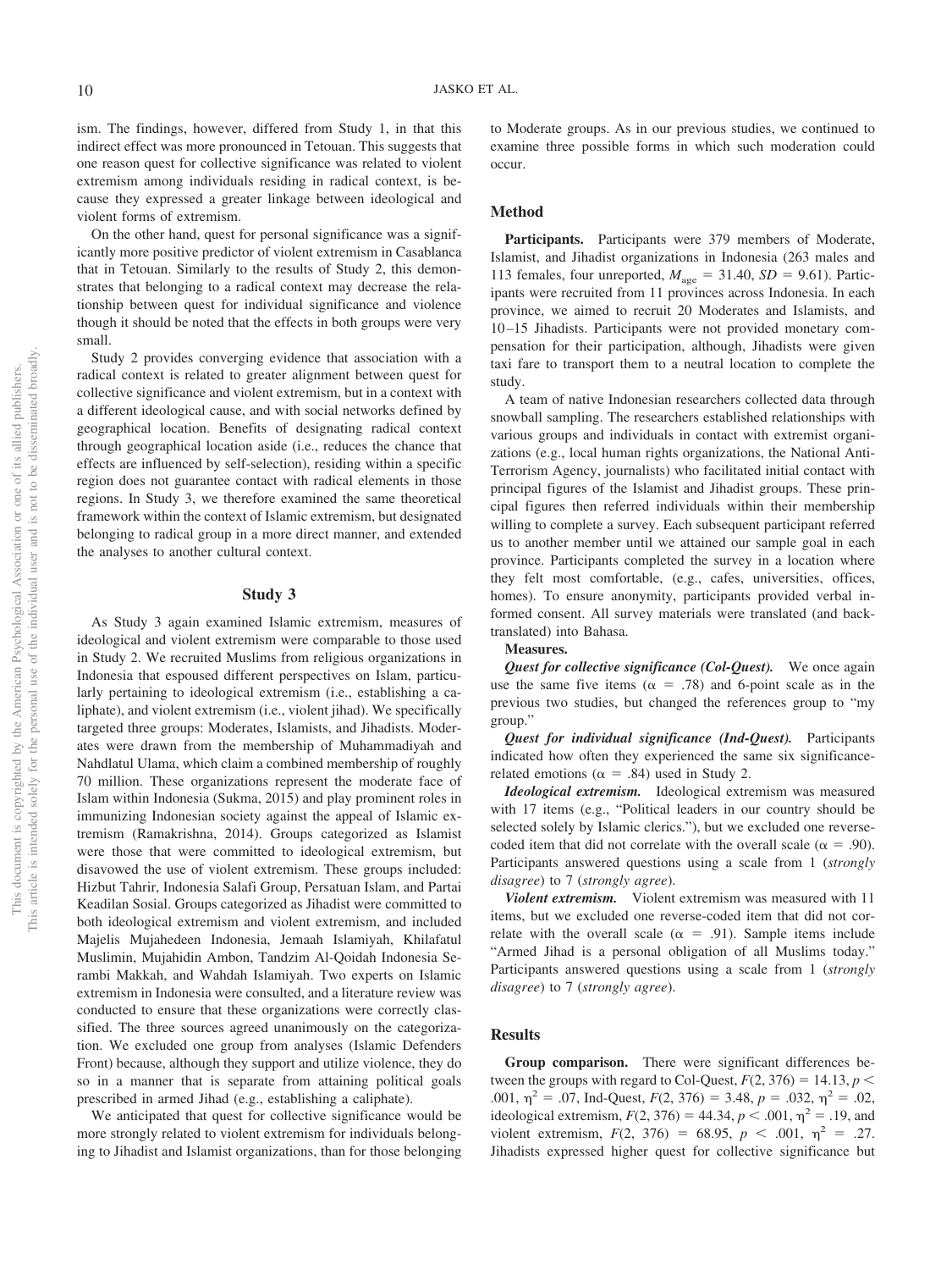This article is intended solely for the personal use of the individual user and is not to be disseminated broadly. not to be disseminated broadly one of its allied publishers. This document is copyrighted by the American Psychological Association or one of its allied publishers.  $\overleftarrow{\mathrm{O}}$ This document is copyrighted by the American Psychological Association or<br>This article is intended solely for the personal use of the individual user and is

|--|--|

Variable Quest for individual significance Ideological extremism Violent extremism *M* (*SD*) 95% CI Quest for collective significance Moderates .12<br>
Islamists .06 --\*  $.37***$  $3.56_a (1.09)$  [3.40, 3.73]<br> $3.79_a (1.02)$  [3.60, 3.98] **Islamists** --\*  $.50***$  $3.79_a (1.02)$  [3.60, 3.98]<br>4.26<sub>b</sub> (0.95) [4.07, 4.45] Jihadists  $-0.20$  $45***$ \*  $.70***$  $4.26<sub>b</sub>$  (0.95) Quest for individual significance Moderates .13<sup>†</sup> .18<sup>\*</sup> .18<sup>\*</sup>  $.18^*$  2.66<sub>a</sub> (0.76) [2.54, 2.77]<br>  $.03$  2.59<sub>ab</sub> (0.74) [2.45, 2.73]  $\text{Islamists}$  .02 .03 2.59<sub>a,b</sub> (0.74) [2.45, 2.73]<br>Jihadists -.06 -.28<sup>\*\*</sup> 2.40<sub>b</sub> (0.84) [2.23, 2.57] Jihadists  $-.28^*$  $-.28***$  $2.40<sub>b</sub>$  (0.84) Ideological extremism Moderates .76<sup>\*</sup> -- $3.85_a (1.22)$  [3.66, 4.04]<br>4.58, (1.19) [4.36, 4.80] Islamists .75<sup>\*</sup> -- $4.58<sub>b</sub>$  (1.19)  $Jihadists$  .74 $*$ -- 5.18  $c(0.85)$ [5.01, 5.34] Violent extremism Moderates  $3.25_{\text{a}}(1.25)$  [3.05, 3.44]<br>Islamists  $3.87_{\text{b}}(1.41)$  [3.60, 4.13] Islamists 3.87<sub>b</sub> (1.41) [3.60, 4.13]<br>Jihadists 5.15<sub>c</sub> (1.16) [4.92, 5.39] Jihadists  $5.15_c (1.16)$  [4.92, 5.39]

*Descriptive Statistics and Correlations Among Members of Moderate (n = 165), Islamist*  $(n = 115)$ , and Jihadist  $(n = 99)$  Groups in Indonesia (Study 3)

*Note.* CI = confidence interval. Means with different subscripts differ significantly from each other at  $p < .05$ .<br>
<sup>†</sup> *p* < .10. \* *p* < .05. \*\* *p* < .01. \*\*\* *p* < .001.  $p < .05.$  \*\*  $p < .01.$  \*\*\*  $p < .001.$ 

lower quest for individual significance than Moderates. They were also more ideologically extreme and supported violence to larger extent than Moderates. On each variable, means for Islamists were between those two groups. Exact means, CIs, and correlations between variables in each group are presented in Table 3. This obtained pattern of group differences offers an additional confirmation of the validity of our group distinctions.

**Moderated mediation.** We followed the same analytical strategy as in previous studies (Hayes, 2018; PROCESS Model 59). We used the group of Moderates as the reference category, and created two dummy-coded variables to represent the Islamist (vs. Moderates) and Jihadist (vs. Moderates) comparisons. The standardized coefficients for all paths, which were computed by standardizing the continuous variables prior to the analyses are presented in Figure 4.

**Violent extremism (total effects model).** We first examined the relationships between both forms of quest (collective and individual) and violent extremism. The main effect of Col-Quest was significant ( $b = 0.60$ ,  $SE = 0.06$ ,  $p < .001$ ), but the main effect of Ind-Quest was not significant  $(p = .963)$ . Interactions between the Jihadist (vs. Moderate) group and Col-Quest ( $b =$ 0.42,  $SE = 0.14$ ,  $p = .004$ ) and between the Islamist (vs. Moderate) group and Col-Quest ( $b = 0.29$ ,  $SE = 0.13$ ,  $p = .024$ ) were significant. A simple slopes analysis (Hayes, 2018) showed that Col-Quest was a positive predictor of violent extremism in all samples, but this effect was stronger among Jihadists ( $b = 0.82$ ,  $SE = 0.12, p < .001$ , and among Islamists (*b* = 0.70, *SE* = 0.10,  $p < .001$ ) than among Moderates ( $b = 0.40$ ,  $SE = 0.08$ ,  $p < .001$ ).

An interaction between the Jihadist group and Ind-Quest was significant ( $b = -0.42$ ,  $SE = 0.18$ ,  $p = .019$ ). Simple slopes analyses showed that Ind-Quest was a positive (although only marginal) predictor of violent extremism among Moderates  $(b =$ 0.22,  $SE = 0.11$ ,  $p = .053$ ) but it was negative and not significant among Jihadists ( $b = -0.20$ ,  $SE = 0.14$ ,  $p = .147$ ). The interac-



*Figure 4.* Results of the moderated mediation analysis (Study 3). For each path first standardized coefficients are presented for Moderates, second for Islamists, and third for Jihadists. Direct effects are presented first, followed by total effects in parentheses. Unstandardized coefficients are presented in text.  $\frac{p}{q} < 0.10 \cdot p < 0.05$ . \*\*\*  $p < .001$ .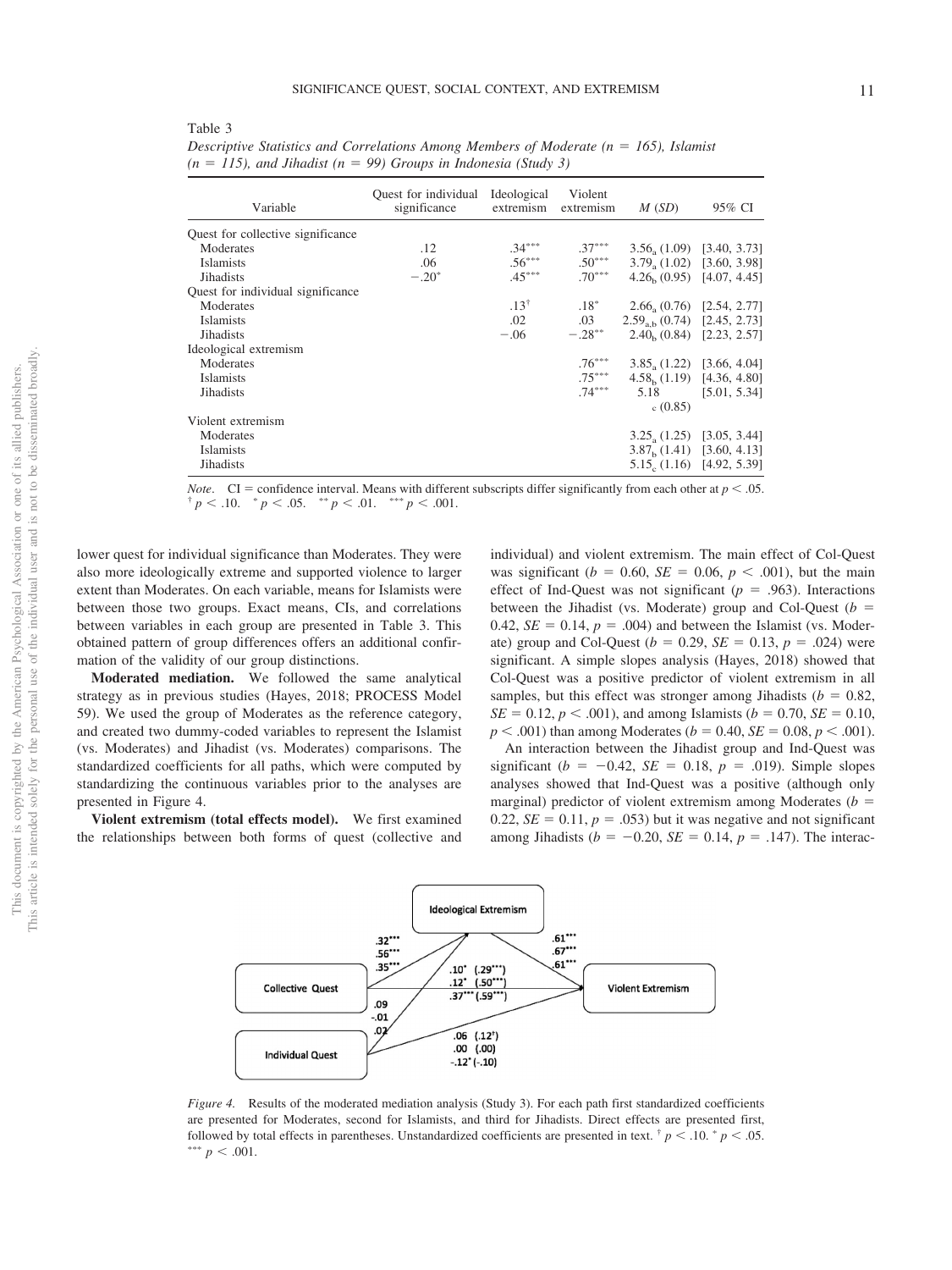tion between the Islamist (vs. Moderate) group and Ind-Quest was not significant ( $b = -0.23$ ,  $SE = 0.18$ ,  $p = .207$ ).

**Ideological extremism.** Next, we examined the relationship between both forms of quest and ideological extremism. Col-Quest was a significant predictor in all three groups (Moderates:  $b =$ 0.37, *SE* = 0.07,  $p < .001$ ; Islamists:  $b = 0.65$ , *SE* = 0.09,  $p <$ .001; Jihadists:  $b = 0.40$ ,  $SE = 0.11$ ,  $p < .001$ ). Only the interaction between the Islamist group and Col-Quest was significant ( $b = 0.28$ ,  $SE = 0.12$ ,  $p = .019$ ), indicating that the effect of Col-Quest was stronger among Islamists than Moderates. Ind-Quest did not predict ideological extremism in either group (*p* .16). The Ind-Quest  $\times$  Group interactions were not significant  $(p > .30)$ .

**Effects of ideological extremism on violent extremism.** After including all variables in the model, the effect of ideological extremism on violent extremism was significant in all groups (Moderates:  $b = 0.73$ ,  $SE = 0.05$ ,  $p < .001$ ; Islamists:  $b = 0.80$ ,  $SE = 0.08, p < .001$ ; Jihadists:  $b = 0.73, SE = 0.11, p < .001$ ). The Ideological Extremism  $\times$  Group interactions were not significant  $(p > .40)$ , demonstrating that the effects of ideological extremism on violent extremism did not differ between groups.

**Direct effects of quest for significance on violent extremism.** The direct effect of Col-Quest on violent extremism remained significant and positive in all groups, but it was much stronger among Jihadists ( $b = 0.52$ ,  $SE = 0.10$ ,  $p < .001$ ) than in the other two groups (Moderates:  $b = 0.13$ ,  $SE = 0.06$ ,  $p = .030$ ; Islamists:  $b = 0.17$ ,  $SE = 0.09$ ,  $p = .050$ ). Only the interaction between the Jihadist group and Col-Quest was significant  $(b = 0.39, SE =$ 0.12,  $p < .001$ ). The other two groups did not differ from each other.

The only significant direct effect of Ind-Quest on violent extremism was in the Jihadist group, and it was negative  $(b = -0.22,$  $SE = 0.10$ ,  $p = .025$ ). The direct effects among Moderates (*b* = 0.11,  $SE = 0.08$ ,  $p = .172$ ) and Islamists were not significant ( $b =$ 0.01,  $SE = 0.10$ ,  $p = .950$ ). Only the interaction between the Jihadist group and Ind-Quest was significant  $(b = -0.34, SE =$  $0.13, p = .010$ ).

**Indirect effect of quest for significance on violent extremism through ideological extremism.** Finally, we analyzed the extent to which ideological extremism mediated the effects of quest for significance on violent extremism. The indirect effects of Col-Quest through ideological extremism were significant in all three groups (Moderates: 0.27, 95% CI [0.14, 0.41]; Islamists: 0.52, 95% CI [0.37, 0.70]; Jihadists: 0.30, 95% CI [0.12, 0.46]). The analyses of index of moderated mediation showed that only the comparison between Islamist and Moderate groups was significant (0.25, 95% CI [0.05, 0.47]), suggesting that ideological extremism mediated the effects of Col-Quest on violent extremism more strongly in the Islamist group than among the Moderates. None of the indirect effects of Ind-Quest through ideological extremism was significant.

#### **Discussion**

Study 3 tested our predictions in formally organized social contexts (Moderate, Islamist, and Jihadist) whose degree of radicalization was clearly established a priori by subject matter experts. This categorization was confirmed using our measures of political extremism. Islamist participants who belonged to groups

expressing great commitment to ideological extremism, and Jihadist participants who belonged to groups endorsing violent extremism, indeed expressed greater ideological extremism and violent extremism than Moderate participants.

Confirming our hypotheses, the relation between quest for collective significance and violent extremism was once again stronger for participants affiliated with the more radical groups (i.e., Islamist and Jihadists) than among members of Moderate groups. The way in which this moderation was expressed, however, differed between the Islamist and Jihadist groups. Specifically, relative to Moderate participants, Islamists experiencing quest for collective significance were more likely to express ideological extremism, which was thereby related to their higher support for violent extremism. For Jihadists, although the indirect effect was also significant, quest for collective significance was additionally directly related to violent extremism, even when controlling for ideological commitment. Thus, Jihadists (vs. Moderates) experiencing quest for collective significance were more likely to support violent extremism regardless of their endorsement of ideological extremism. In essence, social groups appeared to strengthen the relationship between quest for collective significance and whatever feature of political extremism is most descriptive of that social network (i.e., Islamists desiring significance become more committed to Islamist doctrine, whereas Jihadists become more committed to violent jihad).

Again, quest for individual significance was more strongly related to violent extremism among Moderate participants, but it was negatively related to violent extremism among Jihadists. This replicates the pattern found previously, and suggests that belonging to a radical network can indeed actively suppress the effect of quest for personal significance on violent extremism. Still, it is important to note that overall effects of this variable were comparably weaker than the effects of quest for collective significance.

Three studies conducted so far tested the same theoretical model but in different social settings. While this provides information about generalizability of our model, the goal of Study 4 was to directly replicate the pattern of results obtained in Study 3 in the same cultural context (i.e., Islamic extremism in Indonesia) but in a different sample of members of Moderate, Islamist, and Jihadist organizations. Again, we predicted that quest for collective significance would be more strongly related to violent extremism among Jihadists and Islamists than among Moderates. We also conducted additional, exploratory analyses to investigate possible mechanisms of this effect.

## **Study 4**

## **Method**

**Participants.** Participants were 334 members of Moderate, Islamist, and Jihadist organizations in Indonesia. Ten participants were excluded due to missing data on the variables of interest leaving the final sample at 324 individuals (238 males and 86 females,  $M_{\text{age}} = 33.54$ ,  $SD = 10.52$ ; one person did not indicate age). Participants were recruited in the same way as participants in Study 3. Although they mostly belonged to the same groups, participants were also recruited from a handful of new organizations. Consultation with an expert on extremism in Indonesia and the literature confirmed the categorization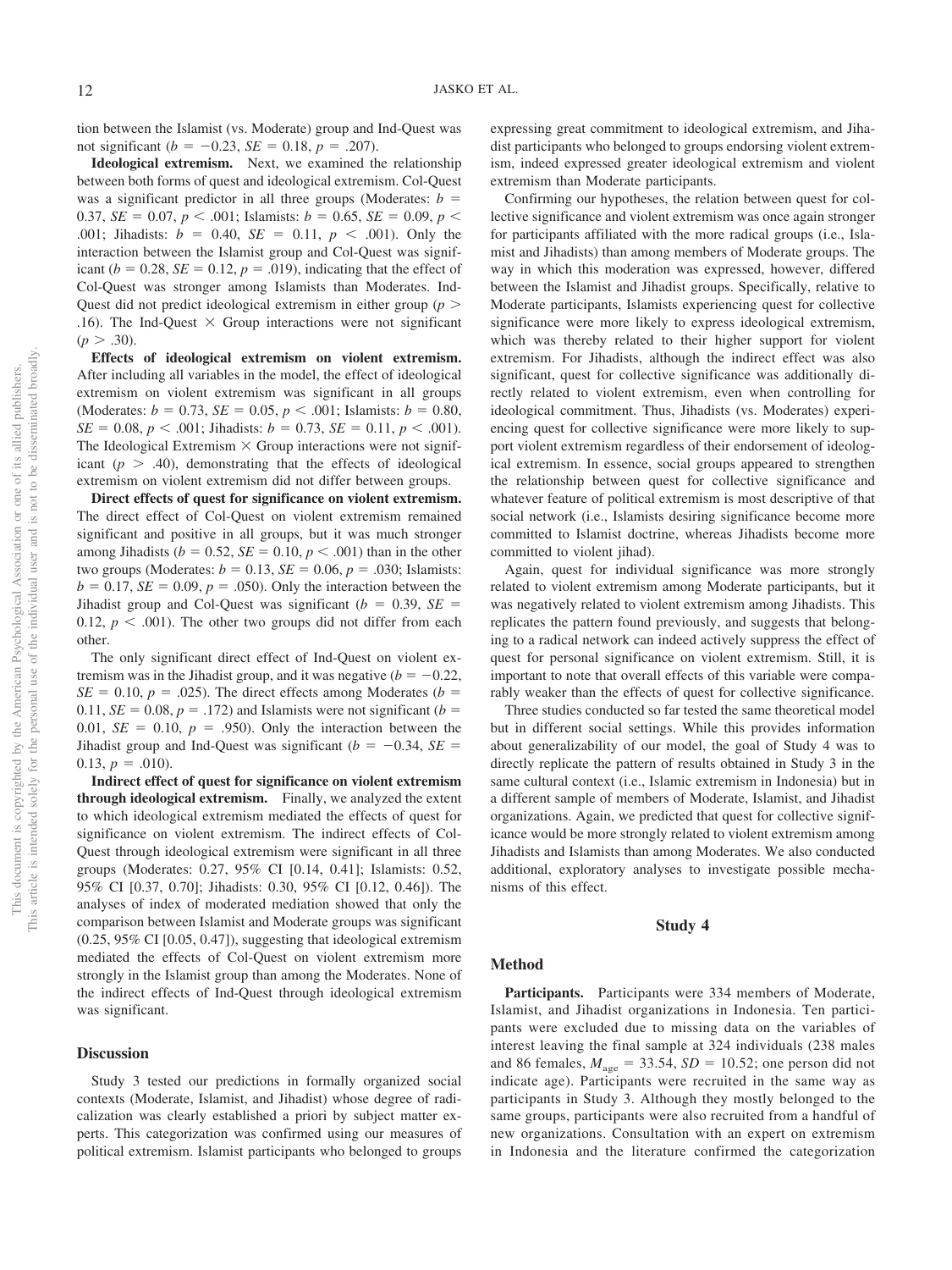of these groups. Additions to the Jihadist group included Jamaah Asharus Syaria, Jamaa Asharut Tauhid, Jamaah Ashorud Daulah, and Indonesia Islamic State. Additions to the Islamist group included: Indonesia Muslim Students, Dewaa Dakwah Islamiyah Indonesia, Kesatuan Aksi Mahaslswa Muslimin, and Lembaga Dakwah Islam Indonesia.

#### **Measures.**

*Quest for collective significance (Col-Quest).* We used the same five items from the collective narcissism scale ( $\alpha = .73$ ). Participants responded with regard to the group "Muslims." Participants answered questions using a scale from 1 (*strongly disagree*) to 6 (*strongly agree*).

*Quest for individual significance (Ind-Quest).* Participants indicated to what extent they felt in their daily lives: worthless, important (reverse-coded), insignificant, ashamed, proud (reversecoded), humiliated, treated with dignity (reverse-coded), like an outsider, accepted by others (reverse-coded), like nobody cared about them ( $\alpha = .86$ ). Participants answered questions using a scale from 1 (*strongly disagree*) to 7 (*strongly agree*).

*Ideological and violent extremism.* Given their high internal consistency, we shortened the scales of ideological and violent extremism. Ideological extremism ( $\alpha = .78$ ) and violent extremism ( $\alpha$  = .93) were each measured with six items taken from the respective scales used in Study 3. Participants answered questions using a scale from 1 (*strongly disagree*) to 7 (*strongly agree*).

*Quest for collective significance: An alternative measure (Col-Quest-2).* We included one more measure of quest for collective significance. It consisted of the same set of items that were used to capture Ind-Quest, but participants answered them with regard to the group of Muslims. The idea behind it was to test the effects of quest for collective and individual significance using as comparable a measure as possible. However, this attempt was not satisfactory in part due to very high correlations between individual and collective versions of the scale (e.g., among Jihadists:  $r =$ .93;  $p < .001$ ). Therefore, below we describe the results using our original operationalization of Col-Quest and we return to this issue in the General Discussion.

## **Results**

**Group comparison.** Replicating the pattern of results from Study 3, we obtained significant differences between the groups with regard to Col-Quest,  $F(2, 321) = 20.80, p < .001, \eta^2 = .12,$ ideological extremism,  $F(2, 321) = 47.98$ ,  $p < .001$ ,  $\eta^2 = .23$ , and violent extremism,  $F(2, 321) = 124.47$ ,  $p < .001$ ,  $\eta^2 = .44$ . Jihadists expressed higher Col-Quest than Moderates. They were also more ideologically extreme and they supported violence to a greater extent than did the Moderates. In contrast to results of Study 3, Jihadists also expressed higher Ind-Quest than Moderates: Ind-Quest,  $F(2, 321) = 49.89, p < .001, \eta^2 = .24$ . In comparison to Moderates, Islamists expressed higher Col-Quest, were more ideologically extreme, but did not differ from Moderates with regard to Ind-Quest or support for violent extremism. Exact means, CIs, and correlations between variables in each group are presented in [Table 4.](#page-13-0) It is worth noting that in contrast to all previous studies we also obtained a positive correlation between Ind-Quest and Col-Quest, which was particularly strong in the group of  $Jihadists, r = .49, p < .001$ .

**Moderated mediation.** We followed the same analytical strategy as in previous studies (Hayes, 2018; Process, Model 59). We used the group of Moderates as the reference category, and created two dummy-coded variables to represent the Islamist (vs. Moderates) and Jihadist (vs. Moderates) comparisons. The standardized coefficients for all paths, which were computed by standardizing the continuous variables prior to the analyses, are presented in Figure 5.

**Violent extremism (total effects model).** We first examined the relationships between both forms of quest (collective and individual) and violent extremism. In contrast to Study 3 the interaction between the Jihadist (vs. Moderate) group and Col-

## <span id="page-13-0"></span>Table 4

*Descriptive Statistics and Correlations Among Members of Moderate (n = 119), Islamist*  $(n = 83)$ , and Jihadist  $(n = 122)$  Groups in Indonesia (Study 4)

| Variable                          | Quest for individual Ideological<br>significance | extremism extremism | Violent  | M(SD)                                | 95% CI |
|-----------------------------------|--------------------------------------------------|---------------------|----------|--------------------------------------|--------|
| Quest for collective significance |                                                  |                     |          |                                      |        |
| Moderates                         | $.21*$                                           | $.46***$            | $.38***$ | $4.62a(0.99)$ [4.44, 4.80]           |        |
| <b>Islamists</b>                  | .14                                              | $.36***$            | .04      | $4.98b(0.81)$ [4.81, 5.16]           |        |
| <b>Jihadists</b>                  | $.49***$                                         | $.52***$            | $.44***$ | $5.37c$ (0.86) [5.22, 5.52]          |        |
| Ouest for individual significance |                                                  |                     |          |                                      |        |
| Moderates                         |                                                  | .14                 | $.28***$ | $2.83a(0.94)$ [2.66, 3.00]           |        |
| <b>Islamists</b>                  |                                                  | $-.03$              | .16      | $2.82a(0.77)$ [2.65, 2.88]           |        |
| <b>Jihadists</b>                  |                                                  | $.51***$            | $.61***$ | $4.18b$ (1.55) [3.90, 4.46]          |        |
| Ideological extremism             |                                                  |                     |          |                                      |        |
| Moderates                         |                                                  |                     | $.42***$ | $4.80_{\circ}$ (1.37) [4.55, 5.05]   |        |
| Islamists                         |                                                  |                     | $.27*$   | $5.72b$ (0.93) [5.51, 5.92]          |        |
| Jihadists                         |                                                  |                     | $.56***$ | $6.19_c (0.92)$ [6.02, 6.35]         |        |
| Violent extremism                 |                                                  |                     |          |                                      |        |
| Moderates                         |                                                  |                     |          | $2.22_{\text{a}}(1.25)$ [1.99, 2.45] |        |
| <b>Islamists</b>                  |                                                  |                     |          | $2.51a (1.04)$ [2.28, 2.74]          |        |
| <b>Jihadists</b>                  |                                                  |                     |          | $5.02b$ (1.90) [4.68, 5.36]          |        |
|                                   |                                                  |                     |          |                                      |        |

*Note.* CI = confidence interval. Means with different subscripts differ significantly from each other at  $p < .05$ .  $p < .05.$  \*\*  $p < .01.$  \*\*\*  $p < .001.$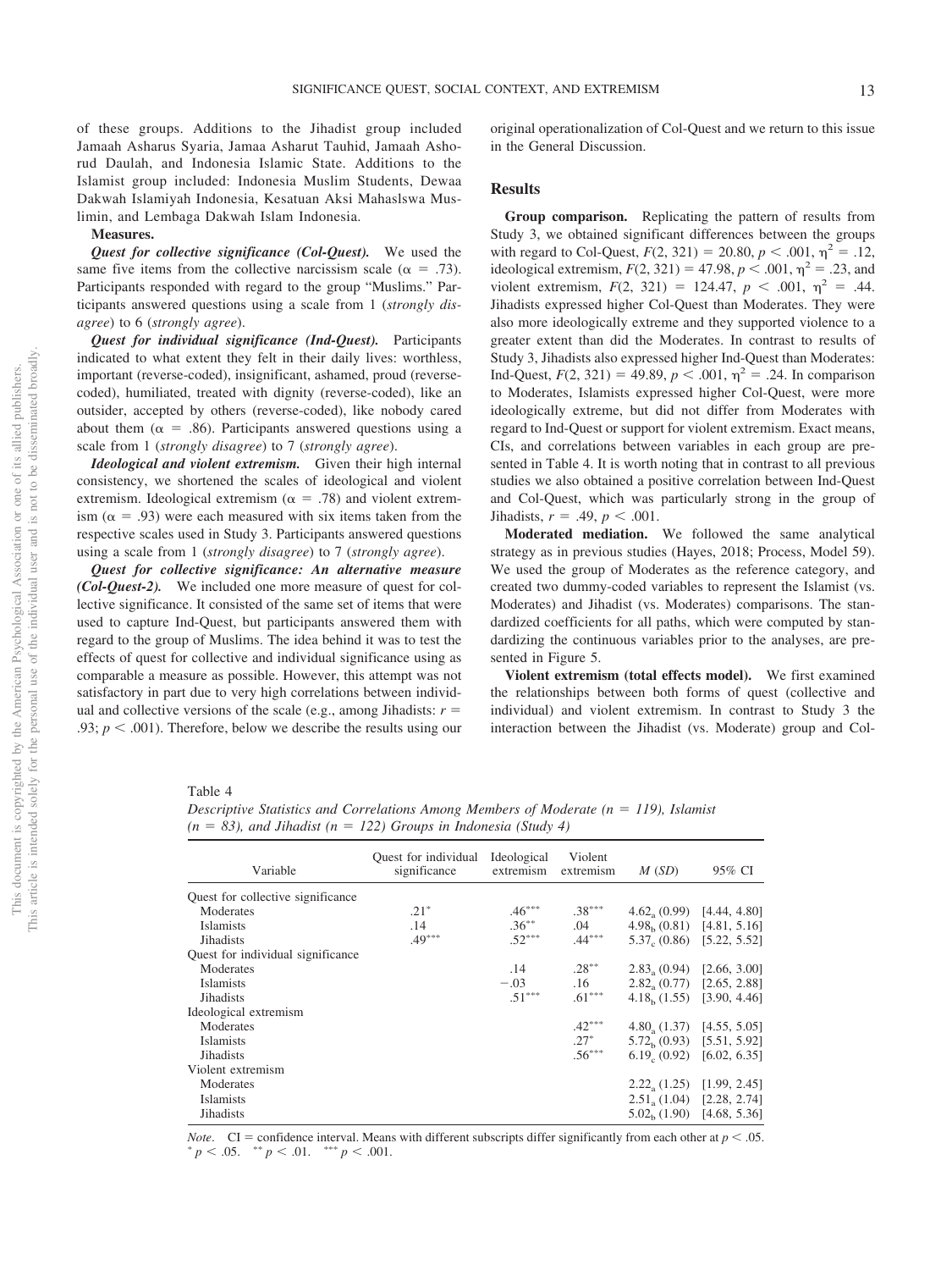

*Figure 5.* Results of the moderated mediation analysis (Study 4). For each path first standardized coefficients are presented for Moderates, second for Islamists, and third for Jihadists. Direct effects are presented first, followed by total effects in parentheses. Unstandardized coefficients are presented in text.  $p < 0.05$ .  $* p < 0.01$ . \*\*\*  $p < .001$ .

Quest was not significant ( $b = -0.01$ ,  $SE = 0.19$ ,  $p = .959$ ) and Col-Quest was a positive predictor of violent extremism among both Moderates ( $b = 0.42$ ,  $SE = 0.12$ ,  $p < .001$ ) and Jihadists ( $b =$ 0.41,  $SE = 0.15$ ,  $p < .001$ ). Although among Islamists the effect of Col-Quest was not significant ( $b = 0.02$ ,  $SE = 0.17$ ,  $p = .908$ ) the test of the interaction between the Islamist (vs. Moderate) group and Col-Quest ( $b = -0.40$ ,  $SE = 0.21$ ,  $p = .055$ ) showed that this effect was not significantly different from the effect obtained among Moderates.

On the other hand, the interaction between the Jihadist (vs. Moderate) group and Ind-Quest was significant  $(b = 0.35, SE =$ 0.15,  $p = .022$ ). A simple slopes analysis showed that Ind-Quest was significantly related to violent extremism among both Moderates ( $b = 0.28$ ,  $SE = 0.13$ ,  $p = .024$ ) and Jihadists ( $b = 0.63$ ,  $SE = 0.08, p < .001$ ) but this effect was stronger among Jihadists. Ind-Quest was not a significant predictor among Islamists  $(b =$ 0.21,  $SE = 0.18$ ,  $p = .239$ ) but the interaction between the Islamist (vs. Moderate) network and Ind-Quest was not significant  $(b = -0.07, \, SE = 0.22, \, p = .751).$ 

**Ideological extremism.** Next, we examined the relationship between both forms of quest and ideological extremism. Replicating the results of Study 3, Col-Quest was a significant predictor of ideological extremism in all three groups (Moderates:  $b = 0.62$ ,  $SE = 0.09, p < .001$ ; Islamists:  $b = 0.43, SE = 0.13, p = .002$ ; Jihadists:  $b = 0.37$ ,  $SE = 0.12$ ,  $p = .002$ ) and these effects were not different from each other as indicated by the nonsignificant interactions between the networks and Col-Quest (Ideological Extremism  $\times$  Islamists:  $b = -0.19$ ,  $SE = 0.16$ ,  $p = .254$ ; Ideological Extremism  $\times$  Jihadists:  $b = -0.24$ ,  $SE = 0.15$ ,  $p = .109$ ).

On the other hand, Ind-Quest did not predict ideological extremism among Moderates ( $b = 0.07$ ,  $SE = 0.10$ ,  $p = .480$ ) nor Islamists ( $b = -0.10$ ,  $SE = 0.14$ ,  $p = .499$ ). While it was significantly related to ideological extremism among Jihadists  $(b = 0.20, \, SE = 0.07, \, p = .003)$ , the interaction Ind-Quest  $\times$ Jihadist (vs. Moderate) group was not significant ( $b = 0.13$ ,  $SE =$  $0.12, p = .268$ ).

**Effects of ideological extremism on violent extremism.** After including all variables in the model, the effect of ideological extremism on violent extremism was significant in all groups (Moderates:  $b = 0.27$ ,  $SE = 0.09$ ,  $p = .003$ ; Islamists:  $b = 0.35$ ,  $SE = .015$ ,  $p = .022$ ; Jihadists:  $b = 0.65$ ,  $SE = 0.15$ ,  $p < .001$ ). The interaction between the Jihadist (vs. Moderate) group and ideological extremism was significant ( $b = 0.38$ , *SE* = 0.17,  $p =$ .030). Ideological extremism was a stronger predictor of violent extremism among Jihadists than among Moderates. The interaction between the Islamist (vs. Moderate) group and ideological extremism was not significant ( $b = 0.08$ ,  $SE = 0.18$ ,  $p = .639$ ).

**Direct effects of quest for significance on violent extremism.** After controlling for the effect of ideological extremism, the direct effect of Col-Quest on violent extremism was not significant among Islamists ( $b = -0.13$ ,  $SE = 0.18$ ,  $p = .457$ ) nor Jihadists  $(b = 0.17, SE = 0.16, p = .271)$ . While it was significant among Moderates ( $b = 0.26$ ,  $SE = 0.13$ ,  $p = .044$ ) none of the interactions was statistically significant (Col-Quest  $\times$  Jihadists:  $b = -0.09$ , *SE* = 0.20,  $p = .671$ ; Col-Quest  $\times$  Islamists:  $b = -0.39$ , *SE* = 0.22  $p = .075$ ).

The direct effect of Ind-Quest on violent extremism was significant in the groups of Moderates ( $b = 0.27$ ,  $SE = 0.12$ ,  $p = .028$ ) and Jihadists ( $b = 0.50$ ,  $SE = 0.09$ ,  $p < .001$ ) but those effects were not significantly different from each other (Ind-Quest  $\times$ Jihadists:  $b = 0.24$ ,  $SE = 0.15$ ,  $p = .110$ ). The simple effect of Ind-Quest on violent extremism was not significant among Islamists ( $b = 0.25$ ,  $SE = 0.17$ ,  $p = .155$ ) but it was not significantly different from the effect obtained among Moderates (Ind-Quest  $\times$ Islamists:  $b = -0.02$ ,  $SE = 0.21$ ,  $p = .934$ ).

**Indirect effect of quest for significance on violent extremism through ideological extremism.** Finally, we analyzed the extent to which ideological extremism mediated the effects of quest for significance on violent extremism. The indirect effects of Col-Quest through ideological extremism were significant in all three groups (Moderates: 0.17, 95% CI [0.05, 0.32]; Islamists: 0.15, 95% CI [0.01, 0.36]; Jihadists: 0.24, 95% CI [0.05, 0.55]). The analyses of moderated mediation showed that those effects were not significantly different from each other.

The indirect effects of Ind-Quest through ideological extremism was significant only among Jihadists (0.13, 95% CI [0.04, 0.23]) and it was not significant among Moderates (0.02,  $95\%$  CI [ $-0.05$ , 0.11]) nor Islamists  $(-0.03, 95\% \text{ CI } [-0.14, 0.05])$ . However, the comparison between Jihadists and Moderates showed that those indirect effects were not significantly different from each other (Index of moderated mediation: 0.11, 95% CI  $[-0.02, 0.23]$ ).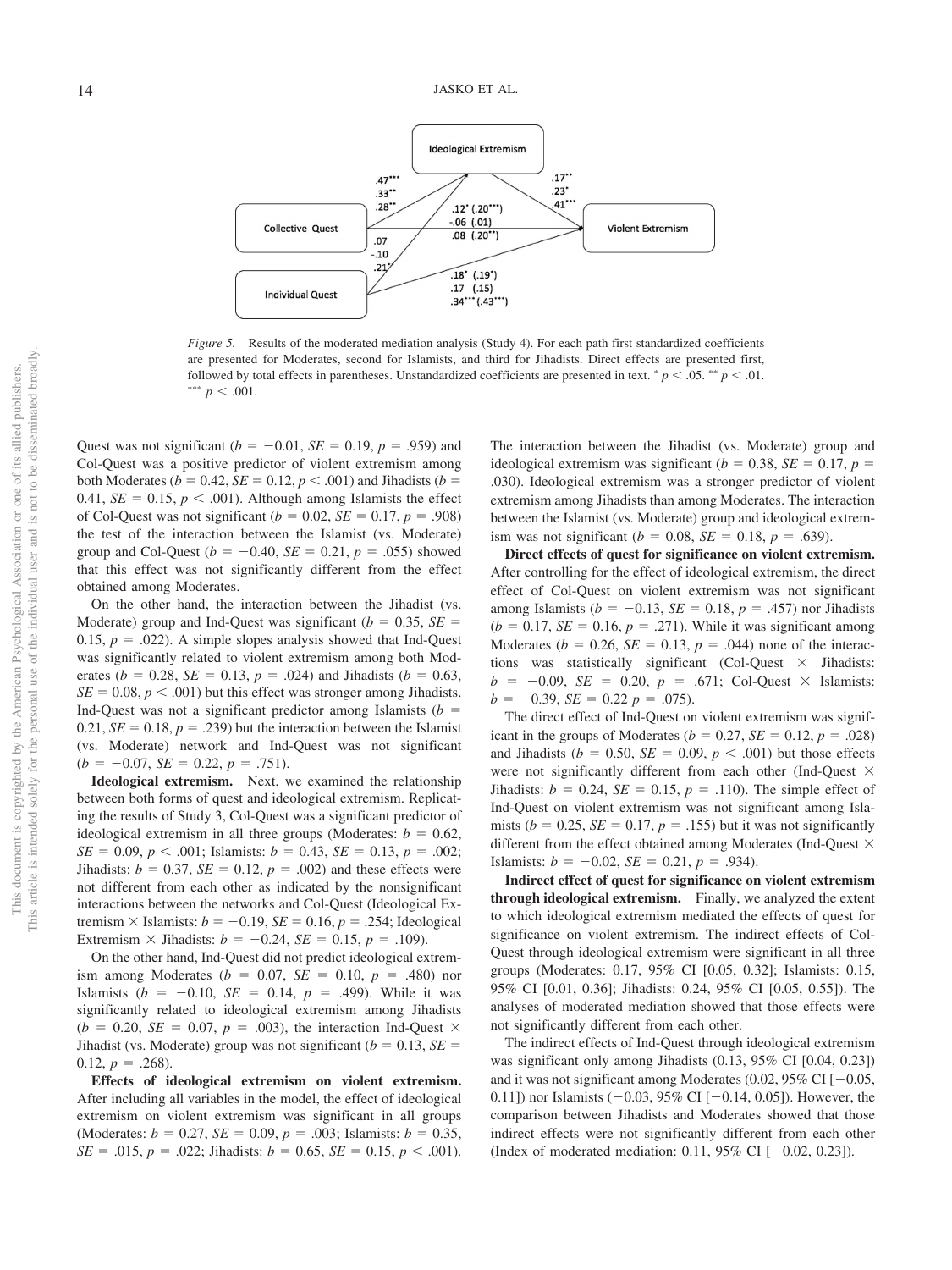## **Discussion**

Study 4 replicated the same cultural and ideological context as Study 3. Like the results obtained in previous studies, quest for collective significance was positively related to support of violence through ideological extremism in all groups. This offers further evidence that collective grievances are positively associated with stronger commitment to ideological goals and willingness to use violence to pursue those goals. At the same time, with the exception of a weak effect among Jihadists, quest for individual significance was not related to ideological extremism. This is again a similar pattern of results that was obtained in previous studies and it suggests that, in contrast to a desire for collective significance, feelings of individual insignificance are not directly translated into endorsement of ideological goals.

However, in this study a stronger relationship between quest for significance and violent extremism among members of radical groups (i.e., Jihadists) was obtained with regard to individual but not collective form of quest. This result is in contrast to results of previous studies and is contrary to our hypotheses. A possible explanation of this unexpected effect is that in contrast to previous studies individual and collective forms of quest for significance were highly and positively correlated among Jihadists, but not among members of other organizations. Moreover, the overall level of individual quest for significance was higher for Jihadists than for the other two groups. This pattern was not observed in the previous studies, and it may suggest that for Jihadists in this study the distinction between individual and collective forms of quest for significance has been blurred. That is, when they were asked to respond about their personal significance, they were unable to cleave personal issues from group concerns, and responded in terms of how they felt about their collective identity. Admittedly this is a post hoc explanation that needs to be clarified further in subsequent research. We revisit this issue in the General Discussion.

Finally, the group of Islamists in this study, unlike the same group in Study 3, was not more supportive of violence than the Moderates. More importantly, in this group neither of the quest for significance indices were related to violent extremism. Given that this pattern of results does not replicate findings obtained in Study 3, we should treat results from this group obtained in both studies with caution. Future studies could investigate in greater details the specificity of groups that are extreme in terms of their ideological beliefs but are moderate in terms of the means they support.

### **Supplemental Analyses**

The main goal of Study 4 was to conduct a direct replication of the effects obtained in Study 3. However, we also included variables assessing several group-related characteristics to explore whether they would differentiate radical and nonradical contexts. If we identified such differences, this could offer insights into the processes through which social contexts exert the effects we have obtained so far. These variables included: group fusion (e.g., Swann, Gómez, Seyle, Morales, & Huici, 2009), perceptions that belonging to the group had provided a sense of personal significance, strength of ingroup norms (i.e., tightness–looseness, Gelfand et al., 2011), and perceived group consensus regarding the use of violence. We identified the above variables as potentially important with regard to translating the quest for significance into support for violent extremism.

For instance, research on group fusion has found that when an individual's personal identity overlaps with their group identity, they are more willing to self-sacrifice on behalf of that group (Swann et al., 2009). It could be that, if members of radical social contexts are more fused with their religious organization (or with Muslims in general) and fused individuals are at the same time more responsive to collective insignificance, this might explain the moderation found across studies. Likewise, we defined radical contexts as clusters wherein violence is perceived as an acceptable means toward significance. Thus, it may be possible that members within these contexts (vs. moderate contexts) perceive greater consensus regarding the necessity of violence to address the significance need. Finally, it has been shown that violent extremism is more likely within contexts with stronger group norms (Gelfand, LaFree, Fahey, & Feinberg, 2013). If radical groups exert more normative pressure on group members, they might be more willing to respond to significance threat in line with group norms. If any of these mechanisms is at play, including an interaction between quest for significance and the respective variable (e.g., group fusion) should reduce or remove the interaction between quest for significance and belonging to a radical versus moderate context.

Importantly, participants responded to items measuring the constructs—fusion, group significance, agreement, and tightness– looseness—in reference to six different groups: family, friends, Muslims, their religious organization, Indonesia, and people from their region of Indonesia. This allowed us to compare the perceptions of religious ingroups with other important social contexts that individuals are embedded in.

We treat these analyses as exploratory and due to limitations of our data collection they are based on a smaller sample size than would be ideal. As they are supplemental to our focal goal, we present them here in summary form. Full details on the measures themselves and the analyses are presented in the [online supple](http://dx.doi.org/10.1037/pspi0000198.supp)[mental materials.](http://dx.doi.org/10.1037/pspi0000198.supp) Because Islamists and Moderates were not different from each other across majority of the measures—and for clarity sake—we describe the results for only Moderates and Jihadists.

Regarding the analytical strategy, we first examined group (Jihadist vs. Moderate) differences on group fusion, group significance, tightness–looseness, and perceived agreement regarding support for ideological and violent extremism. Next, we looked at the correlations between these variables and violent extremism. Finally, we tested whether these variables moderated the relationship between loss of significance and violent extremism. As we recognize that there were already too many analyses given our sample size—for that final analysis we focused only on variables related to participants' religious organization and Muslims in general.

Regarding perceptions of their Islamic organizations and Muslims in general, Jihadists reported greater fusion with both groups than did Moderates. Likewise, Jihadists perceived tighter norms within the Muslim community than did Moderates. However, even though Jihadists' views on violence were more extreme than those of Moderates, there were no differences in how much agreement they perceived to be within their respective organizations. Both groups perceived other members of their organizations to share their (radical or moderate) views to the same extent. Moreover,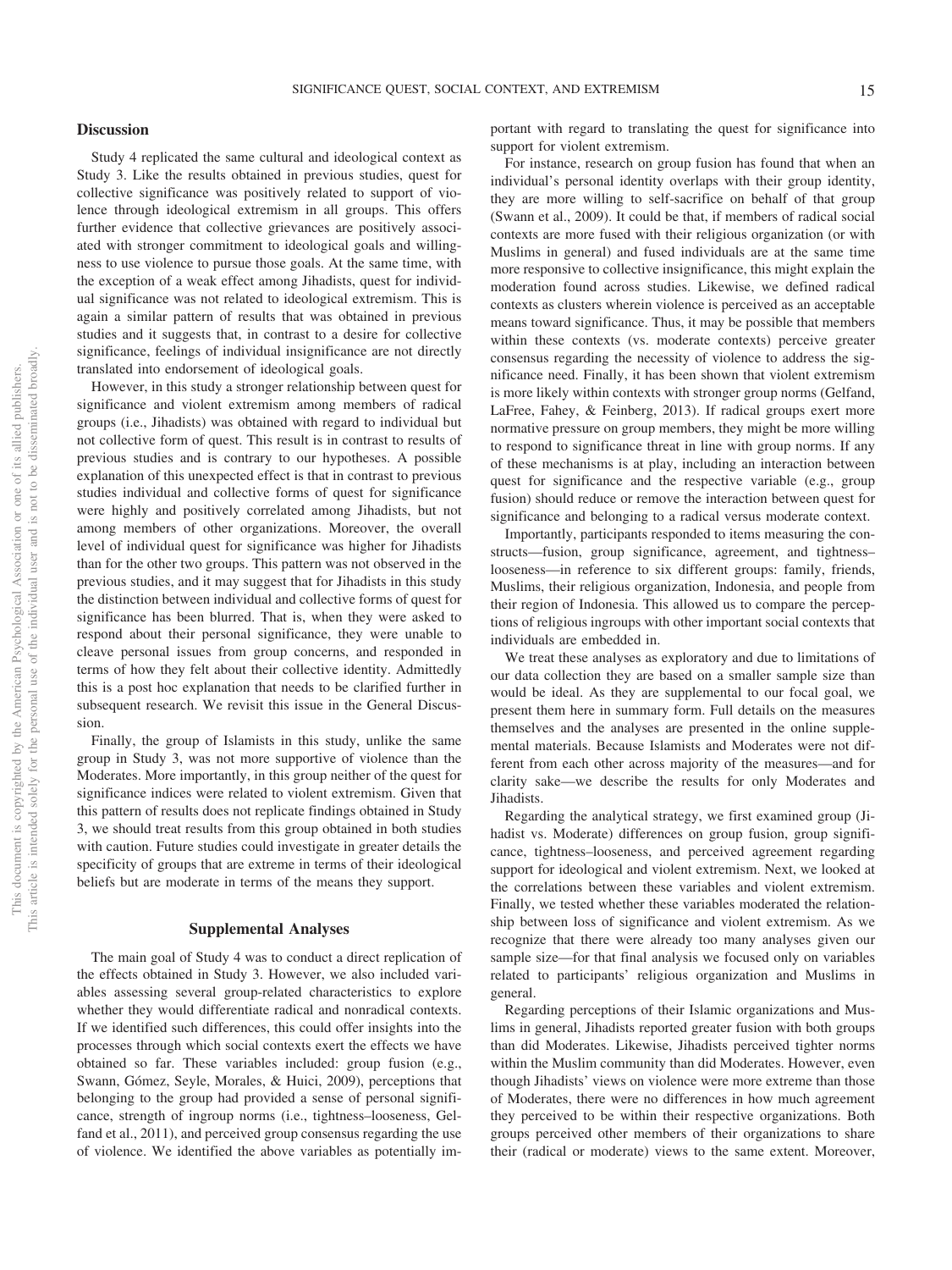among Jihadists violent extremism was positively correlated with fusion with their organization and significance derived from the organization, but it was unrelated to normative pressures or perceived agreement. Further analyses revealed a significant interaction involving fusion with Muslims, such that the quest for individual significance was more strongly related to violent extremism for individuals fused with Muslims, but the inclusion of this interaction did not remove our interaction effect (i.e., Ind-Ouest  $\times$ Group) reported in the main analyses.

Regarding perceptions of alternative groups—friends, family, and the national group—we found strong differences between Jihadists and Moderates. Specifically, in comparison to Moderates, Jihadists expressed much weaker attachment to those groups. They also perceived weaker normative pressures within these groups and less agreement regarding the use of violence between their views and the views of their friends, family, and Indonesians. At the same time, greater emotional and normative distance to those alternative groups was related to greater support for violence among Jihadists (but not among Moderates).

We find those results particularly important for several reasons. First, while there is evidence suggesting that participation in collective violence increases identification with a violent group (Littman, 2018), our results, if replicated, suggest that distancing from the mainstream, nonpoliticized groups could constitute another significant mechanism that enables extremism. This is important also because politicized groups and identities seem to be the most salient and obvious choices for investigation. However, a pattern of results obtained in this analysis, which shows much stronger differences between radical and moderate groups with respect to their perceived distance from nonpoliticized groups, suggest a promising alternative path. At the same time, we believe that those additional analyses, while hopefully inspiring future investigations, should be interpreted with caution, given that they were statistically underpowered.

### **General Discussion**

Past literature has recognized that ideologically motivated violence, despite its destructive potential, may be maintained in society because it addresses important psychological needs (Fromm, 1973; Hogg & Adelman, 2013; Pyszczynski et al., 2006). In line with that reasoning, we examined whether violent extremism is more likely endorsed in a psychological state of questing for individual or collective significance (Kruglanski et al., 2017). We further proposed that belonging to a radicalized social context may increase the importance of the quest for collective significance as a driver of violent extremism, while possibly reducing the role of the quest for individual significance and we explored alternative paths of how social context may exert those effects. We tested these predictions in three unique cultural settings using different operationalizations of radical and moderate contexts.

## **Quest for Collective Significance and Violent Extremism**

Across all studies, we found significant interactions between social context and quest for significance on violent extremism. In three of the four studies, results were consistent with our hypotheses. Thus, in more radicalized social contexts, either due to past involvement in political violence (LTTE in Sri Lanka), current ideological climate (Morocco), or explicit ideological agenda (Islamists and Jihadists in Indonesia), the quest for collective significance was a more positive predictor of violent extremism than in less radicalized contexts. As such, the greater the perception that one's group had not received its deserved appreciation among participants embedded within these networks, the greater was their support for political violence. Indeed, this effect emerged in Sri Lanka, despite the fact that members of the radical group had undergone deradicalization efforts and currently expressed low support for violence. We also found this pattern in Morocco, where the social contexts were identified based on geographical location and self-selection of more aggressive individuals into violent networks was a less probable alternative explanation.

These findings provide initial evidence consistent with the idea that social contexts regulate what people consider as appropriate means to assert collective significance. Past research has already demonstrated that people are more likely to express more extreme opinions in groups (Isenberg, 1986), and violent behavior is more likely under influence of important others (Dahl & van Zalk, 2014; Glowacki et al., 2016; Jasko et al., 2016; Sageman, 2004). Moreover, outgroup hostility and support for intergroup violence has been found to be higher among individuals who desire group recognition (Golec de Zavala et al., 2013, 2016). Our findings extend and integrate these lines of research to suggest that social context does not simply increase violence, but it rather moderates the relationship between the quest for significance and support for violence.

## **Ideological Extremism and Violent Extremism**

To investigate a possible mechanism through which social context intervenes in this process we distinguished between extreme ideological commitment to a political goal and willingness to support violence as a means to pursue that goal. Regardless of whether participants belonged to radical or nonradical groups, the greater their desire for collective significance, the greater was their commitment to the group's cause. This finding confirms that commitment to political and social programs is related to deep psychological needs. When threatened, such needs are associated with greater extremism of explicit political beliefs.

Stronger ideological commitment was in turn related to greater support for violence. The more participants were committed to a separate state or fundamentalist religious beliefs, the more they supported violence to achieve these goals. This pattern was also present regardless of one's network affiliation. This raises a question as to whether strong political commitment will always be positively related to greater acceptance of violence for the cause. In support of this logic, Gousse-Lessard, Vallerand, Carbonneau, and Lafrenière (2013) demonstrated that imbalanced, obsessive commitment to a cause was positively related to endorsement of radical actions. However, it is also likely that this effect is subject to boundary conditions. Future research may wish to identify the circumstances under which extreme ideological commitment will be unrelated to violence or even related to the rejection of violence and support for a peaceful course of action. For instance, a belief in availability and efficacy of alternative, nonviolent means (Saab, Spears, Tausch, & Sasse, 2016) might moderate the relationship between commitment to a cause and violent extremism. There is evidence that personal significance gained from activism for a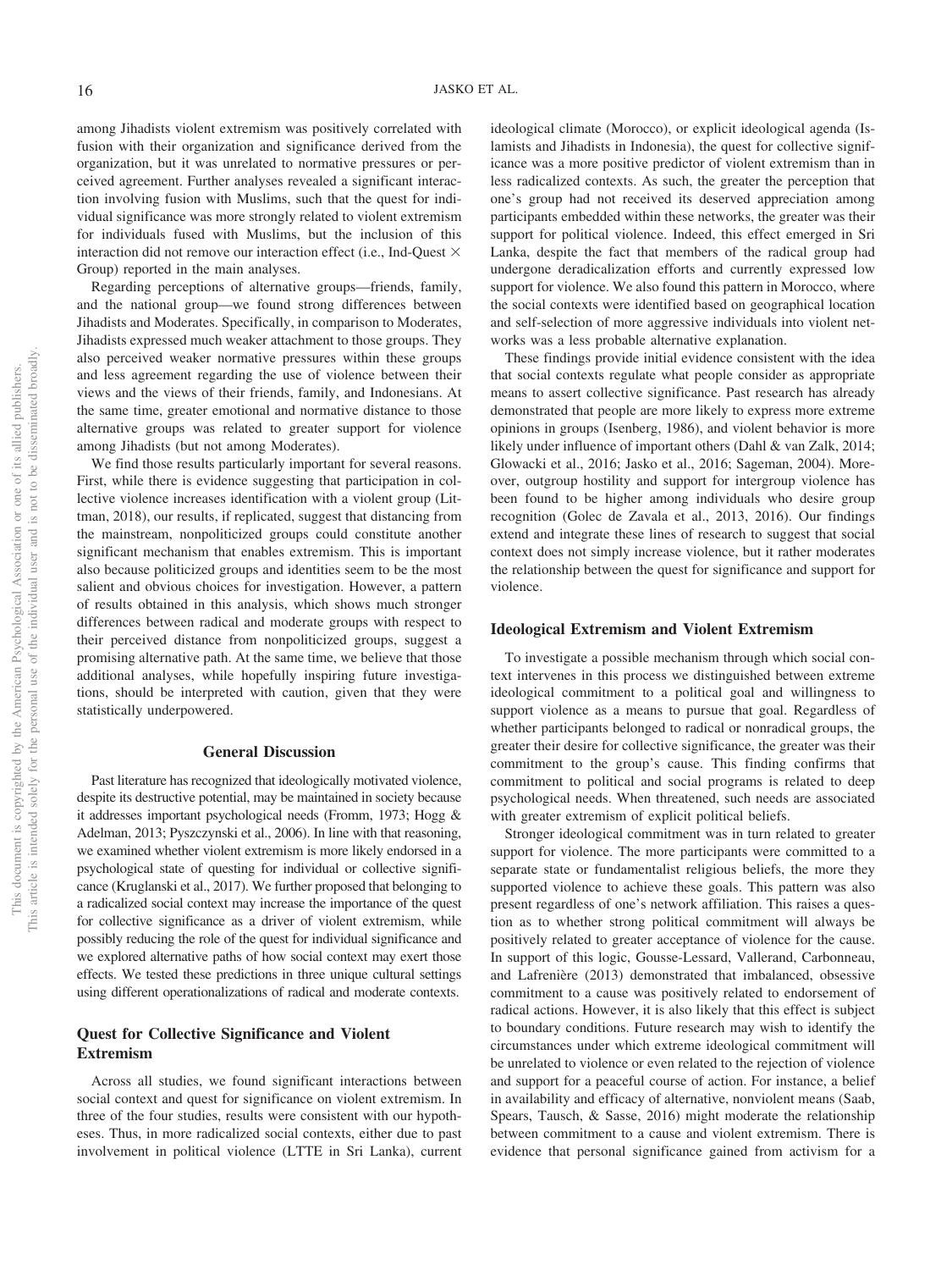cause can act as a motivator for further peaceful (but not violent) sacrifices (Jasko, Szastok, Grzymala-Moszczynska, Maj, & Kruglanski, 2019).

Finally, our analyses provide some support for the notion that social context moderates the indirect path to violent extremism through ideological extremism. In Indonesia in Study 3 (but not in Study 4), Islamists who expressed a stronger quest for collective significance were more likely to support violence because they were more ideologically committed than members of moderate organizations. Likewise, residents of the radical city of Tetuoan, Morocco were more likely to support violence because of a stronger association between ideological extremism and violent extrem-

<span id="page-17-0"></span>Table 5 *Summary of All Effects in All Studies* ism. This pattern of results, however, was not obtained in Sri Lanka, or when comparing Jihadists and Moderates within Indonesia (see [Table 5\)](#page-17-0). For instance, even after controlling for ideological extremism, Jihadists in Study 3 were more likely to support violence directly in response to the quest for collective significance. Overall, it was apparent that the relative weight of indirect versus direct effects varied between samples. This suggests that other factors not included in our model likely help determine whether ideological extremism is necessary to mediate the relationship between one's desire for collective significance and violent extremism. One possible factor is the sophistication and complexity of the group's ideology. It could be that the direct path

| Variable<br>Total effect<br>Direct effect<br>Indirect effect<br>extremism<br>Study 1<br>Community<br>$0.45$ [0.20, 0.71]<br>$-0.21$ [ $-0.40$ , $-0.01$ ]<br>$-0.30$ [ $-0.49, -0.11$ ]<br>$0.09$ [0.03, 0.17]<br><b>LTTE</b><br>$0.39$ [0.22, 0.57]<br>$0.13$ [-0.003, 0.26]<br>$0.01$ [-0.12, 0.15]<br>$0.11$ [0.05, 0.19]<br>Study 2<br>$0.42$ [0.24, 0.61]<br>Casablanca<br>$0.59$ [0.44, 0.74]<br>$0.19$ [0.01, 0.37]<br>$0.23$ [0.13, 0.38]<br>Tetouan<br>1.06 [0.94, 1.18]<br>$0.38$ [0.21, 0.55]<br>$0.69$ [0.51, 0.89]<br>$0.72$ [0.63, 0.82]<br>Study 3<br>$0.37$ [0.22, 0.51]<br>$0.13$ [0.01, 0.26]<br>Moderates<br>$0.40$ [0.25, 0.56]<br>$0.27$ [0.14, 0.41]<br><b>Islamists</b><br>$0.17$ [0.0001, 0.35]<br>$0.65$ [0.47, 0.83]<br>$0.70$ [0.50, 0.90]<br>$0.52$ [0.37, 0.70]<br><b>Jihadists</b><br>$0.40$ [0.19, 0.62]<br>$0.82$ [0.058, 1.05]<br>$0.52$ [0.33, 0.71]<br>$0.30$ [0.12, 0.46]<br>Study 4<br>Moderates<br>$0.62$ [0.44, 0.80]<br>$0.42$ [0.19, 0.66]<br>$0.26$ [0.01, 0.51]<br>$0.17$ [0.05, 0.32]<br><b>Islamists</b><br>$0.43$ [0.17, 0.70]<br>$0.02$ [-0.32, 0.36]<br>$-0.13$ [ $-0.48$ , 0.22]<br>$0.15$ [0.01, 0.36]<br><b>Jihadists</b><br>$0.37$ [0.14, 0.61]<br>$0.41$ [0.11, 0.71]<br>$0.17$ [-0.14, 0.48]<br>$0.24$ [0.05, 0.55]<br>Quest for individual significance<br>Study 1<br>Community<br>$0.29$ [0.16, 0.42]<br>$0.07$ [-0.10, 0.24]<br>$0.28$ [0.16, 0.40]<br>$0.01$ [-0.02, 0.05]<br><b>LTTE</b><br>$0.07[-0.04, 0.17]$<br>$0.12$ [-0.02, 0.27]<br>$0.10$ [-0.01, 0.21]<br>$0.04$ [ $-0.01$ , 0.09]<br>Study 2<br>Casablanca<br>$-0.05$ [ $-0.24$ , 0.13]<br>$0.20$ [-0.03, 0.43]<br>$0.22$ [0.03, 0.41]<br>$-0.02$ [ $-0.13, 0.06$ ]<br>Tetouan<br>$-0.02$ [ $-0.16$ , 0.11]<br>$-0.17$ [ $-0.33, -0.01$ ]<br>$-0.15$ [ $-0.28$ , $-0.01$ ]<br>$-0.02$ [ $-0.16$ , 0.10]<br>Study 3<br>Moderates<br>$0.15$ [-0.06, 0.36]<br>$0.22$ [-0.003, 0.45]<br>$0.11$ [-0.05, 0.28]<br>$0.11$ [-0.08, 0.29]<br><b>Islamists</b><br>$-0.02$ [ $-0.27, 0.24$ ]<br>$-0.006$ [ $-0.28$ , 0.27]<br>$0.01$ [-0.19, 0.21]<br>$-0.01$ [ $-0.21$ , 0.19]<br><b>Jihadists</b><br>$-0.20$ [ $-0.47, 0.07$ ]<br>$0.03$ [-0.21, 0.28]<br>$-0.22$ [ $-0.42, -0.03$ ]<br>$0.03$ [-0.11, 0.17]<br>Study 4<br>Moderates<br>$0.07$ [-0.12, 0.26]<br>$0.28$ [0.04, 0.53]<br>$0.27$ [0.03, 0.50]<br>$0.02$ [-0.05, 0.11]<br><b>Islamists</b><br>$-0.10$ [ $-0.37, 0.18$ ]<br>$0.21$ [-0.14, 0.57]<br>$0.25$ [-0.09, 0.59]<br>$-0.03$ [ $-0.14$ , 0.05]<br>Jihadists<br>$0.20$ [0.07, 0.33]<br>$0.50$ [0.33, 0.67]<br>$0.13$ [0.04, 0.23]<br>$0.63$ [0.46, 0.80]<br>Ideological extremism<br>Study 1<br>Community<br>$0.20$ [0.09, 0.32]<br><b>LTTE</b><br>$0.29$ [0.19, 0.40]<br>Study 2<br>Casablanca<br>$0.39$ [0.22, 0.56]<br>Tetouan<br>$0.95$ [0.076, 1.14]<br>Study 3<br>Moderates<br>$0.73$ [0.62, 0.83]<br>Islamists<br>$0.80$ [0.66, 0.95]<br><b>Jihadists</b><br>$0.73$ [0.52, 0.94]<br>Study 4<br>Moderates<br>$0.27$ [0.09, 0.45]<br>Islamists<br>$0.35$ [0.05, 0.66] |                                   | Ideological | Violent extremism   |  |  |  |  |
|---------------------------------------------------------------------------------------------------------------------------------------------------------------------------------------------------------------------------------------------------------------------------------------------------------------------------------------------------------------------------------------------------------------------------------------------------------------------------------------------------------------------------------------------------------------------------------------------------------------------------------------------------------------------------------------------------------------------------------------------------------------------------------------------------------------------------------------------------------------------------------------------------------------------------------------------------------------------------------------------------------------------------------------------------------------------------------------------------------------------------------------------------------------------------------------------------------------------------------------------------------------------------------------------------------------------------------------------------------------------------------------------------------------------------------------------------------------------------------------------------------------------------------------------------------------------------------------------------------------------------------------------------------------------------------------------------------------------------------------------------------------------------------------------------------------------------------------------------------------------------------------------------------------------------------------------------------------------------------------------------------------------------------------------------------------------------------------------------------------------------------------------------------------------------------------------------------------------------------------------------------------------------------------------------------------------------------------------------------------------------------------------------------------------------------------------------------------------------------------------------------------------------------------------------------------------------------------------------------------------------------------------------------------------------------------------------------------------------------------------------------------------------------------------------------------------------------------------------------------------------------------------------------------------------------------------------------------------------------------------------------|-----------------------------------|-------------|---------------------|--|--|--|--|
|                                                                                                                                                                                                                                                                                                                                                                                                                                                                                                                                                                                                                                                                                                                                                                                                                                                                                                                                                                                                                                                                                                                                                                                                                                                                                                                                                                                                                                                                                                                                                                                                                                                                                                                                                                                                                                                                                                                                                                                                                                                                                                                                                                                                                                                                                                                                                                                                                                                                                                                                                                                                                                                                                                                                                                                                                                                                                                                                                                                                         |                                   |             |                     |  |  |  |  |
|                                                                                                                                                                                                                                                                                                                                                                                                                                                                                                                                                                                                                                                                                                                                                                                                                                                                                                                                                                                                                                                                                                                                                                                                                                                                                                                                                                                                                                                                                                                                                                                                                                                                                                                                                                                                                                                                                                                                                                                                                                                                                                                                                                                                                                                                                                                                                                                                                                                                                                                                                                                                                                                                                                                                                                                                                                                                                                                                                                                                         | Quest for collective significance |             |                     |  |  |  |  |
|                                                                                                                                                                                                                                                                                                                                                                                                                                                                                                                                                                                                                                                                                                                                                                                                                                                                                                                                                                                                                                                                                                                                                                                                                                                                                                                                                                                                                                                                                                                                                                                                                                                                                                                                                                                                                                                                                                                                                                                                                                                                                                                                                                                                                                                                                                                                                                                                                                                                                                                                                                                                                                                                                                                                                                                                                                                                                                                                                                                                         |                                   |             |                     |  |  |  |  |
|                                                                                                                                                                                                                                                                                                                                                                                                                                                                                                                                                                                                                                                                                                                                                                                                                                                                                                                                                                                                                                                                                                                                                                                                                                                                                                                                                                                                                                                                                                                                                                                                                                                                                                                                                                                                                                                                                                                                                                                                                                                                                                                                                                                                                                                                                                                                                                                                                                                                                                                                                                                                                                                                                                                                                                                                                                                                                                                                                                                                         |                                   |             |                     |  |  |  |  |
|                                                                                                                                                                                                                                                                                                                                                                                                                                                                                                                                                                                                                                                                                                                                                                                                                                                                                                                                                                                                                                                                                                                                                                                                                                                                                                                                                                                                                                                                                                                                                                                                                                                                                                                                                                                                                                                                                                                                                                                                                                                                                                                                                                                                                                                                                                                                                                                                                                                                                                                                                                                                                                                                                                                                                                                                                                                                                                                                                                                                         |                                   |             |                     |  |  |  |  |
|                                                                                                                                                                                                                                                                                                                                                                                                                                                                                                                                                                                                                                                                                                                                                                                                                                                                                                                                                                                                                                                                                                                                                                                                                                                                                                                                                                                                                                                                                                                                                                                                                                                                                                                                                                                                                                                                                                                                                                                                                                                                                                                                                                                                                                                                                                                                                                                                                                                                                                                                                                                                                                                                                                                                                                                                                                                                                                                                                                                                         |                                   |             |                     |  |  |  |  |
|                                                                                                                                                                                                                                                                                                                                                                                                                                                                                                                                                                                                                                                                                                                                                                                                                                                                                                                                                                                                                                                                                                                                                                                                                                                                                                                                                                                                                                                                                                                                                                                                                                                                                                                                                                                                                                                                                                                                                                                                                                                                                                                                                                                                                                                                                                                                                                                                                                                                                                                                                                                                                                                                                                                                                                                                                                                                                                                                                                                                         |                                   |             |                     |  |  |  |  |
|                                                                                                                                                                                                                                                                                                                                                                                                                                                                                                                                                                                                                                                                                                                                                                                                                                                                                                                                                                                                                                                                                                                                                                                                                                                                                                                                                                                                                                                                                                                                                                                                                                                                                                                                                                                                                                                                                                                                                                                                                                                                                                                                                                                                                                                                                                                                                                                                                                                                                                                                                                                                                                                                                                                                                                                                                                                                                                                                                                                                         |                                   |             |                     |  |  |  |  |
|                                                                                                                                                                                                                                                                                                                                                                                                                                                                                                                                                                                                                                                                                                                                                                                                                                                                                                                                                                                                                                                                                                                                                                                                                                                                                                                                                                                                                                                                                                                                                                                                                                                                                                                                                                                                                                                                                                                                                                                                                                                                                                                                                                                                                                                                                                                                                                                                                                                                                                                                                                                                                                                                                                                                                                                                                                                                                                                                                                                                         |                                   |             |                     |  |  |  |  |
|                                                                                                                                                                                                                                                                                                                                                                                                                                                                                                                                                                                                                                                                                                                                                                                                                                                                                                                                                                                                                                                                                                                                                                                                                                                                                                                                                                                                                                                                                                                                                                                                                                                                                                                                                                                                                                                                                                                                                                                                                                                                                                                                                                                                                                                                                                                                                                                                                                                                                                                                                                                                                                                                                                                                                                                                                                                                                                                                                                                                         |                                   |             |                     |  |  |  |  |
|                                                                                                                                                                                                                                                                                                                                                                                                                                                                                                                                                                                                                                                                                                                                                                                                                                                                                                                                                                                                                                                                                                                                                                                                                                                                                                                                                                                                                                                                                                                                                                                                                                                                                                                                                                                                                                                                                                                                                                                                                                                                                                                                                                                                                                                                                                                                                                                                                                                                                                                                                                                                                                                                                                                                                                                                                                                                                                                                                                                                         |                                   |             |                     |  |  |  |  |
|                                                                                                                                                                                                                                                                                                                                                                                                                                                                                                                                                                                                                                                                                                                                                                                                                                                                                                                                                                                                                                                                                                                                                                                                                                                                                                                                                                                                                                                                                                                                                                                                                                                                                                                                                                                                                                                                                                                                                                                                                                                                                                                                                                                                                                                                                                                                                                                                                                                                                                                                                                                                                                                                                                                                                                                                                                                                                                                                                                                                         |                                   |             |                     |  |  |  |  |
|                                                                                                                                                                                                                                                                                                                                                                                                                                                                                                                                                                                                                                                                                                                                                                                                                                                                                                                                                                                                                                                                                                                                                                                                                                                                                                                                                                                                                                                                                                                                                                                                                                                                                                                                                                                                                                                                                                                                                                                                                                                                                                                                                                                                                                                                                                                                                                                                                                                                                                                                                                                                                                                                                                                                                                                                                                                                                                                                                                                                         |                                   |             |                     |  |  |  |  |
|                                                                                                                                                                                                                                                                                                                                                                                                                                                                                                                                                                                                                                                                                                                                                                                                                                                                                                                                                                                                                                                                                                                                                                                                                                                                                                                                                                                                                                                                                                                                                                                                                                                                                                                                                                                                                                                                                                                                                                                                                                                                                                                                                                                                                                                                                                                                                                                                                                                                                                                                                                                                                                                                                                                                                                                                                                                                                                                                                                                                         |                                   |             |                     |  |  |  |  |
|                                                                                                                                                                                                                                                                                                                                                                                                                                                                                                                                                                                                                                                                                                                                                                                                                                                                                                                                                                                                                                                                                                                                                                                                                                                                                                                                                                                                                                                                                                                                                                                                                                                                                                                                                                                                                                                                                                                                                                                                                                                                                                                                                                                                                                                                                                                                                                                                                                                                                                                                                                                                                                                                                                                                                                                                                                                                                                                                                                                                         |                                   |             |                     |  |  |  |  |
|                                                                                                                                                                                                                                                                                                                                                                                                                                                                                                                                                                                                                                                                                                                                                                                                                                                                                                                                                                                                                                                                                                                                                                                                                                                                                                                                                                                                                                                                                                                                                                                                                                                                                                                                                                                                                                                                                                                                                                                                                                                                                                                                                                                                                                                                                                                                                                                                                                                                                                                                                                                                                                                                                                                                                                                                                                                                                                                                                                                                         |                                   |             |                     |  |  |  |  |
|                                                                                                                                                                                                                                                                                                                                                                                                                                                                                                                                                                                                                                                                                                                                                                                                                                                                                                                                                                                                                                                                                                                                                                                                                                                                                                                                                                                                                                                                                                                                                                                                                                                                                                                                                                                                                                                                                                                                                                                                                                                                                                                                                                                                                                                                                                                                                                                                                                                                                                                                                                                                                                                                                                                                                                                                                                                                                                                                                                                                         |                                   |             |                     |  |  |  |  |
|                                                                                                                                                                                                                                                                                                                                                                                                                                                                                                                                                                                                                                                                                                                                                                                                                                                                                                                                                                                                                                                                                                                                                                                                                                                                                                                                                                                                                                                                                                                                                                                                                                                                                                                                                                                                                                                                                                                                                                                                                                                                                                                                                                                                                                                                                                                                                                                                                                                                                                                                                                                                                                                                                                                                                                                                                                                                                                                                                                                                         |                                   |             |                     |  |  |  |  |
|                                                                                                                                                                                                                                                                                                                                                                                                                                                                                                                                                                                                                                                                                                                                                                                                                                                                                                                                                                                                                                                                                                                                                                                                                                                                                                                                                                                                                                                                                                                                                                                                                                                                                                                                                                                                                                                                                                                                                                                                                                                                                                                                                                                                                                                                                                                                                                                                                                                                                                                                                                                                                                                                                                                                                                                                                                                                                                                                                                                                         |                                   |             |                     |  |  |  |  |
|                                                                                                                                                                                                                                                                                                                                                                                                                                                                                                                                                                                                                                                                                                                                                                                                                                                                                                                                                                                                                                                                                                                                                                                                                                                                                                                                                                                                                                                                                                                                                                                                                                                                                                                                                                                                                                                                                                                                                                                                                                                                                                                                                                                                                                                                                                                                                                                                                                                                                                                                                                                                                                                                                                                                                                                                                                                                                                                                                                                                         |                                   |             |                     |  |  |  |  |
|                                                                                                                                                                                                                                                                                                                                                                                                                                                                                                                                                                                                                                                                                                                                                                                                                                                                                                                                                                                                                                                                                                                                                                                                                                                                                                                                                                                                                                                                                                                                                                                                                                                                                                                                                                                                                                                                                                                                                                                                                                                                                                                                                                                                                                                                                                                                                                                                                                                                                                                                                                                                                                                                                                                                                                                                                                                                                                                                                                                                         |                                   |             |                     |  |  |  |  |
|                                                                                                                                                                                                                                                                                                                                                                                                                                                                                                                                                                                                                                                                                                                                                                                                                                                                                                                                                                                                                                                                                                                                                                                                                                                                                                                                                                                                                                                                                                                                                                                                                                                                                                                                                                                                                                                                                                                                                                                                                                                                                                                                                                                                                                                                                                                                                                                                                                                                                                                                                                                                                                                                                                                                                                                                                                                                                                                                                                                                         |                                   |             |                     |  |  |  |  |
|                                                                                                                                                                                                                                                                                                                                                                                                                                                                                                                                                                                                                                                                                                                                                                                                                                                                                                                                                                                                                                                                                                                                                                                                                                                                                                                                                                                                                                                                                                                                                                                                                                                                                                                                                                                                                                                                                                                                                                                                                                                                                                                                                                                                                                                                                                                                                                                                                                                                                                                                                                                                                                                                                                                                                                                                                                                                                                                                                                                                         |                                   |             |                     |  |  |  |  |
|                                                                                                                                                                                                                                                                                                                                                                                                                                                                                                                                                                                                                                                                                                                                                                                                                                                                                                                                                                                                                                                                                                                                                                                                                                                                                                                                                                                                                                                                                                                                                                                                                                                                                                                                                                                                                                                                                                                                                                                                                                                                                                                                                                                                                                                                                                                                                                                                                                                                                                                                                                                                                                                                                                                                                                                                                                                                                                                                                                                                         |                                   |             |                     |  |  |  |  |
|                                                                                                                                                                                                                                                                                                                                                                                                                                                                                                                                                                                                                                                                                                                                                                                                                                                                                                                                                                                                                                                                                                                                                                                                                                                                                                                                                                                                                                                                                                                                                                                                                                                                                                                                                                                                                                                                                                                                                                                                                                                                                                                                                                                                                                                                                                                                                                                                                                                                                                                                                                                                                                                                                                                                                                                                                                                                                                                                                                                                         |                                   |             |                     |  |  |  |  |
|                                                                                                                                                                                                                                                                                                                                                                                                                                                                                                                                                                                                                                                                                                                                                                                                                                                                                                                                                                                                                                                                                                                                                                                                                                                                                                                                                                                                                                                                                                                                                                                                                                                                                                                                                                                                                                                                                                                                                                                                                                                                                                                                                                                                                                                                                                                                                                                                                                                                                                                                                                                                                                                                                                                                                                                                                                                                                                                                                                                                         |                                   |             |                     |  |  |  |  |
|                                                                                                                                                                                                                                                                                                                                                                                                                                                                                                                                                                                                                                                                                                                                                                                                                                                                                                                                                                                                                                                                                                                                                                                                                                                                                                                                                                                                                                                                                                                                                                                                                                                                                                                                                                                                                                                                                                                                                                                                                                                                                                                                                                                                                                                                                                                                                                                                                                                                                                                                                                                                                                                                                                                                                                                                                                                                                                                                                                                                         |                                   |             |                     |  |  |  |  |
|                                                                                                                                                                                                                                                                                                                                                                                                                                                                                                                                                                                                                                                                                                                                                                                                                                                                                                                                                                                                                                                                                                                                                                                                                                                                                                                                                                                                                                                                                                                                                                                                                                                                                                                                                                                                                                                                                                                                                                                                                                                                                                                                                                                                                                                                                                                                                                                                                                                                                                                                                                                                                                                                                                                                                                                                                                                                                                                                                                                                         |                                   |             |                     |  |  |  |  |
|                                                                                                                                                                                                                                                                                                                                                                                                                                                                                                                                                                                                                                                                                                                                                                                                                                                                                                                                                                                                                                                                                                                                                                                                                                                                                                                                                                                                                                                                                                                                                                                                                                                                                                                                                                                                                                                                                                                                                                                                                                                                                                                                                                                                                                                                                                                                                                                                                                                                                                                                                                                                                                                                                                                                                                                                                                                                                                                                                                                                         |                                   |             |                     |  |  |  |  |
|                                                                                                                                                                                                                                                                                                                                                                                                                                                                                                                                                                                                                                                                                                                                                                                                                                                                                                                                                                                                                                                                                                                                                                                                                                                                                                                                                                                                                                                                                                                                                                                                                                                                                                                                                                                                                                                                                                                                                                                                                                                                                                                                                                                                                                                                                                                                                                                                                                                                                                                                                                                                                                                                                                                                                                                                                                                                                                                                                                                                         |                                   |             |                     |  |  |  |  |
|                                                                                                                                                                                                                                                                                                                                                                                                                                                                                                                                                                                                                                                                                                                                                                                                                                                                                                                                                                                                                                                                                                                                                                                                                                                                                                                                                                                                                                                                                                                                                                                                                                                                                                                                                                                                                                                                                                                                                                                                                                                                                                                                                                                                                                                                                                                                                                                                                                                                                                                                                                                                                                                                                                                                                                                                                                                                                                                                                                                                         |                                   |             |                     |  |  |  |  |
|                                                                                                                                                                                                                                                                                                                                                                                                                                                                                                                                                                                                                                                                                                                                                                                                                                                                                                                                                                                                                                                                                                                                                                                                                                                                                                                                                                                                                                                                                                                                                                                                                                                                                                                                                                                                                                                                                                                                                                                                                                                                                                                                                                                                                                                                                                                                                                                                                                                                                                                                                                                                                                                                                                                                                                                                                                                                                                                                                                                                         |                                   |             |                     |  |  |  |  |
|                                                                                                                                                                                                                                                                                                                                                                                                                                                                                                                                                                                                                                                                                                                                                                                                                                                                                                                                                                                                                                                                                                                                                                                                                                                                                                                                                                                                                                                                                                                                                                                                                                                                                                                                                                                                                                                                                                                                                                                                                                                                                                                                                                                                                                                                                                                                                                                                                                                                                                                                                                                                                                                                                                                                                                                                                                                                                                                                                                                                         |                                   |             |                     |  |  |  |  |
|                                                                                                                                                                                                                                                                                                                                                                                                                                                                                                                                                                                                                                                                                                                                                                                                                                                                                                                                                                                                                                                                                                                                                                                                                                                                                                                                                                                                                                                                                                                                                                                                                                                                                                                                                                                                                                                                                                                                                                                                                                                                                                                                                                                                                                                                                                                                                                                                                                                                                                                                                                                                                                                                                                                                                                                                                                                                                                                                                                                                         |                                   |             |                     |  |  |  |  |
|                                                                                                                                                                                                                                                                                                                                                                                                                                                                                                                                                                                                                                                                                                                                                                                                                                                                                                                                                                                                                                                                                                                                                                                                                                                                                                                                                                                                                                                                                                                                                                                                                                                                                                                                                                                                                                                                                                                                                                                                                                                                                                                                                                                                                                                                                                                                                                                                                                                                                                                                                                                                                                                                                                                                                                                                                                                                                                                                                                                                         |                                   |             |                     |  |  |  |  |
|                                                                                                                                                                                                                                                                                                                                                                                                                                                                                                                                                                                                                                                                                                                                                                                                                                                                                                                                                                                                                                                                                                                                                                                                                                                                                                                                                                                                                                                                                                                                                                                                                                                                                                                                                                                                                                                                                                                                                                                                                                                                                                                                                                                                                                                                                                                                                                                                                                                                                                                                                                                                                                                                                                                                                                                                                                                                                                                                                                                                         |                                   |             |                     |  |  |  |  |
|                                                                                                                                                                                                                                                                                                                                                                                                                                                                                                                                                                                                                                                                                                                                                                                                                                                                                                                                                                                                                                                                                                                                                                                                                                                                                                                                                                                                                                                                                                                                                                                                                                                                                                                                                                                                                                                                                                                                                                                                                                                                                                                                                                                                                                                                                                                                                                                                                                                                                                                                                                                                                                                                                                                                                                                                                                                                                                                                                                                                         |                                   |             |                     |  |  |  |  |
|                                                                                                                                                                                                                                                                                                                                                                                                                                                                                                                                                                                                                                                                                                                                                                                                                                                                                                                                                                                                                                                                                                                                                                                                                                                                                                                                                                                                                                                                                                                                                                                                                                                                                                                                                                                                                                                                                                                                                                                                                                                                                                                                                                                                                                                                                                                                                                                                                                                                                                                                                                                                                                                                                                                                                                                                                                                                                                                                                                                                         |                                   |             |                     |  |  |  |  |
|                                                                                                                                                                                                                                                                                                                                                                                                                                                                                                                                                                                                                                                                                                                                                                                                                                                                                                                                                                                                                                                                                                                                                                                                                                                                                                                                                                                                                                                                                                                                                                                                                                                                                                                                                                                                                                                                                                                                                                                                                                                                                                                                                                                                                                                                                                                                                                                                                                                                                                                                                                                                                                                                                                                                                                                                                                                                                                                                                                                                         |                                   |             |                     |  |  |  |  |
|                                                                                                                                                                                                                                                                                                                                                                                                                                                                                                                                                                                                                                                                                                                                                                                                                                                                                                                                                                                                                                                                                                                                                                                                                                                                                                                                                                                                                                                                                                                                                                                                                                                                                                                                                                                                                                                                                                                                                                                                                                                                                                                                                                                                                                                                                                                                                                                                                                                                                                                                                                                                                                                                                                                                                                                                                                                                                                                                                                                                         |                                   |             |                     |  |  |  |  |
|                                                                                                                                                                                                                                                                                                                                                                                                                                                                                                                                                                                                                                                                                                                                                                                                                                                                                                                                                                                                                                                                                                                                                                                                                                                                                                                                                                                                                                                                                                                                                                                                                                                                                                                                                                                                                                                                                                                                                                                                                                                                                                                                                                                                                                                                                                                                                                                                                                                                                                                                                                                                                                                                                                                                                                                                                                                                                                                                                                                                         |                                   |             |                     |  |  |  |  |
|                                                                                                                                                                                                                                                                                                                                                                                                                                                                                                                                                                                                                                                                                                                                                                                                                                                                                                                                                                                                                                                                                                                                                                                                                                                                                                                                                                                                                                                                                                                                                                                                                                                                                                                                                                                                                                                                                                                                                                                                                                                                                                                                                                                                                                                                                                                                                                                                                                                                                                                                                                                                                                                                                                                                                                                                                                                                                                                                                                                                         |                                   |             |                     |  |  |  |  |
|                                                                                                                                                                                                                                                                                                                                                                                                                                                                                                                                                                                                                                                                                                                                                                                                                                                                                                                                                                                                                                                                                                                                                                                                                                                                                                                                                                                                                                                                                                                                                                                                                                                                                                                                                                                                                                                                                                                                                                                                                                                                                                                                                                                                                                                                                                                                                                                                                                                                                                                                                                                                                                                                                                                                                                                                                                                                                                                                                                                                         |                                   |             |                     |  |  |  |  |
|                                                                                                                                                                                                                                                                                                                                                                                                                                                                                                                                                                                                                                                                                                                                                                                                                                                                                                                                                                                                                                                                                                                                                                                                                                                                                                                                                                                                                                                                                                                                                                                                                                                                                                                                                                                                                                                                                                                                                                                                                                                                                                                                                                                                                                                                                                                                                                                                                                                                                                                                                                                                                                                                                                                                                                                                                                                                                                                                                                                                         |                                   |             |                     |  |  |  |  |
|                                                                                                                                                                                                                                                                                                                                                                                                                                                                                                                                                                                                                                                                                                                                                                                                                                                                                                                                                                                                                                                                                                                                                                                                                                                                                                                                                                                                                                                                                                                                                                                                                                                                                                                                                                                                                                                                                                                                                                                                                                                                                                                                                                                                                                                                                                                                                                                                                                                                                                                                                                                                                                                                                                                                                                                                                                                                                                                                                                                                         | <b>Jihadists</b>                  |             | $0.65$ [0.36, 0.94] |  |  |  |  |

*Note*. Within each study, the effects that were significantly moderated by social context are in boldface (i.e., that effect was different for participants in the radical social context vs. the moderate social context).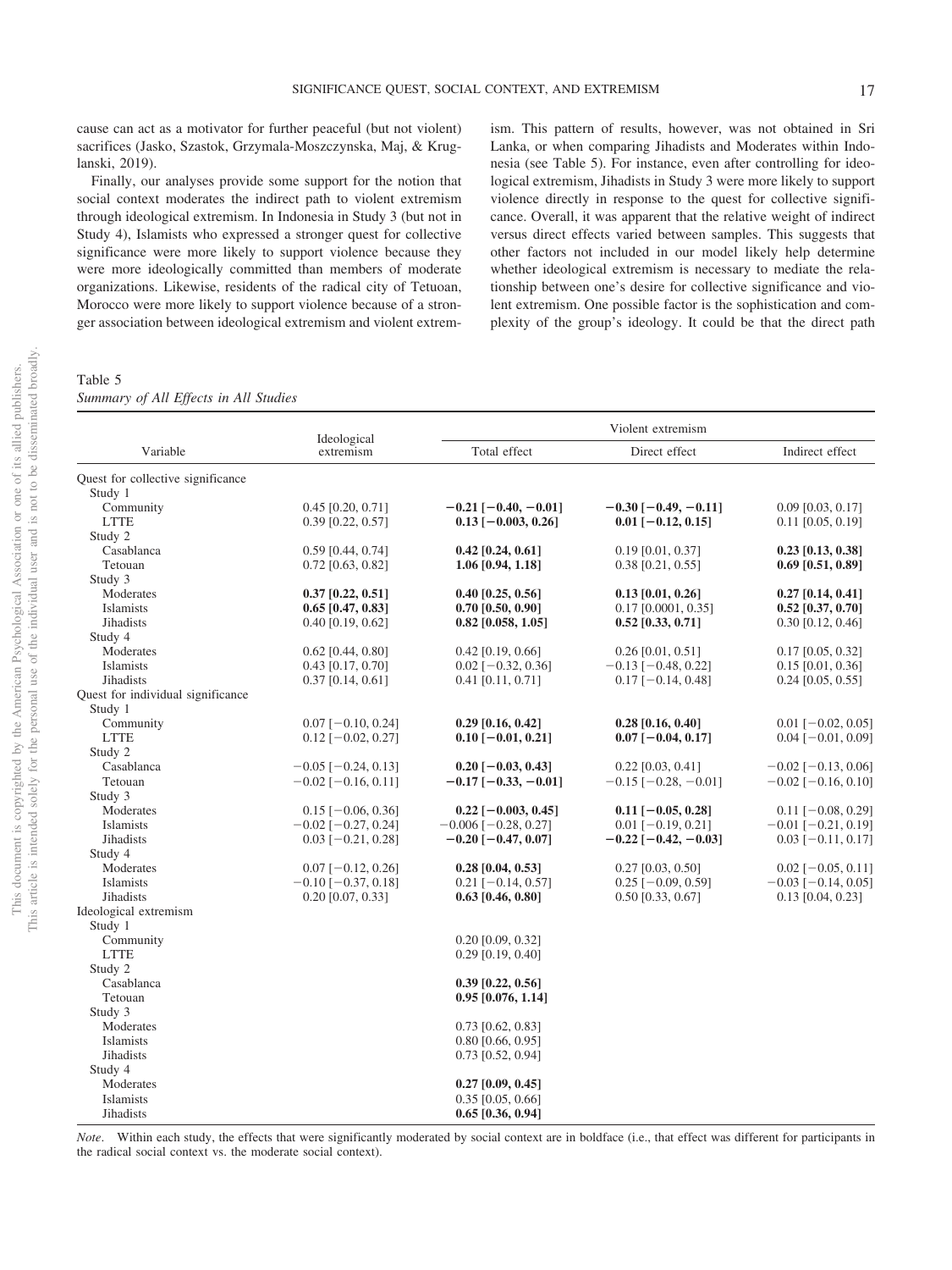from quest for collective significance to violent extremism becomes more important when it requires a deep and nuanced grasp of the ideological narrative, so that the indirect path through ideology may be inaccessible for people with lower political sophistication.

## **Quest for Individual Significance and Political Extremism**

With the exception of Study 4, among individuals who belonged to radical social groups the personal significance quest was either unrelated or negatively related to violent extremism. For individuals who belonged to less radical groups, on the other hand, quest for individual significance was positively related to support for violence. Importantly, when there was an effect of individual significance quest on violence, this effect was not mediated by ideological extremism. This suggests that individuals searching for personal significance might find violence particularly appealing, regardless of their level of commitment to the cause. Such an effect is consistent with the basic premise of the frustration aggression (Berkowitz, 1989) and the threatened egotism hypotheses (Baumeister et al., 1996), according to which aggression is a direct way to release negative affect and restore a sense of individual power (Leander & Chartrand, 2017).

It is also worth noting that in the first three studies the effect of the individual quest for significance was stronger than that of collective quest for significance only among community members in Sri Lanka. In Morocco and Indonesia (Study 3), collective quest for significance was a much stronger predictor of violent extremism, even for individuals who belonged to less radical networks while loss of individual significance was overall a relatively weak predictor of violent extremism. This pattern of results is in line with research that finds a stronger and more consistent link between collective action and relative group deprivation, as opposed to relative personal deprivation (Smith & Ortiz, 2002). This likely occurs because collective action is a more straightforward response to collective insignificance, and serves as a direct coping mechanism. Collective action may likely serve more of a compensatory function, which could account for the overall lower applicability of the individual quest for significance.

However, the overall greater importance of the individual quest for significance for supporting violence obtained with Jihadists in Study 4 adds complexity to the picture (see [Table 5\)](#page-17-0). While the correlation between individual and collective significance quest might have accounted for that effect, it was not a predicted pattern of results. It may suggest a more complex relationship between those two predictors of violent extremism. Future research may wish to investigate the temporal relation between these variables. We suspect that the full cycle may involve (a) translation of personal into collective quest for significance, (b) relation of collective quest for significance to ideological extremism, and (c) ultimately to violent extremism. Without going through this collectivistic shift (Orehek & Kruglanski, 2018), personal insignificance may be a weaker and less stable predictor of violent extremism (Runciman, 1966; Tougas & Beaton, 2002). In our research, this would be the case for individuals not associated with radical networks. However, if personal significance remains strongly attached to feelings of collective grievances (which could be the case of Jihadists in Study 4) it may remain a strong predictor of violent extremism. While at this stage these are hypothetical relations that would require further empirical tests, their exploration would constitute a promising direction for future studies. It could also inform research on other constructs that have parallel individual and collective levels such as relative deprivation or emotions. We predict that the extent to which individuals assimilate both the personal and the collective levels versus contrasting them with each other would account for the relative strength of their effects.

## **Possible Mechanisms**

The primary goal of our studies was to verify the moderating effect of radical versus moderate social contexts. Given that our sample sizes were limited we did not want to increase the complexity of our model by adding more variables capturing possible mechanisms through which this moderation occurs. However, the mechanisms at play are important to understand, and future research should investigate specific paths through which radical and moderate groups exert their effects. In our view, these paths might include: greater consensus within radical groups that violence is an appropriate means to deal with group significance, more restrictive social norms within radical groups that lead individuals to conform to violent norms for fear of being "punished" for nonconformity, and higher valuing of one's social relationships within radical contexts that leads to a greater willingness to use extreme means to protect these relationships. In support of these possibilities, a recent study showed that perceived social consensus around a moralized social cause was related to greater support for political violence for this cause (Mooijman et al., 2018). Past research also found that strength of group norms (Gelfand et al., 2013) and group fusion (Swann et al., 2009) were both positively related to violent extremism.

Our exploratory analyses in Study 4 shed some light on the differences between radical and moderate contexts with regard to those variables. They showed that greater fusion with Muslims was related to a stronger relationship between quest for significance and violent extremism and members of radical groups were indeed more fused with their religious groups than were the Moderates. At the same time, the largest differences between Jihadists and Moderates were found with regard to the perception of mainstream groups. Jihadists declared greater emotional and ideological distance from their friends, family, and the national group than Moderates, and their distance to those mainstream groups was positively related to their support for violence. These findings are intriguing as they suggest that people in moderate contexts feel embedded in various groups to a comparable extent. In radical contexts, on the other hand, different group identities are less aligned, with the radical identity dominating over other group loyalties. Such configuration would be in line with the model of radicalization in terms of motivational imbalance described earlier (Kruglanski et al., 2017) and it would demonstrate it in a domain of social identity motives.

The mechanisms that we explored in our last study— group fusion, ideological consensus, strength of group norms - are by no means exclusive. An additional possibility not yet explored in our studies is that radical social contexts may decrease trust in alternative sources of justice like the international community or government (Nowak, Gelfand, Borkowski, Cohen, & Hernandez, 2016). If social networks direct its members toward the means that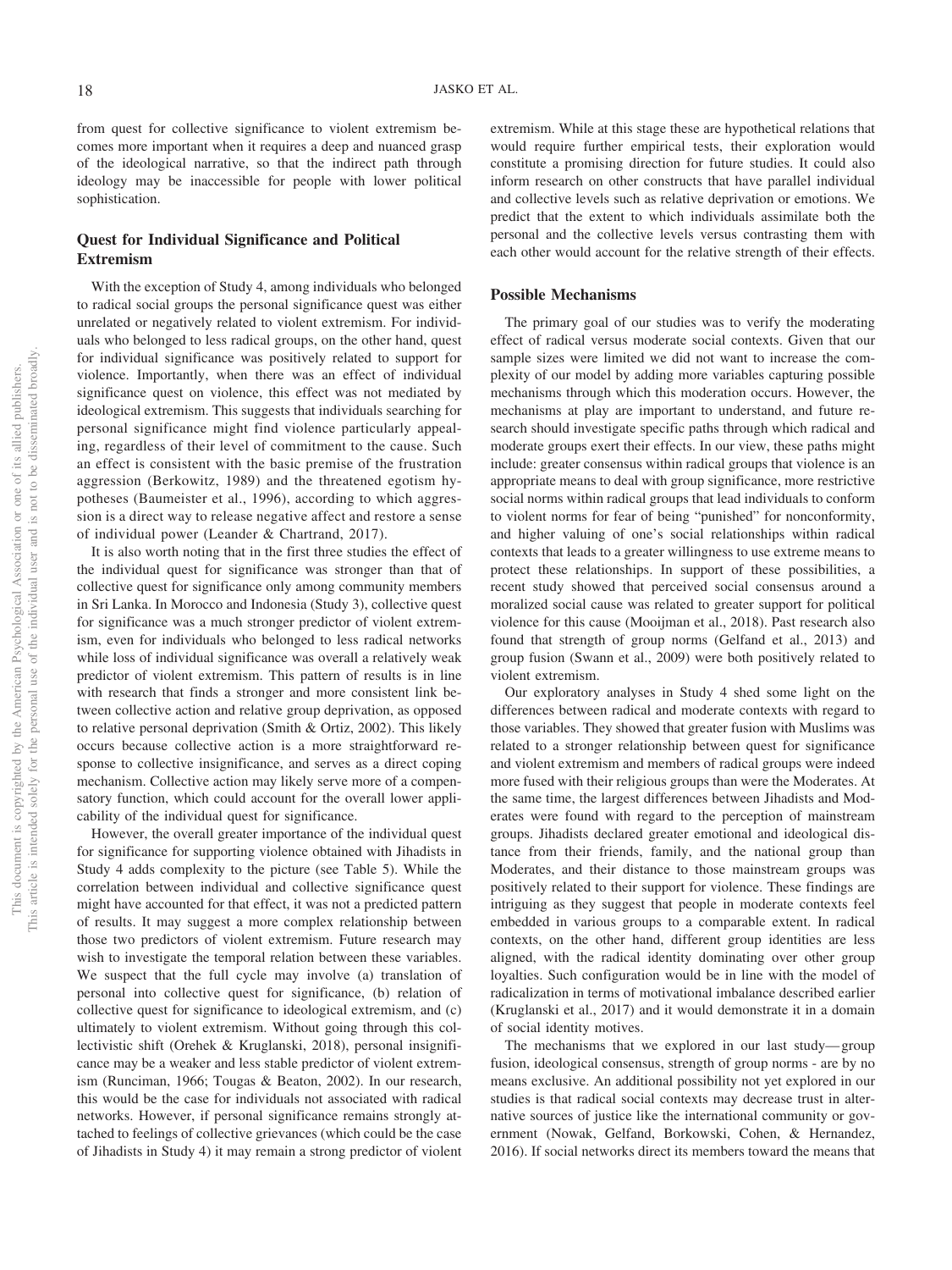are available and instrumental for significance restoration, the perceived low availability of alternative remedies may prompt the use of violence. Indeed, Moghaddam (2005) stated that disadvantaged individuals will only proceed toward violent extremism if they believe they have no other mechanisms for remedying this treatment. A greater distance to the national and regional groups expressed by Jihadists in Study 4 could suggest their lower trust in the sources of justice operating at these levels. We look forward to future research that can more directly assess these possibilities.

#### **Limitations and Future Directions**

We conducted our research in three different contexts to speak to the generalizability of the model. Nonetheless, there are some aspects of our design and samples that might constrain the generality of our conclusions.

One possible limitations stems from the sampling scheme. There are unique constraints that exist when sampling real-world radical groups that consist of terrorists (current or former). The most pertinent of these is self-selection, wherein the more violent members of these organizations might have self-selected out of the study. The most violent individuals could have been contacted to participate and refused, or could be off the grid and unreachable by researchers. It is, unfortunately, impossible for us to determine whether this had occurred in the present studies. In Indonesia, for instance, roughly 30% of those contacted to participate refused, but we do not know if those who refused differed from those who participated in any meaningful ways. In Sri Lanka, community centers spread messages about a survey throughout the villages, and no details about the content of that survey were shared. Everyone who arrived at the center participated after being informed about the survey. Information provided to researchers by those who participated suggested that those who declined to come did so because of other obligations (such as having to work that day), and not because they were more radical. Still, if self-selection occurred, we anticipate that this would have only reduced the variance of variables capturing political views within the radical context (i.e., among Jihadists or former LTTE), and thus it should have hindered our ability to find an effect, rather than providing an alternative explanation for the effect.

Related to the sampling issue is the question of operationalization of radical versus moderate contexts. Our intent was to capture people residing within social contexts that differed in their support for extremism. Comparisons of contexts showed that it was indeed the case for three out of four studies. However, in Study 1 in Sri Lanka former LTTE members turned out to be less radical than community members. While we found significant but weak support for our model in that context as well, it is possible that the mechanism could be somewhat different in this case. For instance, a relationship between quest for collective significance and support for violence in case of former LTTE members, currently less radical, could rely on associations learned in the past rather than on associations present in one's immediate environment.

Moreover, as our studies utilized correlational designs, the causal direction between the variables under investigations is still open to possible alternative explanations. It is possible that the role of social contexts is more complex than what we tested in the present study. For instance, it is likely that social context also impacts the level of motivation for significance as well as the

overall support for extreme ideologies. While these relationships are likely they do not invalidate the effects that were the focus of the present study. Finally, our studies explicitly focused on violent extremism as the outcome. We recognize that a sense of collective insignificance does not always lead to aggression, but often leads to normative social action (Tausch et al., 2011; Verkuyten, 2017).

It is also important to consider the manner in which we operationalized the quest for significance. First, quest for collective significance was measured using a short version of the collective narcissism scale (Golec de Zavala et al., 2009). On the surface, a belief in ingroup greatness, a defining feature of collective narcissism, could seem inconsistent with the quest for significance theory. However, despite collective narcissists' positive explicit opinion of their group, they do not show positive implicit evaluations of their groups (Golec de Zavala et al., 2009). Even more importantly, collective narcissism denotes a belief in ingroup greatness that is contingent on others' recognition. Thus, if other people do not acknowledge that greatness, a belief that is also associated with collective narcissism, it creates a discrepancy between the recognition the group receives and the expectations of what it should receive. This sentiment, present in the items measuring collective narcissism, is consistent with the way we conceptualize the quest for collective significance. Finally, there is evidence showing that collective narcissists are indeed more likely to experience collective insignificance. Four studies (Golec de Zavala et al., 2016) found that the effects of collective narcissism on outgroup hostility were fully mediated by perceived insult, humiliation or discrimination of the ingroup. To sum up, according to this analysis, measurement utilized in our studies fits our definition of collective quest for significance. However, it would be important to extend it to other operationalizations of collective quest for significance to verify some of the outlined predictions. By including two types of measures of quest for collective significance we wanted to address the measurement issue but for reasons described earlier, this attempt was unsatisfactory.

Interestingly, in previous research the effects of collective narcissism on outgroup hostility were not found for people with secure group identification (Golec de Zavala et al., 2016). Presumably, people with secure (vs. insecure) identification do not react in this way because their need for collective significance is not as inflated and it does not depend on other people to an equal extent. Therefore, it should be more easily satisfied. Still, from our theoretical standpoint we predict that when actions against their ingroup induce significance loss, high identifiers should react in the same way as collective narcissists in our studies. At the same time, people who believe their group is superior (i.e., collective narcissists), but have that superiority acknowledged by others, should not show hostile intentions. While we do not know of studies that would test that prediction on the collective level, literature on individual sense of power confirms that when the powerful position feels stable, secure, or absolute, hostility against the other side decreases (Handgraaf, Van Dijk, Vermunt, Wilke, & De Dreu, 2008; Strelan, Weick, & Vasiljevic, 2014). The distinction between collective narcissism and secure group identification resembles another differentiation in the literature on collective esteem, namely between group glorification and group attachment (Roccas, Klar, & Liviatan, 2006). Particularly relevant to the present examination is the construct of glorification. Glorification is defined as a perception of the ingroup as superior to other groups and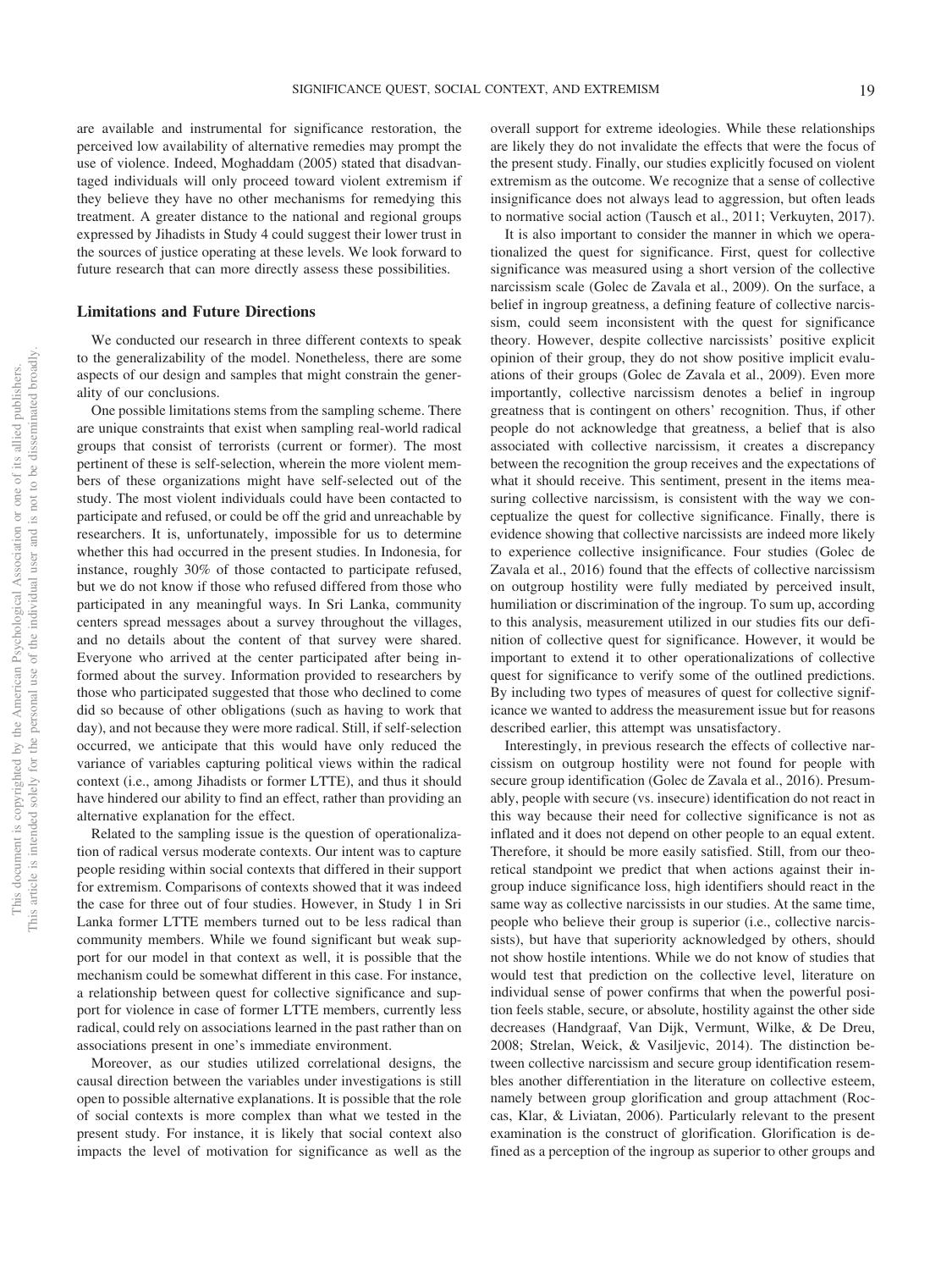feeling insulted if others do not show respect for the group. Research indeed found that group glorification was associated with stronger perceptions of the ingroup as an innocent victim (Dugas et al., 2018). This finding supports our view that the experience of loss of significance would more strongly affect those high in group glorification because, in their case, it should create a greater discrepancy between the reality and their expectations.

Second, the way we operationalized individual and collective quest for significance raises a question of the equivalence of those constructs. We conceptualized these measures as assessing the extent to which an individual (or their important ingroup) is not being respected in the manner deemed to be deserved. To be consistent with the way quest for individual significance was measured in the past (e.g., Webber et al., 2018) we used items tapping what insignificance should entail—the sense of worthlessness, a lack of acceptance, shame, or feeling unimportant. As already noted, quest for collective significance was measured with the collective narcissism scale (Golec de Zavala et al., 2009). Although there is a conceptual overlap between these measures, we recognize that the collective narcissism scale taps the discrepancy aspect of the quest for significance better than the individual measure. It is therefore more in line with our conceptualization of quest for significance as a motivational state resulting from a gap between current and desired state of significance.

It is possible that these differences may have accounted for the difference in our effects, namely an overall stronger effect of quest for collective (vs. individual) significance. While that does not speak against our main hypotheses, which were focused on the moderation by the social context, future research testing hypotheses derived from significance quest theory would benefit from improved measures. First, we recognize that the ideal test of our hypotheses would utilize scales of individual and collective quest that are more comparable. As mentioned earlier, Study 4 attempted to create such a scale measuring quest for individual and collective significance. Because of a high correlation between individual and collective forms of insignificance in that study, particularly in the case of members of radical groups, it was inappropriate to include this scale in our analyses. However, future research should include analogous measures of quest for individual and collective significance together with other measures of related constructs (e.g., relative deprivation, individual and collective esteem). Second, the most direct measure of the quest for significance would be one that is designed for the explicit purpose of measuring the extent to which one is motivated to earn significance. Our research team has devised such a measure and is in the process of validating this measure (Molinario et al., 2019). Preliminary analyses suggest that the new measure is indeed positively related to the loss of significance, both as measured in the present examination and induced via experimental manipulation. Thus, although we are designing an improved scale to better tap this motivational state, the preliminary evidence supports our use of the current measures as a proxy for the quest for significance. Third, and relatedly, these measurement suggestions highlight the need for research to better explicate the differences between the concept of quest for significance, and other related constructs. This might include self-esteem, status, and meaning in life, to name a few. Although we expect these constructs to be correlated in many cases, empirical evidence is needed to ascertain the extent to which these various constructs produce similar behavioral effects as it pertains to extremism and other phenomena. Within this article, we have outline the logic derived from the motivation literature as to how the quest for significance should differ from these other constructs, but empirical evidence is needed to test these notions.

Finally, we acknowledge that although the present analyses focused on the need for significance as a motivator that increases one's endorsement of or engagement in extremism, this does not capture the full cycle of this motivational process. We theorize that people are motivated to engage in extreme behavior to earn feelings of significance. Engaging in this behavior (e.g., belonging to an extremist organization) should increase feelings of significance. Extremist individuals should remain involved in these actions as long as they perceive that so doing will fulfill their significance needs. Once that is no longer the case (or if a new psychological need has become more important) individuals should cease their engagement with extremism. Interviews conducted with former members of the right-wing in Germany have supported these notions (Kruglanski, Webber, & Koehler, 2019). For instance, analyses revealed that just under 70% of those interviewed discussed how their time in the movement made them feel important and valued. Indeed, those individuals who felt this way were significantly more devoted to the movement (as measured by their willingness to abandon important relationships and responsibilities external to the right-wing) than those who did not have their needs fulfilled. In the context of peaceful extremism, we also have evidence that engagement in more radical actions on behalf of the cause is related to greater feelings of significance gain. Specifically, environmental activists who have engaged in more radical actions in the past (e.g., chaining themselves to trees to block the logging of the forest) felt more significant than those who only engaged in normative actions (e.g., signing petitions; Jasko et al., 2019). These studies speak to this entire cycle, but future research should continue to explore these issues, as much of the literature has focused on the initial radicalization phase.

## **Implications and Conclusion**

We believe the present findings are particularly informative for counter terrorism approaches that attempt to limit recruitment of new fighters. Consider the recruitment patterns of ISIS foreign fighters. Research has identified specific regions from which disproportionately large numbers of foreign fighters are recruited, such Bizerte and Ben Gardane in Tunisia, the Molenbeek district of Brussels (The Soufan Group, 2015), and the Rif mountain region in Morocco (from where our Study 2 sample was drawn). Successful recruitment also occurred in Iraq when Jihadists and ex-members of the Baath party were simultaneously detained in American-run prisons. One such detainee described the situation as follows: "If there was no American prison in Iraq, there would be no IS now. Bucca was a factory. It made us all. We had so much time to sit and plan. It was the perfect environment" (as cited in Chulov, 2014).

Given that we live in a world connected through social media, and that terrorist organizations have become adept at navigating this space for recruitment and propagating their message, there has been a push for the governments to make a foray into the online space as a counter terrorism tactic. Indeed, this led to the creation of failed social media campaigns like the U.S. State Department's Think Again Turn Away project that has been repeatedly lam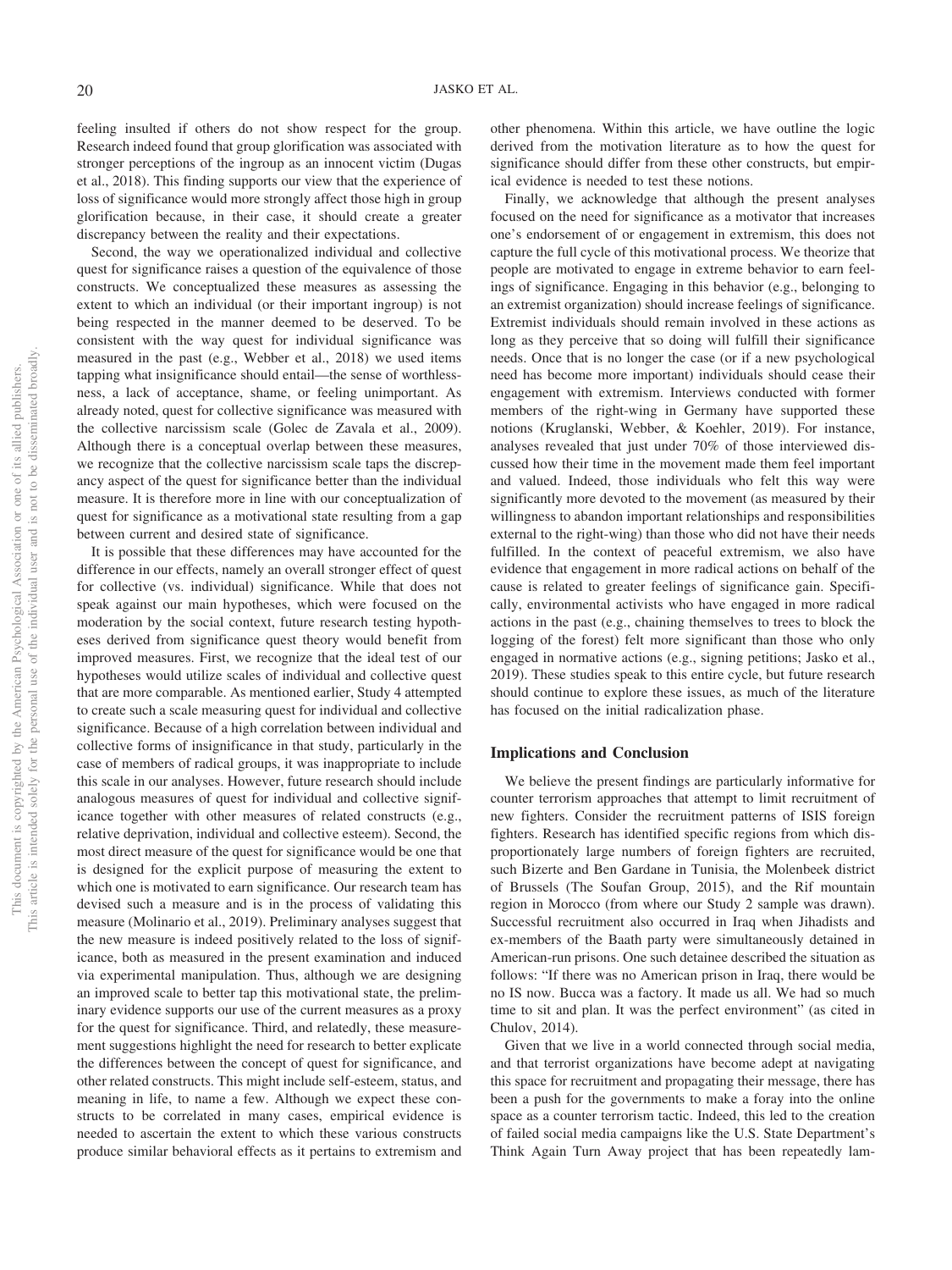pooned within the traditional media (e.g., Katz, 2014). We are not suggesting that the government should cede this battle to the terrorists, rather that the existence of these hotbeds suggests that the immediate social network may exert a stronger influence over potential recruits than possible messaging from the outside. The present analyses clarify one of the mechanisms through which these immediate networks are so critical—that is, strengthening the relationship between quest for collective significance, commitment to a political cause, and support for violence toward this cause. With continuing research in this vein, we can better understand the group dynamics of terrorist behavior that are important in efforts against this pressing issue of international security.

## **References**

- Anderson, C., Hildreth, J. A. D., & Howland, L. (2015). Is the desire for status a fundamental human motive? A review of the empirical literature. *Psychological Bulletin, 141,* 574 – 601. [http://dx.doi.org/10.1037/](http://dx.doi.org/10.1037/a0038781) [a0038781](http://dx.doi.org/10.1037/a0038781)
- Atran, S., & Ginges, J. (2012). Religious and sacred imperatives in human conflict. *Science, 336,* 855– 857. [http://dx.doi.org/10.1126/science](http://dx.doi.org/10.1126/science.1216902) [.1216902](http://dx.doi.org/10.1126/science.1216902)
- Atran, S., Sheikh, H., & Gomez, A. (2014). For cause and comrade: Devoted actors and willingness to fight. *Cliodynamics, 5,* 41–57. [http://](http://dx.doi.org/10.21237/C7CLIO5124900) [dx.doi.org/10.21237/C7CLIO5124900](http://dx.doi.org/10.21237/C7CLIO5124900)
- Baumeister, R. F., Smart, L., & Boden, J. M. (1996). Relation of threatened egotism to violence and aggression: The dark side of high self-esteem. *Psychological Review, 103,* 5–33. [http://dx.doi.org/10.1037/0033-295X](http://dx.doi.org/10.1037/0033-295X.103.1.5) [.103.1.5](http://dx.doi.org/10.1037/0033-295X.103.1.5)
- Berkowitz, L. (1989). Frustration-aggression hypothesis: Examination and reformulation. *Psychological Bulletin, 106,* 59 –73. [http://dx.doi.org/10](http://dx.doi.org/10.1037/0033-2909.106.1.59) [.1037/0033-2909.106.1.59](http://dx.doi.org/10.1037/0033-2909.106.1.59)
- Bushman, B. J., & Baumeister, R. F. (1998). Threatened egotism, narcissism, self-esteem, and direct and displaced aggression: Does self-love or self-hate lead to violence? *Journal of Personality and Social Psychology, 75,* 219 –229.<http://dx.doi.org/10.1037/0022-3514.75.1.219>
- Chulov, M. (2014). Isis: The inside story. *The Guardian*. Retrieved from [http://www.theguardian.com/world/2014/dec/11/-sp-isis-the-inside](http://www.theguardian.com/world/2014/dec/11/-sp-isis-the-inside-story)[story](http://www.theguardian.com/world/2014/dec/11/-sp-isis-the-inside-story)
- Cohen, D., & Nisbett, R. E. (1994). Self-protection and the culture of honor: Explaining southern violence. *Personality and Social Psychology Bulletin, 20,* 551–567.<http://dx.doi.org/10.1177/0146167294205012>
- <span id="page-21-0"></span>Cohen, D., & Nisbett, R. E. (1997). Field experiments examining the culture of honor: The role of institutions in perpetuating norms about violence. *Personality and Social Psychology Bulletin, 23,* 1188 –1199. <http://dx.doi.org/10.1177/01461672972311006>
- Dahl, V., & Van Zalk, M. (2014). Peer networks and the development of illegal political behavior among adolescents. *Journal of Research on Adolescence, 24,* 399 – 409.<http://dx.doi.org/10.1111/jora.12072>
- Deci, E. L., & Ryan, R. M. (2000). The "what" and "why" of goal pursuits: Human needs and the self-determination of behavior. *Psychological Inquiry, 11,* 227–268. [http://dx.doi.org/10.1207/S15327965PLI1104\\_01](http://dx.doi.org/10.1207/S15327965PLI1104_01)
- Dore, M. (Producer, Director), & Kennedy, N. (Producer). (2014). *She's beautiful when she's angry* [Motion picture]. United States: International Film Circuit.
- Dugas, M., Schori-Eyal, N., Kruglanski, A. W., Klar, Y., Touchton-Leonard, K., McNeill, A.,... Roccas, S. (2018). Group-centric attitudes mediate the relationship between need for closure and intergroup hostility. *Group Processes & Intergroup Relations, 21,* 1155–1171. [http://](http://dx.doi.org/10.1177/1368430217699462) [dx.doi.org/10.1177/1368430217699462](http://dx.doi.org/10.1177/1368430217699462)
- Federal Bureau of Investigation. (2008, January). *Taming the Tamil Tigers from here in the U.S*. Retrieved from [https://archives.fbi.gov/archives/](https://archives.fbi.gov/archives/news/stories/2008/january/tamil_tigers011008) [news/stories/2008/january/tamil\\_tigers011008](https://archives.fbi.gov/archives/news/stories/2008/january/tamil_tigers011008)
- Federico, C. M., & Malka, A. (2018). The contingent, contextual nature of the relationship between needs for security and certainty and political preferences: Evidence and implications. *Advances in Political Psychology, 39,* 3– 48.<http://dx.doi.org/10.1111/pops.12477>
- Frankl, V. E. (1969). *The will to meaning: Foundations and applications of logotherapy*. New York, NY: Random House.
- Fromm, E. (1973). *The anatomy of human destructiveness*. New York, NY: Holt, Rinehart, & Winston.
- Gelfand, M. J., LaFree, G., Fahey, S., & Feinberg, E. (2013). Culture and extremism. *Journal of Social Issues, 69,* 495–517. [http://dx.doi.org/10](http://dx.doi.org/10.1111/josi.12026) [.1111/josi.12026](http://dx.doi.org/10.1111/josi.12026)
- Gelfand, M. J., Raver, J. L., Nishii, L., Leslie, L. M., Lun, J., Lim, B. C., . . . Yamaguchi, S. (2011). Differences between tight and loose cultures: A 33-nation study. *Science, 332,* 1100 –1104. [http://dx.doi.org/10.1126/](http://dx.doi.org/10.1126/science.1197754) [science.1197754](http://dx.doi.org/10.1126/science.1197754)
- Glowacki, L., Isakov, A., Wrangham, R. W., McDermott, R., Fowler, J. H., & Christakis, N. A. (2016). Formation of raiding parties for intergroup violence is mediated by social network structure. *Proceedings of the National Academy of Sciences of the United States of America, 113,* 12114 –12119.<http://dx.doi.org/10.1073/pnas.1610961113>
- Golec de Zavala, A. G., Cichocka, A., Eidelson, R., & Jayawickreme, N. (2009). Collective narcissism and its social consequences. *Journal of Personality and Social Psychology, 97,* 1074 –1096. [http://dx.doi.org/10](http://dx.doi.org/10.1037/a0016904) [.1037/a0016904](http://dx.doi.org/10.1037/a0016904)
- Golec de Zavala, A., Cichocka, A., & Iskra-Golec, I. (2013). Collective narcissism moderates the effect of in-group image threat on intergroup hostility. *Journal of Personality and Social Psychology, 104,* 1019 – 1039.<http://dx.doi.org/10.1037/a0032215>
- Golec de Zavala, A., Peker, M., Guerra, R., & Baran, T. (2016). Collective narcissism predicts hypersensitivity to in-group insult and direct and indirect retaliatory intergroup hostility. *European Journal of Personality, 30,* 532–551.<http://dx.doi.org/10.1002/per.2067>
- Gousse-Lessard, A. S., Vallerand, R. J., Carbonneau, N., & Lafrenière, M. A. K. (2013). The role of passion in mainstream and radical behaviors: A look at environmental activism. *Journal of Environmental Psychology, 35,* 18 –29.<http://dx.doi.org/10.1016/j.jenvp.2013.03.003>
- Gurr, T. R. (2015). *Why men rebel*. London, England: Routledge. [http://](http://dx.doi.org/10.4324/9781315631073) [dx.doi.org/10.4324/9781315631073](http://dx.doi.org/10.4324/9781315631073)
- Handgraaf, M. J. J., Van Dijk, E., Vermunt, R. C., Wilke, H. A. M., & De Dreu, C. K. W. (2008). Less power or powerless? Egocentric empathy gaps and the irony of having little versus no power in social decision making. *Journal of Personality and Social Psychology, 95,* 1136 –1149. <http://dx.doi.org/10.1037/0022-3514.95.5.1136>
- Hardin, C. D., & Higgins, E. T. (1996). Shared reality: How social verification makes the subjective objective. In R. M. Sorrentino & E. T. Higgins (Eds.), *Handbook of motivation and cognition, Vol. 3: The interpersonal context* (pp. 28 – 84). New York, NY: Guilford Press.
- Hayes, A. F. (2018). *Introduction to mediation, moderation, and conditional process analysis: A regression-based approach*. New York, NY: Guilford Press.
- Hogg, M. A., & Adelman, J. (2013). Uncertainty-identity theory: Extreme groups, radical behavior, and authoritarian leadership. *Journal of Social Issues, 69,* 436 – 454.<http://dx.doi.org/10.1111/josi.12023>
- Hogg, M. A., Kruglanski, A., & van den Bos, K. (2013). Uncertainty and the roots of extremism. *Journal of Social Issues*, 69, 407-418. [http://dx](http://dx.doi.org/10.1111/josi.12021) [.doi.org/10.1111/josi.12021](http://dx.doi.org/10.1111/josi.12021)
- Holman, T. (2016). "Gonna get myself connected": The role of facilitation in foreign fighter mobilizations. *Perspectives on Terrorism, 10,* 2–23.
- International Crisis Group. (2010, January 11). *Sri Lanka: A bitter peace: International Crisis Group Asia briefing*. Retrieved from [https://www](https://www.crisisgroup.org/asia/south-asia/sri-lanka/sri-lanka-bitter-peace) [.crisisgroup.org/asia/south-asia/sri-lanka/sri-lanka-bitter-peace](https://www.crisisgroup.org/asia/south-asia/sri-lanka/sri-lanka-bitter-peace)
- Isenberg, D. J. (1986). Group polarisation: A critical review and metaanalysis. *Journal of Personality and Social Psychology, 50,* 1141–1151. <http://dx.doi.org/10.1037/0022-3514.50.6.1141>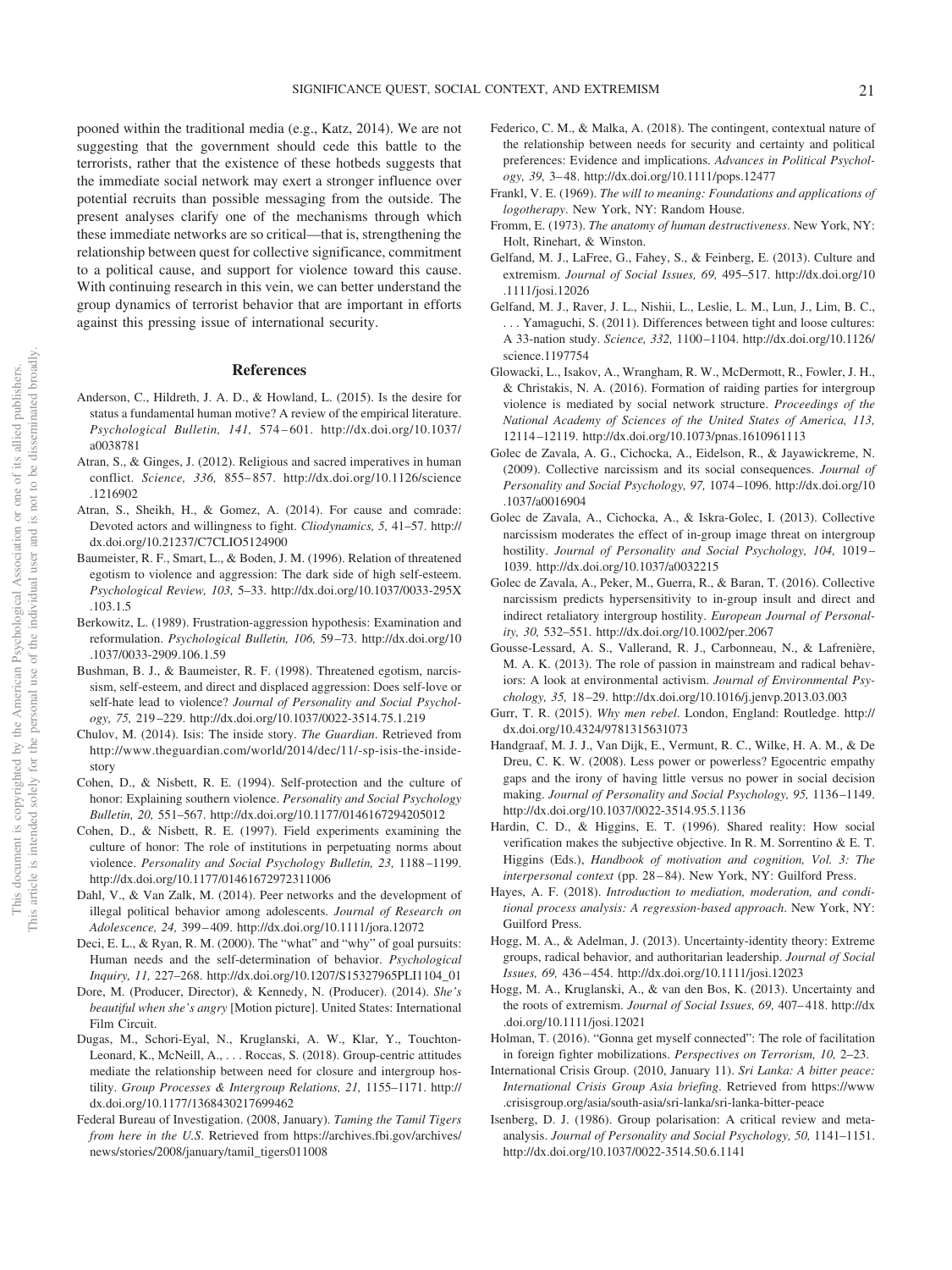- Jacinto, L. (2016). *Morocco's outlaw country is the heartland of global terrorism*. Retrieved from [http://foreignpolicy.com/2016/04/07/the-rif](http://foreignpolicy.com/2016/04/07/the-rif-connection-belgium-brussels-morocco-abdeslam/)[connection-belgium-brussels-morocco-abdeslam/](http://foreignpolicy.com/2016/04/07/the-rif-connection-belgium-brussels-morocco-abdeslam/)
- Jasko, K., LaFree, G., & Kruglanski, A. W. (2016). Quest for significance and violent extremism: The case of domestic radicalization. *Political Psychology, 38,* 815– 831.<http://dx.doi.org/10.1111/pops.12376>
- Jasko, K., Szastok, M., Grzymala-Moszczynska, J., Maj, M., & Kruglanski, A. W. (2019). Rebel with a cause: Personal significance from political activism predicts willingness to self-sacrifice. *Journal of Social Issues, 75,* 314 –349.<http://dx.doi.org/10.1111/josi.12307>
- Kamans, E., Gordijn, E. H., Oldenhuis, H., & Otten, S. (2009). What I think you see is what you get: Influence of prejudice on assimilation to negative meta-stereotypes among Dutch Moroccan teenagers. *European Journal of Social Psychology, 39,* 842– 851. [http://dx.doi.org/10.1002/](http://dx.doi.org/10.1002/ejsp.593) [ejsp.593](http://dx.doi.org/10.1002/ejsp.593)
- Katz, R. (2014). *The state department's Twitter war with ISIS is embarrassing*. Retrieved from [https://time.com/3387065/isis-twitter-war-state](https://time.com/3387065/isis-twitter-war-state-department/)[department/](https://time.com/3387065/isis-twitter-war-state-department/)
- Kruglanski, A. W., Bélanger, J. J., Gelfand, M., Gunaratna, R., Hettiarachchi, M., Reinares, F.,... Sharvit, K. (2013). Terrorism: A (self) love story. *American Psychologist, 68,* 559 –575. [http://dx.doi.org/10.1037/](http://dx.doi.org/10.1037/a0032615) [a0032615](http://dx.doi.org/10.1037/a0032615)
- Kruglanski, A. W., Jasko, K., Chernikova, M., Dugas, M., & Webber, D. (2017). To the fringe and back: Violent extremism and the psychology of deviance. *American Psychologist, 72,* 217–230. [http://dx.doi.org/10](http://dx.doi.org/10.1037/amp0000091) [.1037/amp0000091](http://dx.doi.org/10.1037/amp0000091)
- Kruglanski, A. W., Webber, D., & Koehler, D. (2019). *The radical's journey: How German Neo-Nazis' voyage to the edge and back*. England: Oxford University Press.
- Kteily, N., & Bruneau, E. (2017). Backlash: The politics and real-world consequences of minority group dehumanization. *Personality and Social Psychology Bulletin, 43,* 87–104. [http://dx.doi.org/10.1177/](http://dx.doi.org/10.1177/0146167216675334) [0146167216675334](http://dx.doi.org/10.1177/0146167216675334)
- Kteily, N., Hodson, G., & Bruneau, E. (2016). They see us as less than human: Metadehumanization predicts intergroup conflict via reciprocal dehumanization. *Journal of Personality and Social Psychology, 110,* 343–370.<http://dx.doi.org/10.1037/pspa0000044>
- Layman, G., & Green, J. (2006). Wars and rumours of wars: The contexts of cultural conflict in American political behaviour. *British Journal of Political Science, 36,* 61– 89. [http://dx.doi.org/10.1017/](http://dx.doi.org/10.1017/S0007123406000044) [S0007123406000044](http://dx.doi.org/10.1017/S0007123406000044)
- Leander, N. P., & Chartrand, T. L. (2017). On thwarted goals and displaced aggression: A compensatory competence model. *Journal of Experimental Social Psychology, 72,* 88 –100. [http://dx.doi.org/10.1016/j.jesp.2017](http://dx.doi.org/10.1016/j.jesp.2017.04.010) [.04.010](http://dx.doi.org/10.1016/j.jesp.2017.04.010)
- Littman, R. (2018). Perpetrating violence increases identification with violent groups: Survey evidence from former combatants. *Personality and Social Psychology Bulletin, 44,* 1077–1089. [http://dx.doi.org/10](http://dx.doi.org/10.1177/0146167218757465) [.1177/0146167218757465](http://dx.doi.org/10.1177/0146167218757465)
- Lyons-Padilla, S., Gelfand, M. J., Mirahmadi, H., Farooq, M., & van Egmond, M. (2015). Belonging nowhere: Marginalization & radicalization risk among Muslim immigrants. *Behavioral Science & Policy, 1,* 1–12.<http://dx.doi.org/10.1353/bsp.2015.0019>
- Malka, A., Lelkes, Y., Srivastava, S., Cohen, A. B., & Miller, D. T. (2012). The association of religiosity and political conservatism: The role of political engagement. *Political Psychology, 33,* 275–299. [http://dx.doi](http://dx.doi.org/10.1111/j.1467-9221.2012.00875.x) [.org/10.1111/j.1467-9221.2012.00875.x](http://dx.doi.org/10.1111/j.1467-9221.2012.00875.x)
- Maslow, A. H. (1943). A theory of human motivation. *Psychological Review, 50,* 370 –396.<http://dx.doi.org/10.1037/h0054346>
- Moghaddam, F. M. (2005). The staircase to terrorism: A psychological exploration. *American Psychologist, 60,* 161–169. [http://dx.doi.org/10](http://dx.doi.org/10.1037/0003-066X.60.2.161) [.1037/0003-066X.60.2.161](http://dx.doi.org/10.1037/0003-066X.60.2.161)
- Molinario, E., Kruglanski, A. W., Bonaiuto, F., Bonnes, M., Cicero, L., Fornara, F.,. . . Bonaiuto, M. (2019). Motivations to act for the protection

of nature biodiversity and the environment: A matter of 'significance'. *Environment and Behavior*. Advance online publication. [http://dx.doi](http://dx.doi.org/10.1177/0013916518824376) [.org/10.1177/0013916518824376](http://dx.doi.org/10.1177/0013916518824376)

- Mooijman, M., Hoover, J., Lin, Y., Ji, H., & Dehghani, M. (2018). Moralization in social networks and the emergence of violence during protests. *Nature Human Behaviour, 2,* 389 –396. [http://dx.doi.org/10](http://dx.doi.org/10.1038/s41562-018-0353-0) [.1038/s41562-018-0353-0](http://dx.doi.org/10.1038/s41562-018-0353-0)
- Nowak, A., Gelfand, M. J., Borkowski, W., Cohen, D., & Hernandez, I. (2016). The evolutionary basis of honor cultures. *Psychological Science, 27,* 12–24.<http://dx.doi.org/10.1177/0956797615602860>
- Olivola, C. Y., & Shafir, E. (2013). The martyrdom effect: When pain and effort increase prosocial contributions. *Journal of Behavioral Decision Making, 26,* 91–105.<http://dx.doi.org/10.1002/bdm.767>
- Orehek, E., & Kruglanski, A. W. (2018). Personal failure makes society seem fonder: An inquiry into the roots of social interdependence. *PLoS ONE, 13,* e0201361.<http://dx.doi.org/10.1371/journal.pone.0201361>
- Pedahzur, A. (2005). *Suicide terrorism*. Cambridge, United Kingdom: Polity Press.
- Pew Research Center. (2013). *The world's Muslims: Religion, politics, and society*. Retrieved from [https://www.pewforum.org/2013/04/30/the](https://www.pewforum.org/2013/04/30/the-worlds-muslims-religion-politics-society-overview/)[worlds-muslims-religion-politics-society-overview/](https://www.pewforum.org/2013/04/30/the-worlds-muslims-religion-politics-society-overview/)
- Piazza, J. A. (2006). Rooted in poverty? Terrorism, poor economic development, and social cleavages. *Terrorism and Political Violence, 18,* 159 –177.
- Piazza, J. A. (2011). Poverty, minority economic discrimination, and domestic terrorism. *Journal of Peace Research, 48,* 339 –353. [http://dx](http://dx.doi.org/10.1177/0022343310397404) [.doi.org/10.1177/0022343310397404](http://dx.doi.org/10.1177/0022343310397404)
- Pyszczynski, T., Abdollahi, A., Solomon, S., Greenberg, J., Cohen, F., & Weise, D. (2006). Mortality salience, martyrdom, and military might: The great Satan versus the Axis of Evil. *Personality and Social Psychology Bulletin, 32,* 525–537. [http://dx.doi.org/10.1177/](http://dx.doi.org/10.1177/0146167205282157) [0146167205282157](http://dx.doi.org/10.1177/0146167205282157)
- Ramakrishna, K. (2014). *The role of civil society in countering violent extremism in Indonesia*. Retrieved from [http://www.mei.edu/content/](http://www.mei.edu/content/map/role-civil-society-countering-violent-extremism-efforts-indonesia) [map/role-civil-society-countering-violent-extremism-efforts-indonesia](http://www.mei.edu/content/map/role-civil-society-countering-violent-extremism-efforts-indonesia)
- Roccas, S., Klar, Y., & Liviatan, I. (2006). The paradox of group-based guilt: Modes of national identification, conflict vehemence, and reactions to the in-group's moral violations. *Journal of Personality and Social Psychology, 91,* 698 –711. [http://dx.doi.org/10.1037/0022-3514](http://dx.doi.org/10.1037/0022-3514.91.4.698) [.91.4.698](http://dx.doi.org/10.1037/0022-3514.91.4.698)
- Runciman, W. G. (1966). *Relative deprivation and social justice*. London, United Kingdom: Routledge Kegan Paul.
- Saab, R., Spears, R., Tausch, N., & Sasse, J. (2016). Predicting aggressive collective action based on the efficacy of peaceful and aggressive actions. *European Journal of Social Psychology, 46,* 529 –543. [http://dx](http://dx.doi.org/10.1002/ejsp.2193) [.doi.org/10.1002/ejsp.2193](http://dx.doi.org/10.1002/ejsp.2193)
- Sageman, M. (2004). *Understanding terror networks*. Philadelphia, PA: University of Pennsylvania Press. [http://dx.doi.org/10.9783/](http://dx.doi.org/10.9783/9780812206791) [9780812206791](http://dx.doi.org/10.9783/9780812206791)
- Sageman, M. (2008). A strategy for fighting international Islamist terrorists. *The Annals of the American Academy of Political and Social Science, 618,* 223–231.<http://dx.doi.org/10.1177/0002716208317051>
- Simon, B., Trötschel, R., & Dähne, D. (2008). Identity affirmation and social movement support. *European Journal of Social Psychology, 38,* 935–946.<http://dx.doi.org/10.1002/ejsp.473>
- Smith, H. J., & Ortiz, D. J. (2002). Is it just me? The different consequences of personal and group relative deprivation. In I. Walker & H. J. Smith (Eds.), *Relative deprivation: Specification, development, and integration* (pp. 91–115). Cambridge, United Kingdom: Cambridge University Press.
- Smith, H. J., Pettigrew, T. F., Pippin, G. M., & Bialosiewicz, S. (2012). Relative deprivation: A theoretical and meta-analytic review. *Personality and Social Psychology Review, 16,* 203–232. [http://dx.doi.org/10](http://dx.doi.org/10.1177/1088868311430825) [.1177/1088868311430825](http://dx.doi.org/10.1177/1088868311430825)